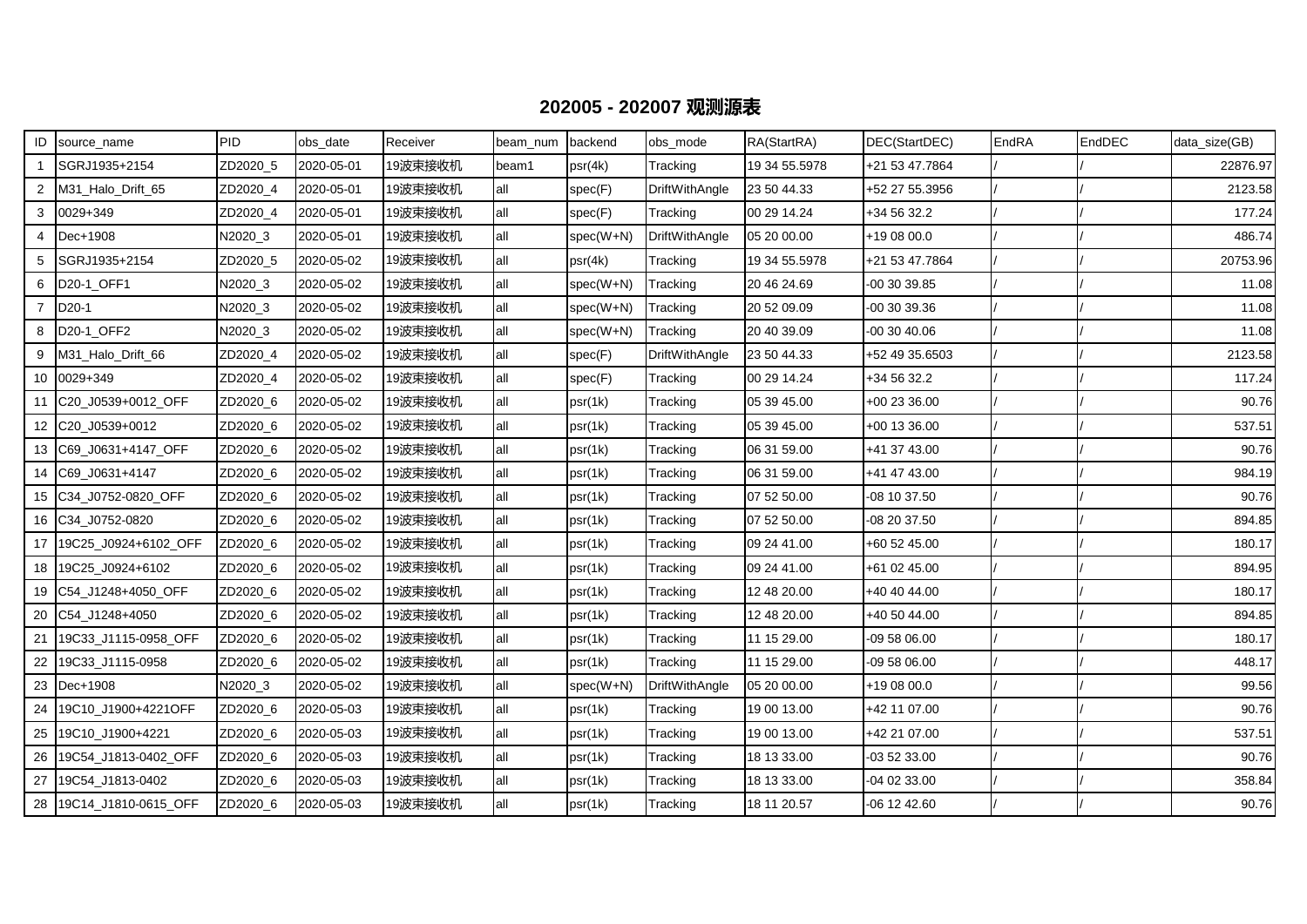|    | 29 19C14_J1810-0615       | ZD2020_6 | 2020-05-03 | 19波束接收机 | all | psr(1k)   | Tracking              | 18 11 20.57   | $-062242.60$   |  | 358.84   |
|----|---------------------------|----------|------------|---------|-----|-----------|-----------------------|---------------|----------------|--|----------|
|    | 30   19C51_J1824-0622_OFF | ZD2020_6 | 2020-05-03 | 19波束接收机 | all | psr(1k)   | Tracking              | 18 24 12.00   | -06 12 02.00   |  | 90.76    |
|    | 31   19C51_J1824-0622     | ZD2020_6 | 2020-05-03 | 19波束接收机 | all | psr(1k)   | Tracking              | 18 24 12.00   | -06 22 02.00   |  | 358.84   |
|    | 32   19C58_J1837-0219_OFF | ZD2020_6 | 2020-05-03 | 19波束接收机 | all | psr(1k)   | Tracking              | 18 37 37.00   | -02 09 37.00   |  | 90.76    |
|    | 33 19C58_J1837-0219       | ZD2020_6 | 2020-05-03 | 19波束接收机 | all | psr(1k)   | Tracking              | 18 37 37.00   | -02 19 37.00   |  | 536.01   |
|    | 34 19C4_J1929+0129_OFF    | ZD2020_6 | 2020-05-03 | 19波束接收机 | all | psr(1k)   | Tracking              | 19 29 41.41   | +01 23 02.20   |  | 90.76    |
|    | 35 19C4_J1929+0129        | ZD2020_6 | 2020-05-03 | 19波束接收机 | all | psr(1k)   | Tracking              | 19 29 41.41   | +01 33 02.20   |  | 358.84   |
|    | 36 19C71_J1852-0948_OFF   | ZD2020_6 | 2020-05-03 | 19波束接收机 | all | psr(1k)   | Tracking              | 18 52 01.00   | -09 38 23.00   |  | 90.76    |
|    | 37 19C71 J1852-0948       | ZD2020_6 | 2020-05-03 | 19波束接收机 | all | psr(1k)   | Tracking              | 18 52 01.00   | -09 48 23.00   |  | 536.01   |
| 38 | 19C38_J1912-0953_OFF      | ZD2020_6 | 2020-05-03 | 19波束接收机 | all | psr(1k)   | Tracking              | 19 12 07.00   | -09 43 34.00   |  | 90.76    |
|    | 39 19C38_J1912-0953       | ZD2020_6 | 2020-05-03 | 19波束接收机 | all | psr(1k)   | Tracking              | 19 12 07.00   | -09 53 34.00   |  | 358.84   |
|    | 40   SGRJ1935+2154        | ZD2020_5 | 2020-05-03 | 19波束接收机 | all | psr(1k)   | Tracking              | 19 34 55.5978 | +21 53 47.7864 |  | 21447.63 |
|    | 41   19C16_J1853-0620_OFF | ZD2020_6 | 2020-05-03 | 19波束接收机 | all | psr(1k)   | Tracking              | 18 53 19.00   | -06 20 00.00   |  | 90.76    |
|    | 42 19C16_J1853-0620       | ZD2020_6 | 2020-05-03 | 19波束接收机 | all | psr(1k)   | Tracking              | 18 53 19.00   | $-062000.00$   |  | 358.84   |
|    | 43 19C28_J2032-1253_OFF   | ZD2020_6 | 2020-05-03 | 19波束接收机 | all | psr(1k)   | Tracking              | 20 32 27.00   | -12 43 43.00   |  | 90.76    |
| 44 | 19C28_J2032-1253          | ZD2020_6 | 2020-05-03 | 19波束接收机 | all | psr(1k)   | Tracking              | 20 32 27.00   | -12 53 43.00   |  | 358.84   |
|    | 45 19C64_J2016+0756_OFF   | ZD2020_6 | 2020-05-03 | 19波束接收机 | all | psr(1k)   | Tracking              | 20 16 03.00   | +08 06 42.00   |  | 90.76    |
|    | 46 19C64 J2016+0756       | ZD2020_6 | 2020-05-03 | 19波束接收机 | all | psr(1k)   | Tracking              | 20 16 03.00   | +07 56 42.00   |  | 358.84   |
|    | 47 19C17_J2016+0700_OFF   | ZD2020_6 | 2020-05-03 | 19波束接收机 | all | psr(1k)   | Tracking              | 20 01 52.00   | +07 11 44.40   |  | 90.76    |
|    | 48 19C17 J2016+0700       | ZD2020_6 | 2020-05-03 | 19波束接收机 | all | psr(1k)   | Tracking              | 20 01 52.00   | +07 01 44.40   |  | 537.51   |
|    | 49   M31_Halo_Drift_67    | ZD2020_4 | 2020-05-03 | 19波束接收机 | all | spec(F)   | DriftWithAngle        | 23 50 44.33   | +53 11 15.905  |  | 1900.05  |
|    | 50 0029+349               | ZD2020_4 | 2020-05-03 | 19波束接收机 | all | spec(F)   | Tracking              | 00 29 14.24   | +34 56 32.2    |  | 181.4    |
| 51 | Dec+1929                  | N2020_3  | 2020-05-03 | 19波束接收机 | all | spec(W+N) | <b>DriftWithAngle</b> | 05 20 00.00   | +19 29 00.0    |  | 1711.27  |
|    | 52 G39.83+1.44_cal        | ZD2020_2 | 2020-05-04 | 19波束接收机 | all | psr(2k)   | Tracking              | 18 58 54.96   | +06 47 49.22   |  | 180.52   |
|    | 53 G39.83+1.44 cal        | ZD2020 2 | 2020-05-04 | 19波束接收机 | all | spec(F)   | Tracking              | 18 58 54.96   | +06 47 49.22   |  | 35.63    |
|    | 54 G39.83+1.44            | ZD2020_2 | 2020-05-04 | 19波束接收机 | all | psr(2k)   | SnapShot              | 18 58 54.96   | +06 47 49.22   |  | 1881.24  |
|    | 55 G39.83+1.44            | ZD2020_2 | 2020-05-04 | 19波束接收机 | all | spec(F)   | SnapShot              | 18 58 54.96   | +06 47 49.22   |  | 371.69   |
|    | 56 G37.53+0.85            | ZD2020_2 | 2020-05-04 | 19波束接收机 | all | psr(2k)   | SnapShot              | 18 56 49.26   | $+042851.70$   |  | 1881.24  |
|    | 57 G37.53+0.85            | ZD2020_2 | 2020-05-04 | 19波束接收机 | all | spec(F)   | SnapShot              | 18 56 49.26   | +04 28 51.70   |  | 371.69   |
| 58 | G33.18-1.44               | ZD2020_2 | 2020-05-04 | 19波束接收机 | all | psr(2k)   | SnapShot              | 18 57 01.02   | 00 26 11.16    |  | 1881.24  |
|    | 59 G33.18-1.44            | ZD2020_2 | 2020-05-04 | 19波束接收机 | all | spec(F)   | SnapShot              | 18 57 01.02   | -00 26 11.16   |  | 371.69   |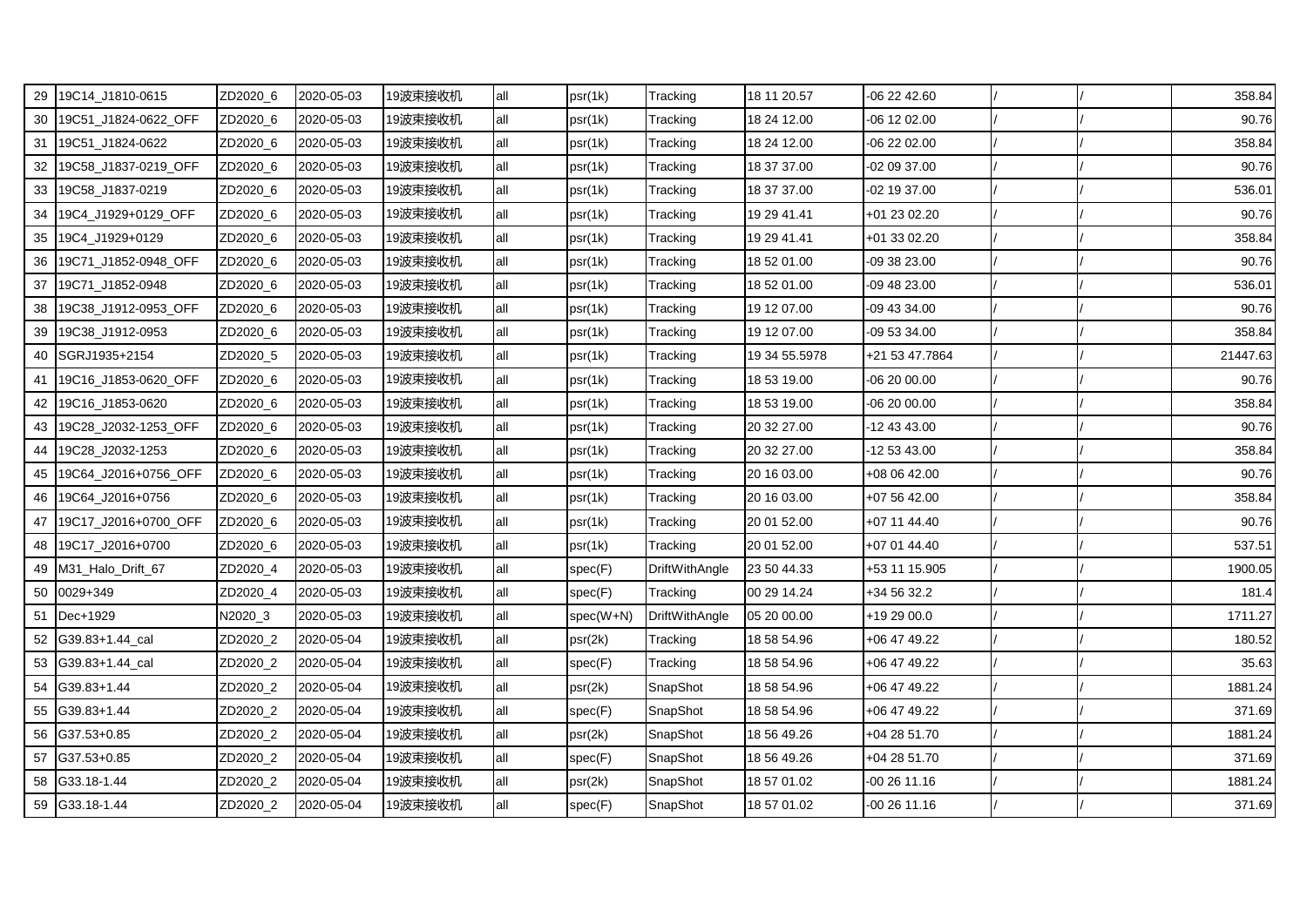| 60 | SGRJ1935+2154         | ZD2020_5 | 2020-05-04 | 19波束接收机 | all | psr(4k)     | Tracking              | 19 34 55.5978 | +21 53 47.7864 |  | 21447.63 |
|----|-----------------------|----------|------------|---------|-----|-------------|-----------------------|---------------|----------------|--|----------|
| 61 | G50.74-0.68           | ZD2020_2 | 2020-05-04 | 19波束接收机 | all | psr(2k)     | SnapShot              | 19 27 14.88   | +15 28 21.92   |  | 1881.24  |
| 62 | G50.74-0.68           | ZD2020_2 | 2020-05-04 | 19波束接收机 | all | spec(F)     | SnapShot              | 19 27 14.88   | +15 28 21.92   |  | 371.69   |
| 63 | G60.52+0.34           | ZD2020 2 | 2020-05-04 | 19波束接收机 | all | psr(2k)     | SnapShot              | 19 43 45.77   | +24 30 48.62   |  | 1881.24  |
| 64 | G60.52+0.34           | ZD2020_2 | 2020-05-04 | 19波束接收机 | all | spec(F)     | SnapShot              | 19 43 45.77   | +24 30 48.62   |  | 371.69   |
| 65 | G60.52+0.34_cal       | ZD2020_2 | 2020-05-04 | 19波束接收机 | all | psr(2k)     | Tracking              | 19 43 45.77   | +24 30 48.62   |  | 180.52   |
|    | 66 G60.52+0.34 cal    | ZD2020 2 | 2020-05-04 | 19波束接收机 | all | spec(F)     | Tracking              | 19 43 45.77   | +24 30 48.62   |  | 35.63    |
| 67 | G77.20-0.08           | ZD2020_2 | 2020-05-04 | 19波束接收机 | all | psr(2k)     | SnapShot              | 20 27 39.58   | +38 21 36.25   |  | 1881.24  |
| 68 | G77.20-0.08           | ZD2020_2 | 2020-05-04 | 19波束接收机 | all | spec(F)     | SnapShot              | 20 27 39.58   | +38 21 36.25   |  | 371.69   |
| 69 | Dec+1929              | N2020_3  | 2020-05-04 | 19波束接收机 | all | spec(W+N)   | DriftWithAngle        | 05 20 00.00   | +19 29 00.0    |  | 641.58   |
| 70 | SGRJ1935+2154         | ZD2020_5 | 2020-05-05 | 19波束接收机 | all | psr(4k)     | Tracking              | 19 34 55.5978 | +21 53 47.7864 |  | 32168.59 |
|    | 71 Dec+1950           | N2020_3  | 2020-05-05 | 19波束接收机 | all | spec(W+N)   | <b>DriftWithAngle</b> | 05 20 00.00   | +19 50 00.0    |  | 72.08    |
|    | 72 Dec+1950           | N2020 3  | 2020-05-06 | 19波束接收机 | all | spec(W+N)   | <b>DriftWithAngle</b> | 05 20 00.00   | +19 50 00.0    |  | 66.4     |
|    | 73 SGRJ1935+2154      | ZD2020_5 | 2020-05-07 | 19波束接收机 | all | psr(4k)     | Tracking              | 19 34 55.5978 | +21 53 47.7864 |  | 21447.63 |
| 74 | G75.00+0.17           | ZD2020_2 | 2020-05-07 | 19波束接收机 | all | psr(2k)     | SnapShot              | 20 20 13.81   | +36 42 15.96   |  | 1882.74  |
| 75 | G75.00+0.17           | ZD2020_2 | 2020-05-07 | 19波束接收机 | all | spec(F)     | SnapShot              | 20 20 13.81   | +36 42 15.96   |  | 371.99   |
|    | 76 Dec+2011           | N2020_3  | 2020-05-07 | 19波束接收机 | all | $spec(W+N)$ | <b>DriftWithAngle</b> | 05 20 00.00   | +20 11 00.0    |  | 152.03   |
| 77 | <b>ISGRJ1935+2154</b> | ZD2020_5 | 2020-05-08 | 19波束接收机 | all | psr(4k)     | Tracking              | 19 34 55.5978 | +21 53 47.7864 |  | 32168.59 |
|    | 78 B20738-01          | N2020_3  | 2020-05-08 | 19波束接收机 | all | spec(W+N)   | <b>Drift</b>          | 07 39 55.46   | +26 56 46.52   |  | 6.64     |
| 79 | B20738-02             | N2020_3  | 2020-05-08 | 19波束接收机 | all | $spec(W+N)$ | <b>Drift</b>          | 07 39 55.46   | +27 01 44.78   |  | 6.64     |
| 80 | B20738-03             | N2020_3  | 2020-05-08 | 19波束接收机 | all | spec(W+N)   | Drift                 | 07 39 55.46   | +27 06 43.04   |  | 6.64     |
| 81 | B20738-04             | N2020_3  | 2020-05-08 | 19波束接收机 | all | $spec(W+N)$ | <b>Drift</b>          | 07 39 55.46   | +27 11 41.30   |  | 6.64     |
| 82 | B20738-05             | N2020_3  | 2020-05-08 | 19波束接收机 | all | $spec(W+N)$ | Drift                 | 07 39 55.46   | +27 16 39.56   |  | 6.64     |
| 83 | SDSS-0508-01          | N2020_3  | 2020-05-08 | 19波束接收机 | all | spec(W+N)   | <b>DriftWithAngle</b> | 08 12 58.887  | +26 38 27.793  |  | 641.59   |
| 84 | 3C28-01               | N2020_3  | 2020-05-08 | 19波束接收机 | all | spec(W+N)   | Drift                 | 13 29 37.95   | +30 20 37.40   |  | 6.64     |
| 85 | 3C28-02               | N2020_3  | 2020-05-08 | 19波束接收机 | all | spec(W+N)   | Drift                 | 13 29 37.95   | +30 25 35.66   |  | 6.64     |
| 86 | 3C28-03               | N2020_3  | 2020-05-08 | 19波束接收机 | all | spec(W+N)   | <b>Drift</b>          | 13 29 37.95   | +30 30 33.92   |  | 6.64     |
| 87 | 3C28-04               | N2020_3  | 2020-05-08 | 19波束接收机 | all | $spec(W+N)$ | Drift                 | 13 29 37.95   | +30 35 32.18   |  | 6.64     |
| 88 | 3C28-05               | N2020_3  | 2020-05-08 | 19波束接收机 | all | spec(W+N)   | Drift                 | 13 29 37.95   | +30 40 30.44   |  | 6.64     |
| 89 | SDSS-0508-02          | N2020_3  | 2020-05-08 | 19波束接收机 | all | $spec(W+N)$ | <b>DriftWithAngle</b> | 14 04 12.689  | +26 40 35.226  |  | 132.76   |
|    | 90 G36.55+2.03_cal    | ZD2020_2 | 2020-05-09 | 19波束接收机 | all | psr(2k)     | Tracking              | 18 50 47.89   | +04 09 02.69   |  | 360.33   |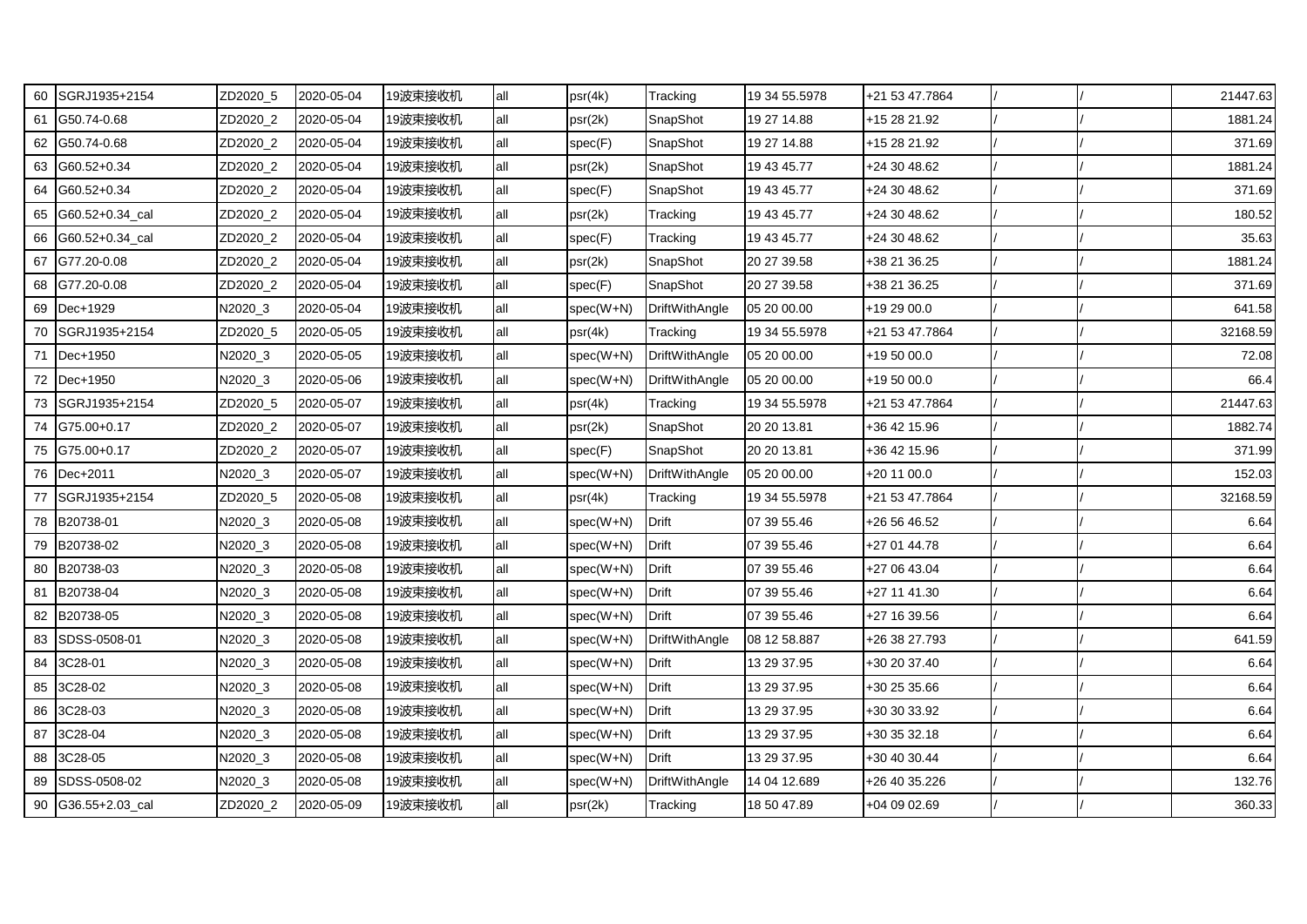|    | G36.55+2.03_cal          | ZD2020_2 | 2020-05-09 | 19波束接收机 | all | spec(F)   | Tracking              | 18 50 47.89   | +04 09 02.69   |             |             | 35.63    |
|----|--------------------------|----------|------------|---------|-----|-----------|-----------------------|---------------|----------------|-------------|-------------|----------|
|    | 92 G36.55+2.03           | ZD2020_2 | 2020-05-09 | 19波束接收机 | all | psr(2k)   | SnapShot              | 18 50 47.89   | +04 09 02.69   |             |             | 3758.18  |
| 93 | $G36.55 + 2.03$          | ZD2020_2 | 2020-05-09 | 19波束接收机 | all | spec(F)   | SnapShot              | 18 50 47.89   | +04 09 02.69   |             |             | 371.99   |
| 94 | G36.07+1.02              | ZD2020 2 | 2020-05-09 | 19波束接收机 | all | psr(2k)   | SnapShot              | 18 53 32.04   | +03 15 08.73   |             |             | 3755.19  |
| 95 | G36.07+1.02              | ZD2020_2 | 2020-05-09 | 19波束接收机 | all | spec(F)   | SnapShot              | 18 53 32.04   | +03 15 08.73   |             |             | 371.69   |
| 96 | G34.60-2.03              | ZD2020_2 | 2020-05-09 | 19波束接收机 | all | psr(2k)   | SnapShot              | 19 01 42.95   | +00 33 16.99   |             |             | 3758.18  |
| 97 | G34.60-2.03              | ZD2020_2 | 2020-05-09 | 19波束接收机 | all | spec(F)   | SnapShot              | 19 01 42.95   | +00 33 16.99   |             |             | 371.99   |
| 98 | G40.66-1.02_cal          | ZD2020_2 | 2020-05-09 | 19波束接收机 | all | psr(2k)   | Tracking              | 19 09 14.62   | +06 24 32.65   |             |             | 360.33   |
| 99 | G40.66-1.02_cal          | ZD2020_2 | 2020-05-09 | 19波束接收机 | all | spec(F)   | Tracking              | 19 09 14.62   | +06 24 32.65   |             |             | 35.63    |
|    | 100 G40.66-1.02          | ZD2020_2 | 2020-05-09 | 19波束接收机 | all | psr(2k)   | SnapShot              | 19 09 14.62   | +06 24 32.65   |             |             | 3755.19  |
|    | 101 G40.66-1.02          | ZD2020_2 | 2020-05-09 | 19波束接收机 | all | spec(F)   | SnapShot              | 19 09 14.62   | +06 24 32.65   |             |             | 371.69   |
|    | 102 G46.24-1.02          | ZD2020_2 | 2020-05-09 | 19波束接收机 | all | psr(2k)   | SnapShot              | 19 19 43.96   | +11 20 47.89   |             |             | 3755.19  |
|    | 103 G46.24-1.02          | ZD2020_2 | 2020-05-09 | 19波束接收机 | all | spec(F)   | SnapShot              | 19 19 43.96   | +11 20 47.89   |             |             | 371.69   |
|    | 104 SGRJ1935+2154        | ZD2020_5 | 2020-05-09 | 19波束接收机 | all | psr(4k)   | Tracking              | 19 34 55.5978 | +21 53 47.7864 |             |             | 32168.59 |
|    | 105 Dec+2032             | N2020_3  | 2020-05-09 | 19波束接收机 | all | spec(W+N) | <b>DriftWithAngle</b> | 05 20 00.00   | +20 32 00.0    |             |             | 464.58   |
|    | 106 19C13N1              | ZD2020_6 | 2020-05-10 | 19波束接收机 | all | psr(1k)   | OnOff                 | 17 21 26.00   | -05 33 40.0    | 17 21 19.97 | $-053616.0$ | 425.92   |
|    | 107 19C13N2              | ZD2020_6 | 2020-05-10 | 19波束接收机 | all | psr(1k)   | OnOff                 | 17 21 32.03   | -05 36 16.0    | 17 21 38.06 | -05 33 40.0 | 425.92   |
|    | 108 19C10_J1900+4221_OFF | ZD2020_6 | 2020-05-10 | 19波束接收机 | all | psr(1k)   | Tracking              | 19 00 13.00   | +42 11 07.00   |             |             | 90.76    |
|    | 109 19C10_J1900+4221     | ZD2020_6 | 2020-05-10 | 19波束接收机 | all | psr(1k)   | Tracking              | 19 00 13.00   | +42 21 07.00   |             |             | 537.51   |
|    | 110 19C54 J1813-0402 OFF | ZD2020_6 | 2020-05-10 | 19波束接收机 | all | psr(1k)   | Tracking              | 18 13 33.00   | -03 52 33.00   |             |             | 90.76    |
|    | 111 19C54_J1813-0402     | ZD2020_6 | 2020-05-10 | 19波束接收机 | all | psr(1k)   | Tracking              | 18 13 33.00   | -04 02 33.00   |             |             | 358.84   |
|    | 112 19C14_J1810-0615_OFF | ZD2020_6 | 2020-05-10 | 19波束接收机 | all | psr(1k)   | Tracking              | 18 11 20.57   | -06 12 42.60   |             |             | 90.76    |
|    | 113 19C14 J1810-0615     | ZD2020_6 | 2020-05-10 | 19波束接收机 | all | psr(1k)   | Tracking              | 18 11 20.57   | -06 22 42.60   |             |             | 358.84   |
|    | 114 19C51_J1824-0622_OFF | ZD2020_6 | 2020-05-10 | 19波束接收机 | all | psr(1k)   | Tracking              | 18 24 12.00   | -06 12 02.00   |             |             | 90.76    |
|    | 115 19C51 J1824-0622     | ZD2020 6 | 2020-05-10 | 19波束接收机 | all | psr(1k)   | Tracking              | 18 24 12.00   | 06 22 02.00    |             |             | 358.84   |
|    | 116 19C58_J1837-0219_OFF | ZD2020_6 | 2020-05-10 | 19波束接收机 | all | psr(1k)   | Tracking              | 18 37 37.00   | -02 09 37.00   |             |             | 90.76    |
|    | 117 19C58 J1837-0219     | ZD2020_6 | 2020-05-10 | 19波束接收机 | all | psr(1k)   | Tracking              | 18 37 37.00   | -02 19 37.00   |             |             | 358.84   |
|    | 118 19C4_J1929+0129_OFF  | ZD2020_6 | 2020-05-10 | 19波束接收机 | all | psr(1k)   | Tracking              | 19 29 41.41   | +01 23 02.20   |             |             | 90.76    |
|    | 119 19C4_J1929+0129      | ZD2020_6 | 2020-05-10 | 19波束接收机 | all | psr(1k)   | Tracking              | 19 29 41.41   | +01 33 02.20   |             |             | 358.84   |
|    | 120 19C71_J1852-0948_OFF | ZD2020_6 | 2020-05-10 | 19波束接收机 | all | psr(1k)   | Tracking              | 18 52 01.00   | 09 38 23.00    |             |             | 90.76    |
|    | 121 19C71_J1852-0948     | ZD2020_6 | 2020-05-10 | 19波束接收机 | all | psr(1k)   | Tracking              | 18 52 01.00   | -09 48 23.00   |             |             | 537.51   |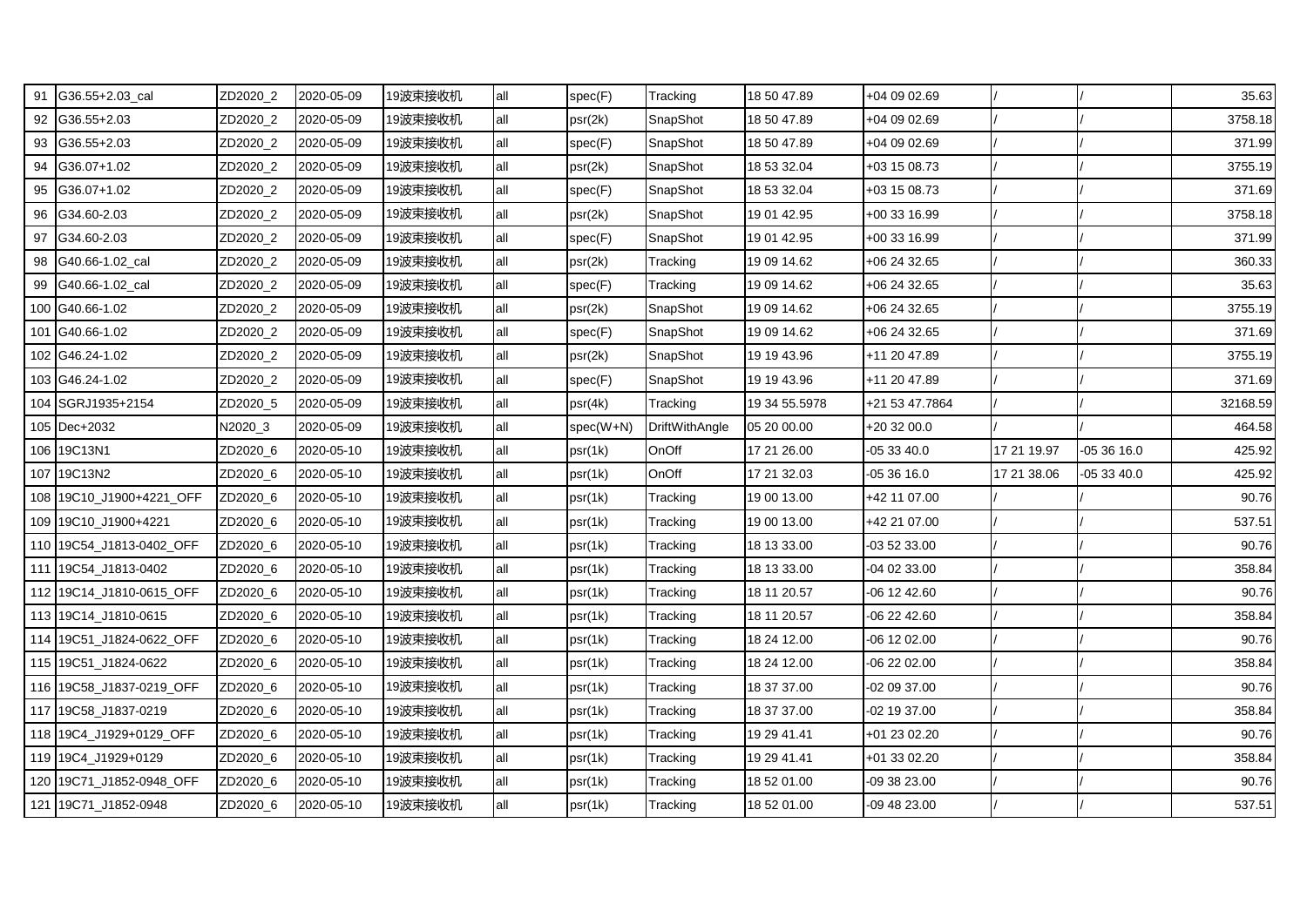| 122 19C38_J1912-0953_OFF | ZD2020_6 | 2020-05-10 | 19波束接收机 | all  | psr(1k)     | Tracking              | 19 12 07.00 | -09 43 34.00 |  | 90.76    |
|--------------------------|----------|------------|---------|------|-------------|-----------------------|-------------|--------------|--|----------|
| 123 19C38_J1912-0953     | ZD2020_6 | 2020-05-10 | 19波束接收机 | all  | psr(1k)     | Tracking              | 19 12 07.00 | -09 53 34.00 |  | 358.84   |
| 124 19C63_J2027+0255_OFF | ZD2020_6 | 2020-05-10 | 19波束接收机 | all  | psr(1k)     | Tracking              | 20 27 32.00 | +03 05 17.00 |  | 90.76    |
| 125 19C63_J2027+0255     | ZD2020_6 | 2020-05-10 | 19波束接收机 | all  | psr(1k)     | Tracking              | 20 27 32.00 | +02 55 17.00 |  | 358.84   |
| 126 19C17_J2016+0700_OFF | ZD2020_6 | 2020-05-10 | 19波束接收机 | all  | psr(1k)     | Tracking              | 20 01 52.00 | +07 11 44.40 |  | 90.76    |
| 127 19C17 J2016+0700     | ZD2020_6 | 2020-05-10 | 19波束接收机 | all  | psr(1k)     | Tracking              | 20 01 52.00 | +07 01 44.40 |  | 358.84   |
| 128 1952+3252_OFF        | ZD2020_6 | 2020-05-10 | 19波束接收机 | lall | psr(1k)     | Tracking              | 19 52 58.16 | +32 42 40.14 |  | 90.76    |
| 129 1952+3252            | ZD2020_6 | 2020-05-10 | 19波束接收机 | all  | psr(1k)     | Tracking              | 19 52 58.16 | +32 52 40.14 |  | 10722.53 |
| 130 19C64_J2016+0756_OFF | ZD2020_6 | 2020-05-10 | 19波束接收机 | all  | psr(1k)     | Tracking              | 20 16 03.00 | +08 06 42.00 |  | 90.76    |
| 131 19C64_J2016+0756     | ZD2020_6 | 2020-05-10 | 19波束接收机 | all  | psr(1k)     | Tracking              | 20 16 03.00 | +07 56 42.00 |  | 358.84   |
| 132 C22_J2025+2133_OFF   | ZD2020_6 | 2020-05-10 | 19波束接收机 | all  | psr(1k)     | Tracking              | 20 25 40.00 | +21 43 39.00 |  | 90.76    |
| 133 C22_J2025+2133       | ZD2020_6 | 2020-05-10 | 19波束接收机 | all  | psr(1k)     | Tracking              | 20 25 40.00 | +21 33 39.00 |  | 537.51   |
| 134 C27 J2057+2133 OFF   | ZD2020 6 | 2020-05-10 | 19波束接收机 | all  | psr(1k)     | Tracking              | 20 57 40.00 | +21 43 03.00 |  | 90.76    |
| 135 C27_J2057+2133       | ZD2020_6 | 2020-05-10 | 19波束接收机 | all  | psr(1k)     | Tracking              | 20 57 40.00 | +21 33 03.00 |  | 537.51   |
| 136 19C22_J2204+09_OFF   | ZD2020_6 | 2020-05-10 | 19波束接收机 | all  | psr(1k)     | Tracking              | 22 04 33.00 | +09 55 07.00 |  | 90.76    |
| 137 19C22_J2204+09       | ZD2020_6 | 2020-05-10 | 19波束接收机 | all  | psr(1k)     | Tracking              | 22 04 33.00 | +09 45 07.00 |  | 358.84   |
| 138 Dec+2032_1           | N2020_3  | 2020-05-10 | 19波束接收机 | all  | $spec(W+N)$ | <b>DriftWithAngle</b> | 05 20 00.00 | +20 32 00.0  |  | 969.17   |
| 139 C20 J0539+0012 OFF   | ZD2020 6 | 2020-05-10 | 19波束接收机 | all  | psr(1k)     | Tracking              | 05 39 45.00 | +00 23 36.00 |  | 90.76    |
| 140 C20_J0539+0012       | ZD2020_6 | 2020-05-10 | 19波束接收机 | all  | psr(1k)     | Tracking              | 05 39 45.00 | +00 13 36.00 |  | 537.51   |
| 141 C69_J0631+4147_OFF   | ZD2020_6 | 2020-05-10 | 19波束接收机 | all  | psr(1k)     | Tracking              | 06 31 59.00 | +41 37 43.00 |  | 90.76    |
| 142 C69_J0631+4147       | ZD2020_6 | 2020-05-10 | 19波束接收机 | all  | psr(1k)     | Tracking              | 06 31 59.00 | +41 47 43.00 |  | 537.51   |
| 143 C34_J0752-0820_OFF   | ZD2020_6 | 2020-05-10 | 19波束接收机 | all  | psr(1k)     | Tracking              | 07 52 50.00 | -08 10 37.50 |  | 90.76    |
| 144 C34 J0752-0820       | ZD2020 6 | 2020-05-10 | 19波束接收机 | all  | psr(1k)     | Tracking              | 07 52 50.00 | 08 20 37.50  |  | 1430.94  |
| 145 Dec+2032_2           | N2020_3  | 2020-05-10 | 19波束接收机 | all  | spec(W+N)   | DriftWithAngle        | 05 20 00.00 | +20 32 00.0  |  | 575.22   |
| 146 G39.10+1.53_cal      | ZD2020_2 | 2020-05-11 | 19波束接收机 | all  | psr(2k)     | Tracking              | 18 57 15.93 | +06 10 58.44 |  | 180.52   |
| 147 G39.10+1.53_cal      | ZD2020_2 | 2020-05-11 | 19波束接收机 | all  | spec(F)     | Tracking              | 18 57 15.93 | +06 10 58.44 |  | 35.63    |
| 148 G39.10+1.53          | ZD2020_2 | 2020-05-11 | 19波束接收机 | all  | psr(2k)     | SnapShot              | 18 57 15.93 | +06 10 58.44 |  | 1882.74  |
| 149 G39.10+1.53          | ZD2020_2 | 2020-05-11 | 19波束接收机 | all  | spec(F)     | SnapShot              | 18 57 15.93 | +06 10 58.44 |  | 371.99   |
| 150 G36.16-1.36          | ZD2020_2 | 2020-05-11 | 19波束接收机 | all  | psr(2k)     | SnapShot              | 19 02 09.89 | +02 15 22.21 |  | 1881.24  |
| 151 G36.16-1.36          | ZD2020_2 | 2020-05-11 | 19波束接收机 | all  | spec(F)     | SnapShot              | 19 02 09.89 | +02 15 22.21 |  | 371.69   |
| 152 G33.52-1.69          | ZD2020 2 | 2020-05-11 | 19波束接收机 | all  | psr(2k)     | SnapShot              | 18 58 32.78 | -00 14 51.75 |  | 1882.74  |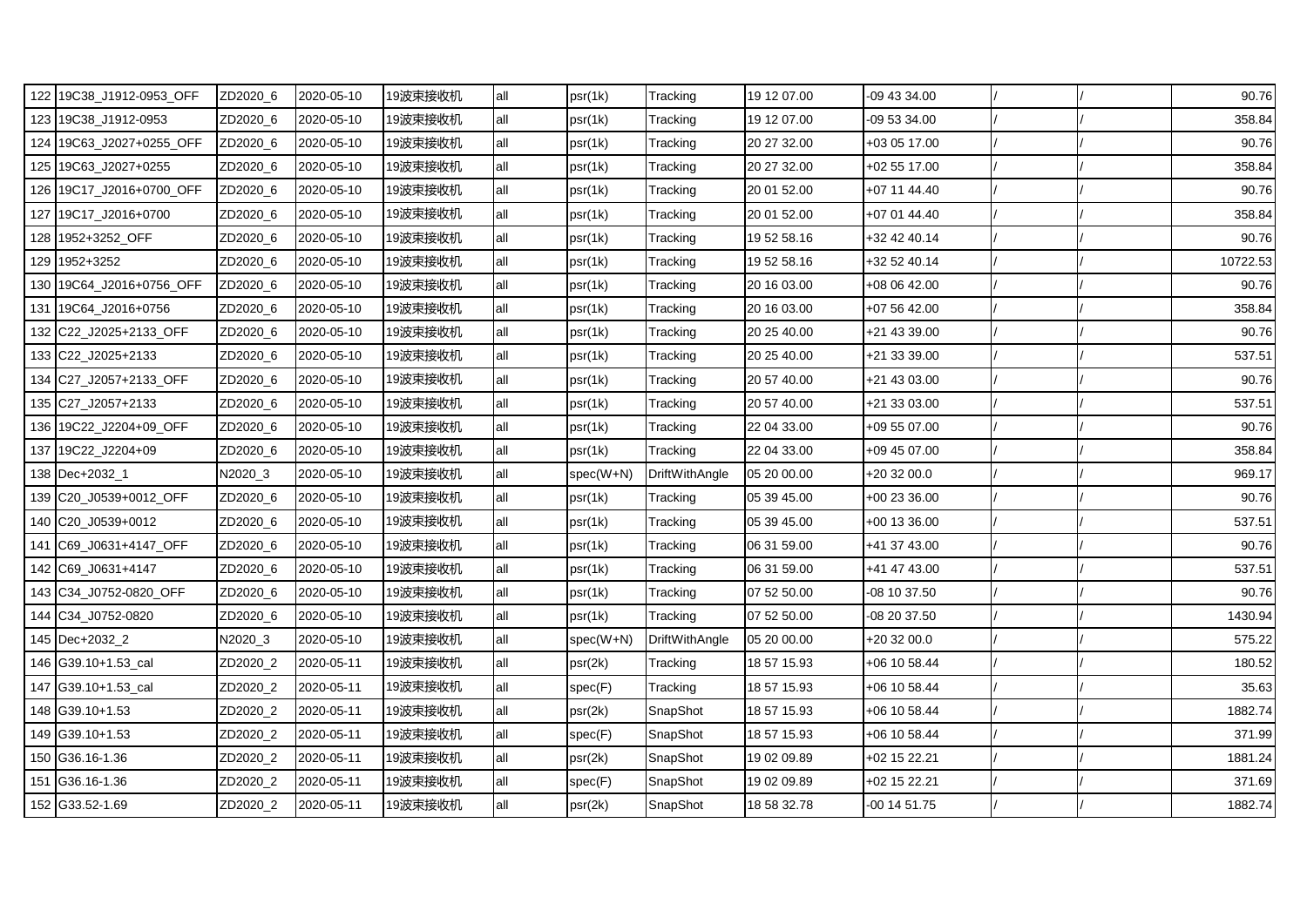| 153 G33.52-1.69     | ZD2020_2 | 2020-05-11 | 19波束接收机 | all | spec(F)     | SnapShot              | 18 58 32.78 | -00 14 51.75 |  | 371.99  |
|---------------------|----------|------------|---------|-----|-------------|-----------------------|-------------|--------------|--|---------|
| 154 G42.13-1.19 cal | ZD2020_2 | 2020-05-11 | 19波束接收机 | all | psr(2k)     | Tracking              | 19 12 34.84 | +07 37 55.69 |  | 180.52  |
| 155 G42.13-1.19 cal | ZD2020_2 | 2020-05-11 | 19波束接收机 | all | spec(F)     | Tracking              | 19 12 34.84 | +07 37 55.69 |  | 35.63   |
| 156 Dec+2053_1      | N2020_3  | 2020-05-11 | 19波束接收机 | all | spec(W+N)   | DriftWithAngle        | 05 20 00.00 | +20 53 00.0  |  | 995.56  |
| 157 Dec+2053_2      | N2020_3  | 2020-05-11 | 19波束接收机 | all | $spec(W+N)$ | DriftWithAngle        | 05 20 00.00 | +20 53 00.0  |  | 442.46  |
| 158 G40.57+1.36_cal | ZD2020_2 | 2020-05-12 | 19波束接收机 | all | psr(2k)     | Tracking              | 19 00 34.20 | +07 24 39.30 |  | 180.52  |
| 159 G40.57+1.36 cal | ZD2020_2 | 2020-05-12 | 19波束接收机 | all | spec(F)     | Tracking              | 19 00 34.20 | +07 24 39.30 |  | 35.63   |
| 160 G40.57+1.36     | ZD2020_2 | 2020-05-12 | 19波束接收机 | all | psr(2k)     | SnapShot              | 19 00 34.20 | +07 24 39.30 |  | 1881.24 |
| 161 G40.57+1.36     | ZD2020_2 | 2020-05-12 | 19波束接收机 | all | spec(F)     | SnapShot              | 19 00 34.20 | +07 24 39.30 |  | 371.69  |
| 162 G37.68-1.10     | ZD2020_2 | 2020-05-12 | 19波束接收机 | all | psr(2k)     | SnapShot              | 19 04 02.40 | +03 43 13.37 |  | 1882.74 |
| 163 G37.68-1.10     | ZD2020_2 | 2020-05-12 | 19波束接收机 | all | spec(F)     | SnapShot              | 19 04 02.40 | +03 43 13.37 |  | 371.99  |
| 164 G33.91-1.53     | ZD2020_2 | 2020-05-12 | 19波束接收机 | all | psr(2k)     | SnapShot              | 18 58 39.41 | +00 10 39.71 |  | 1881.24 |
| 165 G33.91-1.53     | ZD2020_2 | 2020-05-12 | 19波束接收机 | all | spec(F)     | SnapShot              | 18 58 39.41 | +00 10 39.71 |  | 371.69  |
| 166 G39.29+0.00_cal | ZD2020_2 | 2020-05-12 | 19波束接收机 | all | psr(2k)     | Tracking              | 19 03 04.80 | +05 39 35.37 |  | 180.52  |
| 167 G39.29+0.00 cal | ZD2020_2 | 2020-05-12 | 19波束接收机 | all | spec(F)     | Tracking              | 19 03 04.80 | +05 39 35.37 |  | 35.63   |
| 168 G39.29+0.00     | ZD2020_2 | 2020-05-12 | 19波束接收机 | all | psr(2k)     | SnapShot              | 19 03 04.80 | +05 39 35.37 |  | 1882.74 |
| 169 G39.29+0.00     | ZD2020_2 | 2020-05-12 | 19波束接收机 | all | spec(F)     | SnapShot              | 19 03 04.80 | +05 39 35.37 |  | 371.99  |
| 170 G43.50+1.02     | ZD2020_2 | 2020-05-12 | 19波束接收机 | all | psr(2k)     | SnapShot              | 19 07 13.76 | +09 51 49.64 |  | 1881.24 |
| 171 G43.50+1.02     | ZD2020_2 | 2020-05-12 | 19波束接收机 | all | spec(F)     | SnapShot              | 19 07 13.76 | +09 51 49.64 |  | 371.69  |
| 172 G49.76+0.51     | ZD2020_2 | 2020-05-12 | 19波束接收机 | all | psr(2k)     | SnapShot              | 19 20 59.65 | +15 10 20.02 |  | 1882.74 |
| 173 G49.76+0.51     | ZD2020_2 | 2020-05-12 | 19波束接收机 | all | spec(F)     | SnapShot              | 19 20 59.65 | +15 10 20.02 |  | 371.99  |
| 174 G59.40+0.25     | ZD2020_2 | 2020-05-12 | 19波束接收机 | all | psr(2k)     | SnapShot              | 19 41 38.22 | +23 29 42.15 |  | 1881.24 |
| 175 G59.40+0.25     | ZD2020_2 | 2020-05-12 | 19波束接收机 | all | spec(F)     | SnapShot              | 19 41 38.22 | +23 29 42.15 |  | 371.69  |
| 176 G59.40+0.25_cal | ZD2020_2 | 2020-05-12 | 19波束接收机 | all | psr(2k)     | Tracking              | 19 41 38.22 | +23 29 42.15 |  | 180.52  |
| 177 G59.40+0.25 cal | ZD2020 2 | 2020-05-12 | 19波束接收机 | all | spec(F)     | Tracking              | 19 41 38.22 | +23 29 42.15 |  | 35.63   |
| 178 G70.16+0.08     | ZD2020_2 | 2020-05-12 | 19波束接收机 | all | psr(2k)     | SnapShot              | 20 07 32.28 | +32 37 23.87 |  | 1881.24 |
| 179 G70.16+0.08     | ZD2020_2 | 2020-05-12 | 19波束接收机 | all | spec(F)     | SnapShot              | 20 07 32.28 | +32 37 23.87 |  | 371.69  |
| 180 Dec+2053 1      | N2020_3  | 2020-05-12 | 19波束接收机 | all | $spec(W+N)$ | <b>DriftWithAngle</b> | 05 20 00.00 | +20 53 00.0  |  | 597.34  |
| 181 Dec+2053_2      | N2020_3  | 2020-05-12 | 19波束接收机 | all | spec(W+N)   | DriftWithAngle        | 05 20 00.00 | +20 53 00.0  |  | 442.46  |
| 182 G41.30+1.27_cal | ZD2020_2 | 2020-05-13 | 19波束接收机 | all | psr(2k)     | Tracking              | 19 02 13.67 | +08 01 28.54 |  | 180.52  |
| 183 G41.30+1.27_cal | ZD2020_2 | 2020-05-13 | 19波束接收机 | all | spec(F)     | Tracking              | 19 02 13.67 | +08 01 28.54 |  | 35.63   |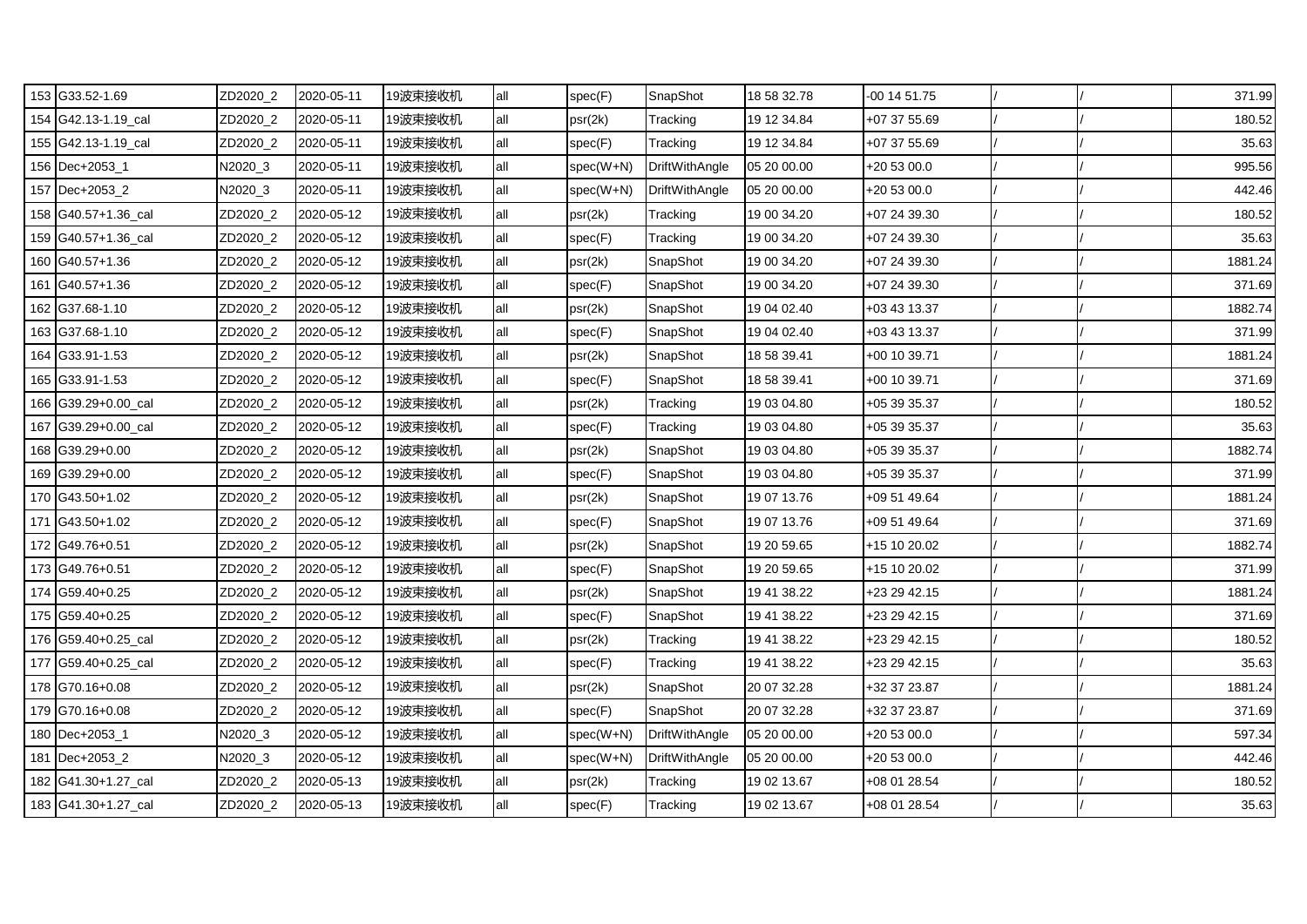| 184 G41.30+1.27     | ZD2020_2 | 2020-05-13 | 19波束接收机 | all | psr(2k)   | SnapShot       | 19 02 13.67   | +08 01 28.54   |  | 1882.74  |
|---------------------|----------|------------|---------|-----|-----------|----------------|---------------|----------------|--|----------|
| 185 G41.30+1.27     | ZD2020_2 | 2020-05-13 | 19波束接收机 | all | spec(F)   | SnapShot       | 19 02 13.67   | +08 01 28.54   |  | 371.99   |
| 186 G34.65+1.61     | ZD2020_2 | 2020-05-13 | 19波束接收机 | all | psr(2k)   | SnapShot       | 18 48 49.94   | +02 15 36.38   |  | 1882.74  |
| 187 G34.65+1.61     | ZD2020_2 | 2020-05-13 | 19波束接收机 | all | spec(F)   | SnapShot       | 18 48 49.94   | +02 15 36.38   |  | 371.99   |
| 188 G34.26-1.78     | ZD2020_2 | 2020-05-13 | 19波束接收机 | all | psr(2k)   | SnapShot       | 19 00 11.18   | +00 21 58.58   |  | 1882.74  |
| 189 G34.26-1.78     | ZD2020_2 | 2020-05-13 | 19波束接收机 | all | spec(F)   | SnapShot       | 19 00 11.18   | +00 21 58.58   |  | 371.99   |
| 190 G39.88-1.36 cal | ZD2020_2 | 2020-05-13 | 19波束接收机 | all | psr(2k)   | Tracking       | 19 09 00.20   | +05 33 30.35   |  | 180.52   |
| 191 G39.88-1.36_cal | ZD2020_2 | 2020-05-13 | 19波束接收机 | all | spec(F)   | Tracking       | 19 09 00.20   | +05 33 30.35   |  | 35.63    |
| 192 G39.88-1.36     | ZD2020_2 | 2020-05-13 | 19波束接收机 | all | psr(2k)   | SnapShot       | 19 09 00.20   | +05 33 30.35   |  | 1881.24  |
| 193 G39.88-1.36     | ZD2020_2 | 2020-05-13 | 19波束接收机 | all | spec(F)   | SnapShot       | 19 09 00.20   | +05 33 30.35   |  | 371.69   |
| 194 SGRJ1935+2154   | ZD2020_5 | 2020-05-13 | 19波束接收机 | all | psr(4k)   | Tracking       | 19 34 55.5978 | +21 53 47.7864 |  | 25021.28 |
| 195 G77.94-0.17_cal | ZD2020_2 | 2020-05-13 | 19波束接收机 | all | psr(2k)   | Tracking       | 20 30 12.67   | +38 54 19.03   |  | 180.52   |
| 196 G77.94-0.17_cal | ZD2020_2 | 2020-05-13 | 19波束接收机 | all | spec(F)   | Tracking       | 20 30 12.67   | +38 54 19.03   |  | 35.63    |
| 197 G77.94-0.17     | ZD2020_2 | 2020-05-13 | 19波束接收机 | all | psr(2k)   | SnapShot       | 20 30 12.67   | +38 54 19.03   |  | 1881.24  |
| 198 G77.94-0.17     | ZD2020_2 | 2020-05-13 | 19波束接收机 | all | spec(F)   | SnapShot       | 20 30 12.67   | +38 54 19.03   |  | 371.69   |
| 199 Dec+2114_1      | N2020_3  | 2020-05-13 | 19波束接收机 | all | spec(W+N) | DriftWithAngle | 05 20 00.00   | +21 14 00.0    |  | 530.98   |
| 200 Dec+2114_2      | N2020_3  | 2020-05-13 | 19波束接收机 | all | spec(W+N) | DriftWithAngle | 05 20 00.00   | +21 14 00.0    |  | 973.44   |
| 201 G38.32+1.19 cal | ZD2020 2 | 2020-05-14 | 19波束接收机 | all | psr(2k)   | Tracking       | 18 57 02.61   | +05 19 55.20   |  | 360.33   |
| 202 G38.32+1.19_cal | ZD2020_2 | 2020-05-14 | 19波束接收机 | all | spec(F)   | Tracking       | 18 57 02.61   | +05 19 55.20   |  | 35.63    |
| 203 G38.32+1.19     | ZD2020_2 | 2020-05-14 | 19波束接收机 | all | psr(2k)   | SnapShot       | 18 57 02.61   | +05 19 55.20   |  | 3758.18  |
| 204 G38.32+1.19     | ZD2020_2 | 2020-05-14 | 19波束接收机 | all | spec(F)   | SnapShot       | 18 57 02.61   | +05 19 55.20   |  | 371.99   |
| 205 G36.60-0.76     | ZD2020_2 | 2020-05-14 | 19波束接收机 | all | psr(2k)   | SnapShot       | 19 00 51.55   | +02 55 07.89   |  | 3755.19  |
| 206 G36.60-0.76     | ZD2020 2 | 2020-05-14 | 19波束接收机 | all | spec(F)   | SnapShot       | 19 00 51.55   | +02 55 07.89   |  | 371.69   |
| 207 G34.65-1.61     | ZD2020_2 | 2020-05-14 | 19波束接收机 | all | psr(2k)   | SnapShot       | 19 00 17.85   | +00 47 29.95   |  | 3758.18  |
| 208 G34.65-1.61     | ZD2020_2 | 2020-05-14 | 19波束接收机 | all | spec(F)   | SnapShot       | 19 00 17.85   | +00 47 29.95   |  | 371.99   |
| 209 G39.93-0.93_cal | ZD2020_2 | 2020-05-14 | 19波束接收机 | all | psr(2k)   | Tracking       | 19 07 34.93   | +05 47 48.65   |  | 360.33   |
| 210 G39.93-0.93_cal | ZD2020_2 | 2020-05-14 | 19波束接收机 | all | spec(F)   | Tracking       | 19 07 34.93   | +05 47 48.65   |  | 35.63    |
| 211 G39.93-0.93     | ZD2020_2 | 2020-05-14 | 19波束接收机 | all | psr(2k)   | SnapShot       | 19 07 34.93   | +05 47 48.65   |  | 3755.19  |
| 212 G39.93-0.93     | ZD2020_2 | 2020-05-14 | 19波束接收机 | all | spec(F)   | SnapShot       | 19 07 34.93   | +05 47 48.65   |  | 371.69   |
| 213 G42.91-0.85     | ZD2020_2 | 2020-05-14 | 19波束接收机 | all | psr(2k)   | SnapShot       | 19 12 49.88   | +08 28 57.55   |  | 3758.18  |
| 214 G42.91-0.85     | ZD2020_2 | 2020-05-14 | 19波束接收机 | all | spec(F)   | SnapShot       | 19 12 49.88   | +08 28 57.55   |  | 371.99   |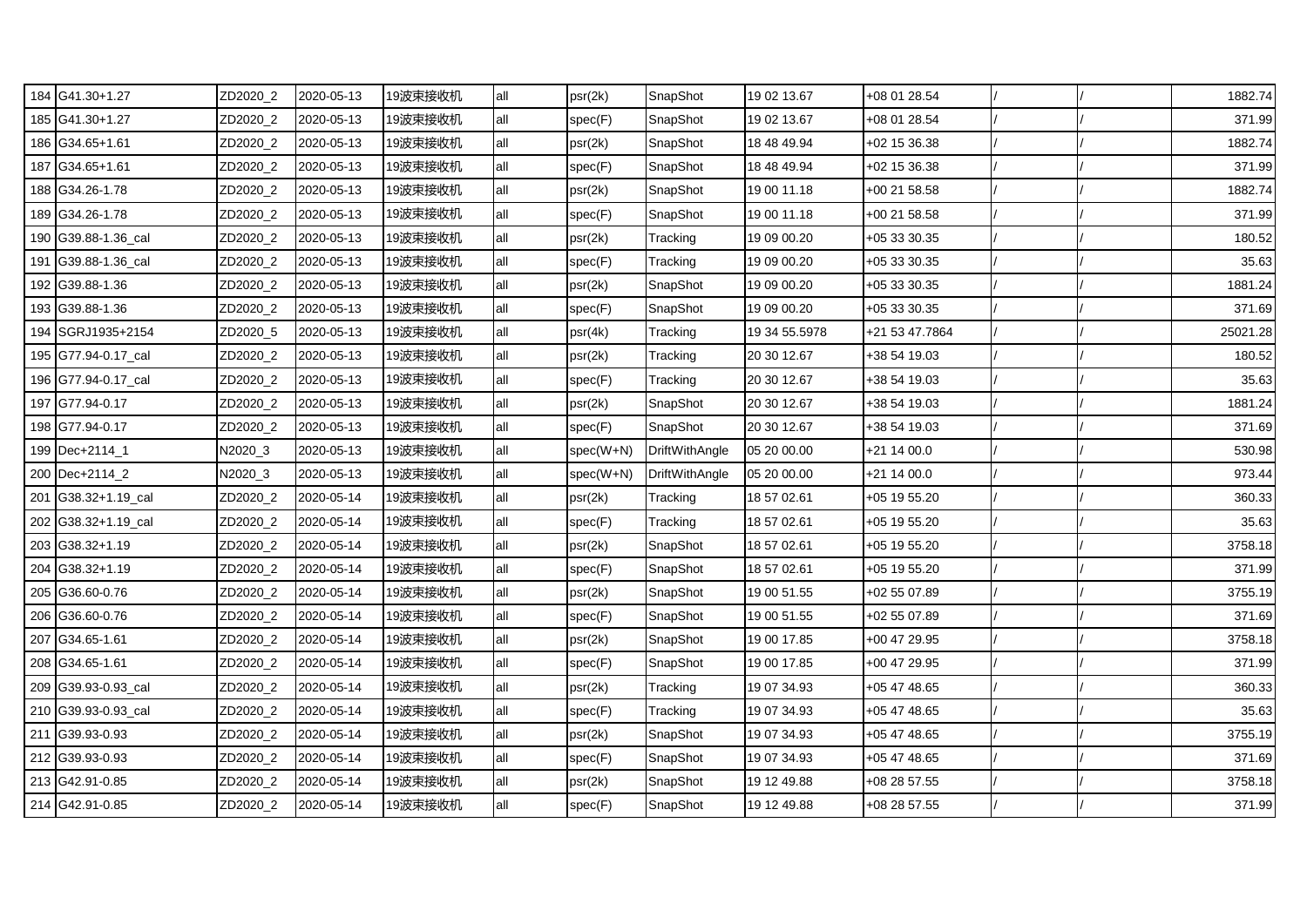| 215 G52.06+1.10          | ZD2020_2 | 2020-05-14 | 19波束接收机 | all   | psr(2k)     | SnapShot              | 19 23 19.65   | +17 28 45.88   |             |              | 3755.19  |
|--------------------------|----------|------------|---------|-------|-------------|-----------------------|---------------|----------------|-------------|--------------|----------|
| 216 G52.06+1.10          | ZD2020_2 | 2020-05-14 | 19波束接收机 | all   | spec(F)     | SnapShot              | 19 23 19.65   | +17 28 45.88   |             |              | 371.69   |
| 217 G61.11-1.02          | ZD2020_2 | 2020-05-14 | 19波束接收机 | all   | psr(2k)     | SnapShot              | 19 50 12.40   | +24 20 17.06   |             |              | 3755.19  |
| 218 G61.11-1.02          | ZD2020 2 | 2020-05-14 | 19波束接收机 | all   | spec(F)     | SnapShot              | 19 50 12.40   | +24 20 17.06   |             |              | 371.69   |
| 219 G61.11-1.02_cal      | ZD2020_2 | 2020-05-14 | 19波束接收机 | all   | psr(2k)     | Tracking              | 19 50 12.40   | +24 20 17.06   |             |              | 360.33   |
| 220 G61.11-1.02 cal      | ZD2020_2 | 2020-05-14 | 19波束接收机 | all   | spec(F)     | Tracking              | 19 50 12.40   | +24 20 17.06   |             |              | 35.63    |
| 221 G87.04+1.36          | ZD2020_2 | 2020-05-14 | 19波束接收机 | all   | psr(2k)     | SnapShot              | 20 54 17.84   | +47 01 01.56   |             |              | 3755.19  |
| 222 G87.04+1.36          | ZD2020_2 | 2020-05-14 | 19波束接收机 | all   | spec(F)     | SnapShot              | 20 54 17.84   | +47 01 01.56   |             |              | 371.69   |
| 223 Dec+2114_1           | N2020_3  | 2020-05-14 | 19波束接收机 | all   | spec(W+N)   | <b>DriftWithAngle</b> | 05 20 00.00   | +21 14 00.0    |             |              | 530.98   |
| 224 Dec+2114 2           | N2020_3  | 2020-05-14 | 19波束接收机 | all   | $spec(W+N)$ | DriftWithAngle        | 05 20 00.00   | +21 14 00.0    |             |              | 862.8    |
| 225 SGRJ1935+2154        | ZD2020_5 | 2020-05-15 | 19波束接收机 | all   | psr(4k)     | Tracking              | 19 34 55.5978 | +21 53 47.7864 |             |              | 32168.59 |
| 226 Dec+2135_1           | N2020_3  | 2020-05-15 | 19波束接收机 | all   | spec(W+N)   | <b>DriftWithAngle</b> | 05 20 00.00   | +21 35 00.0    |             |              | 549.39   |
| 227 Dec+2135_2           | N2020_3  | 2020-05-15 | 19波束接收机 | all   | spec(W+N)   | <b>DriftWithAngle</b> | 05 20 00.00   | +21 35 00.0    |             |              | 475.64   |
| 228 Dec+2135_1           | N2020_3  | 2020-05-16 | 19波束接收机 | all   | spec(W+N)   | DriftWithAngle        | 05 20 00.00   | +21 35 00.0    |             |              | 285.94   |
| 229 FRB121102            | ZD2020 5 | 2020-05-16 | 19波束接收机 | beam1 | psr(4k)     | Tracking              | 05 31 58.70   | +33 08 52.5    |             |              | 3413.13  |
| 230 Dec+2135_2           | N2020_3  | 2020-05-16 | 19波束接收机 | all   | spec(W+N)   | DriftWithAngle        | 05 20 00.00   | +21 35 00.0    |             |              | 243.37   |
| 231 SGRJ1935+2154        | ZD2020_5 | 2020-05-17 | 19波束接收机 | all   | psr(4k)     | Tracking              | 19 34 55.5978 | +21 53 47.7864 |             |              | 32168.59 |
| 232 Dec+2156_1           | N2020_3  | 2020-05-17 | 19波束接收机 | all   | $spec(W+N)$ | <b>DriftWithAngle</b> | 05 20 00.00   | +21 56 00.0    |             |              | 1471.2   |
| 233 Dec+2156 2           | N2020_3  | 2020-05-17 | 19波束接收机 | all   | spec(W+N)   | DriftWithAngle        | 05 20 00.00   | +21 56 00.0    |             |              | 442.46   |
| 234 SGRJ1935+2154        | ZD2020_5 | 2020-05-18 | 19波束接收机 | all   | psr(4k)     | Tracking              | 19 34 55.5978 | +21 53 47.7864 |             |              | 21447.63 |
| 235 0518+2431N1          | ZD2020_6 | 2020-05-18 | 19波束接收机 | all   | psr(1k)     | OnOff                 | 05 18 09.90   | +24 31 22.31   | 05 18 03.90 | +24 28 46.31 | 850.18   |
| 236 0518+2431N2          | ZD2020_6 | 2020-05-18 | 19波束接收机 | all   | psr(1k)     | OnOff                 | 05 18 15.90   | +24 28 46.31   | 05 18 21.90 | +24 31 22.31 | 851.68   |
| 237 C20 J0539+0012 OFF   | ZD2020_6 | 2020-05-18 | 19波束接收机 | all   | psr(1k)     | Tracking              | 05 39 45.00   | +00 23 36.00   |             |              | 90.76    |
| 238 C69_J0631+4147_OFF   | ZD2020_6 | 2020-05-18 | 19波束接收机 | all   | psr(1k)     | Tracking              | 06 31 59.00   | +41 37 43.00   |             |              | 90.76    |
| 239 C69 J0631+4147       | ZD2020 6 | 2020-05-18 | 19波束接收机 | all   | psr(1k)     | Tracking              | 06 31 59.00   | +41 47 43.00   |             |              | 358.84   |
| 240 C34_J0752-0820_OFF   | ZD2020_6 | 2020-05-18 | 19波束接收机 | all   | psr(1k)     | Tracking              | 07 52 50.00   | -08 10 37.50   |             |              | 90.76    |
| 241 C34_J0752-0820       | ZD2020_6 | 2020-05-18 | 19波束接收机 | all   | psr(1k)     | Tracking              | 07 52 50.00   | -08 20 37.50   |             |              | 537.51   |
| 242 Dec+2156             | N2020_3  | 2020-05-18 | 19波束接收机 | all   | spec(W+N)   | <b>DriftWithAngle</b> | 05 20 00.00   | +21 56 00.0    |             |              | 265.49   |
| 243 C54_J1248+4050_OFF   | ZD2020_6 | 2020-05-19 | 19波束接收机 | all   | psr(1k)     | Tracking              | 12 48 20.00   | +40 40 44.00   |             |              | 90.76    |
| 244 C54_J1248+4050       | ZD2020_6 | 2020-05-19 | 19波束接收机 | all   | psr(1k)     | Tracking              | 12 48 20.00   | +40 50 44.00   |             |              | 1456.31  |
| 245 19C13_J1720-0533_OFF | ZD2020_6 | 2020-05-19 | 19波束接收机 | all   | psr(1k)     | Tracking              | 17 20 55.89   | -05 23 40.00   |             |              | 90.76    |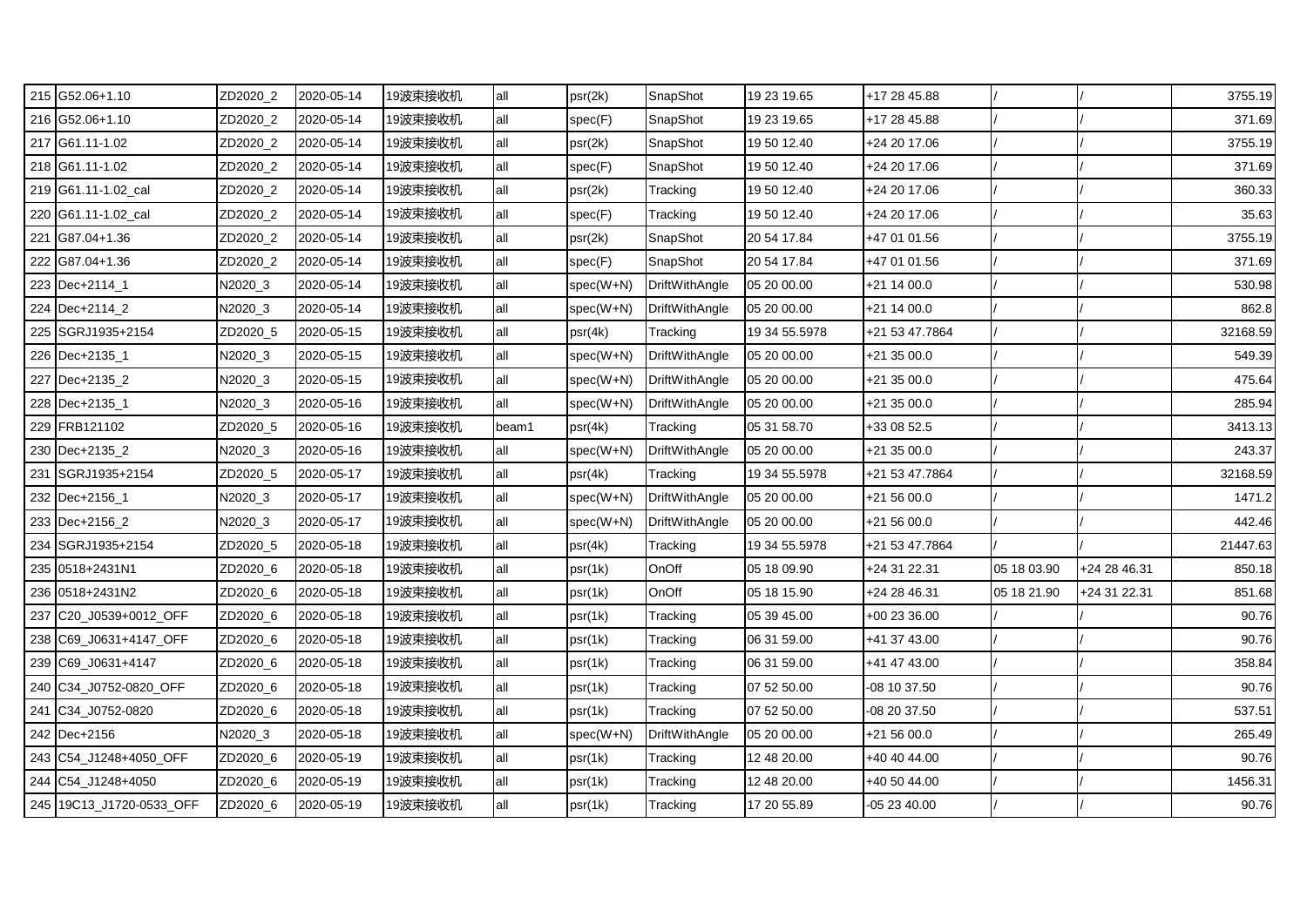| 246 19C13_J1720-0533     | ZD2020_6 | 2020-05-19 | 19波束接收机 | all | psr(1k) | Tracking | 17 20 55.89 | $-053340.00$ |  | 5361.98 |
|--------------------------|----------|------------|---------|-----|---------|----------|-------------|--------------|--|---------|
| 247 19C10_J1900+4221_OFF | ZD2020_6 | 2020-05-19 | 19波束接收机 | all | psr(1k) | Tracking | 19 00 13.00 | +42 11 07.00 |  | 90.76   |
| 248 19C10_J1900+4221     | ZD2020_6 | 2020-05-19 | 19波束接收机 | all | psr(1k) | Tracking | 19 00 13.00 | +42 21 07.00 |  | 537.51  |
| 249 19C54 J1813-0402 OFF | ZD2020_6 | 2020-05-19 | 19波束接收机 | all | psr(1k) | Tracking | 18 13 33.00 | -03 52 33.00 |  | 90.76   |
| 250 19C54_J1813-0402     | ZD2020_6 | 2020-05-19 | 19波束接收机 | all | psr(1k) | Tracking | 18 13 33.00 | -04 02 33.00 |  | 358.84  |
| 251 19C14_J1810-0615_OFF | ZD2020_6 | 2020-05-19 | 19波束接收机 | all | psr(1k) | Tracking | 18 11 20.57 | -06 12 42.60 |  | 90.76   |
| 252 19C14 J1810-0615     | ZD2020_6 | 2020-05-19 | 19波束接收机 | all | psr(1k) | Tracking | 18 11 20.57 | -06 22 42.60 |  | 358.84  |
| 253 19C51_J1824-0622_OFF | ZD2020_6 | 2020-05-19 | 19波束接收机 | all | psr(1k) | Tracking | 18 24 12.00 | -06 12 02.00 |  | 90.76   |
| 254 19C51_J1824-0622     | ZD2020_6 | 2020-05-19 | 19波束接收机 | all | psr(1k) | Tracking | 18 24 12.00 | -06 22 02.00 |  | 358.84  |
| 255 19C58_J1837-0219_OFF | ZD2020_6 | 2020-05-19 | 19波束接收机 | all | psr(1k) | Tracking | 18 37 37.00 | -02 09 37.00 |  | 90.76   |
| 256 19C58 J1837-0219     | ZD2020_6 | 2020-05-19 | 19波束接收机 | all | psr(1k) | Tracking | 18 37 37.00 | -02 19 37.00 |  | 537.51  |
| 257 19C4_J1929+0129_OFF  | ZD2020_6 | 2020-05-19 | 19波束接收机 | all | psr(1k) | Tracking | 19 29 41.41 | +01 23 02.20 |  | 90.76   |
| 258 19C4_J1929+0129      | ZD2020_6 | 2020-05-19 | 19波束接收机 | all | psr(1k) | Tracking | 19 29 41.41 | +01 33 02.20 |  | 894.85  |
| 259 19C71_J1852-0948_OFF | ZD2020_6 | 2020-05-19 | 19波束接收机 | all | psr(1k) | Tracking | 18 52 01.00 | -09 38 23.00 |  | 90.76   |
| 260 19C71_J1852-0948     | ZD2020_6 | 2020-05-19 | 19波束接收机 | all | psr(1k) | Tracking | 18 52 01.00 | 09 48 23.00  |  | 537.51  |
| 261 19C38_J1912-0953_OFF | ZD2020_6 | 2020-05-19 | 19波束接收机 | all | psr(1k) | Tracking | 19 12 07.00 | -09 43 34.00 |  | 90.76   |
| 262 19C38_J1912-0953     | ZD2020_6 | 2020-05-19 | 19波束接收机 | all | psr(1k) | Tracking | 19 12 07.00 | -09 53 34.00 |  | 580.84  |
| 263 19C16 J1853-0620 OFF | ZD2020_6 | 2020-05-19 | 19波束接收机 | all | psr(1k) | Tracking | 18 53 19.00 | -06 10 00.00 |  | 89.34   |
| 264 19C16_J1853-0620     | ZD2020_6 | 2020-05-19 | 19波束接收机 | all | psr(1k) | Tracking | 18 53 19.00 | -06 20 00.00 |  | 537.51  |
| 265 19C63_J2027+0255_OFF | ZD2020_6 | 2020-05-19 | 19波束接收机 | all | psr(1k) | Tracking | 20 27 32.00 | +03 05 17.00 |  | 90.76   |
| 266 19C63_J2027+0255     | ZD2020_6 | 2020-05-19 | 19波束接收机 | all | psr(1k) | Tracking | 20 27 32.00 | +02 55 17.00 |  | 358.84  |
| 267 C22_J2025+2133_OFF   | ZD2020_6 | 2020-05-19 | 19波束接收机 | all | psr(1k) | Tracking | 20 25 40.00 | +21 43 39.00 |  | 90.76   |
| 268 C22 J2025+2133       | ZD2020_6 | 2020-05-19 | 19波束接收机 | all | psr(1k) | Tracking | 20 25 40.00 | +21 33 39.00 |  | 894.85  |
| 269 C27_J2057+2133_OFF   | ZD2020_6 | 2020-05-19 | 19波束接收机 | all | psr(1k) | Tracking | 20 57 40.00 | +21 43 03.00 |  | 90.76   |
| 270 C27 J2057+2133       | ZD2020_6 | 2020-05-19 | 19波束接收机 | all | psr(1k) | Tracking | 20 57 40.00 | +21 33 03.00 |  | 537.51  |
| 271 19C22_J2204+09_OFF   | ZD2020_6 | 2020-05-19 | 19波束接收机 | all | psr(1k) | Tracking | 22 04 33.00 | +09 55 07.00 |  | 90.76   |
| 272 19C22_J2204+09       | ZD2020_6 | 2020-05-19 | 19波束接收机 | all | psr(1k) | Tracking | 22 04 33.00 | +09 45 07.00 |  | 358.84  |
| 273 C20_J0539+0012_OFF   | ZD2020_6 | 2020-05-19 | 19波束接收机 | all | psr(1k) | Tracking | 05 39 45.00 | +00 23 36.00 |  | 90.76   |
| 274 C20_J0539+0012       | ZD2020_6 | 2020-05-19 | 19波束接收机 | all | psr(1k) | Tracking | 05 39 45.00 | +00 13 36.00 |  | 537.51  |
| 275 C69_J0631+4147_OFF   | ZD2020_6 | 2020-05-19 | 19波束接收机 | all | psr(1k) | Tracking | 06 31 59.00 | +41 37 43.00 |  | 90.76   |
| 276 C69_J0631+4147       | ZD2020_6 | 2020-05-19 | 19波束接收机 | all | psr(1k) | Tracking | 06 31 59.00 | +41 47 43.00 |  | 537.51  |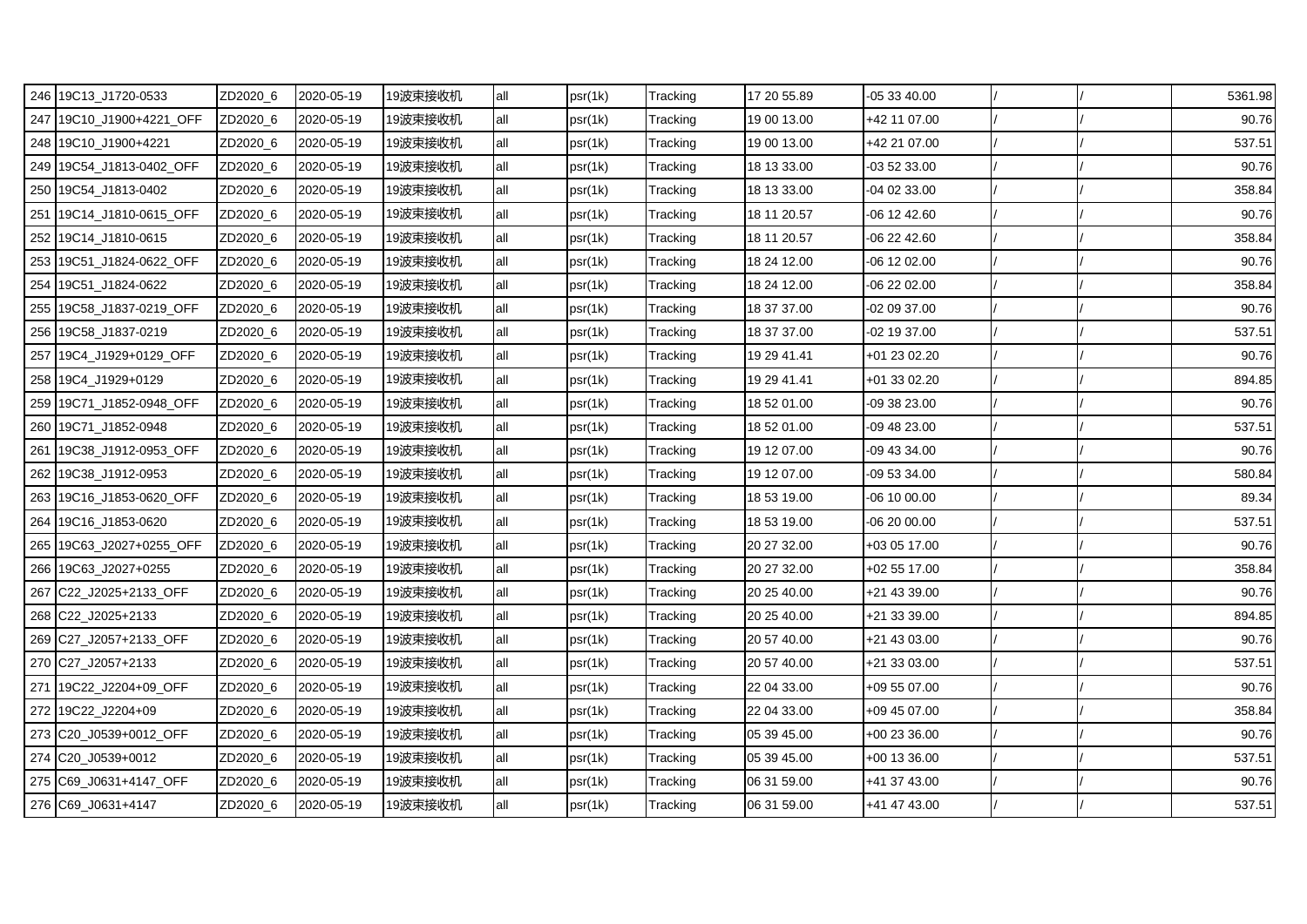| 277 C34_J0752-0820_OFF   | ZD2020 6 | 2020-05-19 | 19波束接收机 | all | psr(1k)     | Tracking              | 07 52 50.00   | -08 10 37.50   |  | 90.76    |
|--------------------------|----------|------------|---------|-----|-------------|-----------------------|---------------|----------------|--|----------|
| 278 C34 J0752-0820       | ZD2020 6 | 2020-05-19 | 19波束接收机 | all | psr(1k)     | Tracking              | 07 52 50.00   | -08 20 37.50   |  | 537.51   |
| 279 19C25_J0924+6102_OFF | ZD2020_6 | 2020-05-19 | 19波束接收机 | all | psr(1k)     | Tracking              | 09 24 41.00   | +60 52 45.00   |  | 90.76    |
| 280 19C25_J0924+6102     | ZD2020_6 | 2020-05-19 | 19波束接收机 | all | psr(1k)     | Tracking              | 09 24 41.00   | +61 02 45.00   |  | 716.18   |
| 281 19C33_J1115-0958_OFF | ZD2020_6 | 2020-05-19 | 19波束接收机 | all | psr(1k)     | Tracking              | 11 15 29.00   | -09 48 06.00   |  | 90.76    |
| 282 19C33_J1115-0958     | ZD2020_6 | 2020-05-19 | 19波束接收机 | all | psr(1k)     | Tracking              | 11 15 29.00   | -09 58 06.00   |  | 537.51   |
| 283 Dec+2217             | N2020_3  | 2020-05-19 | 19波束接收机 | all | $spec(W+N)$ | DriftWithAngle        | 05 20 00.00   | +22 17 00.0    |  | 1019.91  |
| 284 G36.31-0.08          | ZD2020_2 | 2020-05-20 | 19波束接收机 | all | psr(2k)     | SnapShot              | 18 57 54.43   | +02 58 03.18   |  | 3758.18  |
| 285 G36.31-0.08          | ZD2020_2 | 2020-05-20 | 19波束接收机 | all | spec(F)     | SnapShot              | 18 57 54.43   | +02 58 03.18   |  | 371.99   |
| 286 G34.40-0.51          | ZD2020_2 | 2020-05-20 | 19波束接收机 | all | psr(2k)     | SnapShot              | 18 55 55.82   | +01 04 36.47   |  | 3755.19  |
| 287 G34.40-0.51          | ZD2020_2 | 2020-05-20 | 19波束接收机 | all | spec(F)     | SnapShot              | 18 55 55.82   | +01 04 36.47   |  | 371.69   |
| 288 G42.52-1.02_cal      | ZD2020_2 | 2020-05-20 | 19波束接收机 | all | psr(2k)     | Tracking              | 19 12 42.35   | +08 03 26.60   |  | 360.33   |
| 289 G42.52-1.02 cal      | ZD2020_2 | 2020-05-20 | 19波束接收机 | all | spec(F)     | Tracking              | 19 12 42.35   | +08 03 26.60   |  | 35.63    |
| 290 G42.52-1.02          | ZD2020 2 | 2020-05-20 | 19波束接收机 | all | psr(2k)     | SnapShot              | 19 12 42.35   | +08 03 26.60   |  | 3758.18  |
| 291 G42.52-1.02          | ZD2020 2 | 2020-05-20 | 19波束接收机 | all | spec(F)     | SnapShot              | 19 12 42.35   | +08 03 26.60   |  | 371.99   |
| 292 SGRJ1935+2154        | ZD2020_5 | 2020-05-20 | 19波束接收机 | all | psr(4k)     | Tracking              | 19 34 55.5978 | +21 53 47.7864 |  | 48249.89 |
| 293 Dec+2217_1           | N2020_3  | 2020-05-20 | 19波束接收机 | all | $spec(W+N)$ | DriftWithAngle        | 05 20 00.00   | +22 17 00.0    |  | 464.58   |
| 294 Dec+2217_2           | N2020_3  | 2020-05-20 | 19波束接收机 | all | $spec(W+N)$ | <b>DriftWithAngle</b> | 05 20 00.00   | +22 17 00.0    |  | 77.68    |
| 295 G44.23+0.93_cal      | ZD2020_2 | 2020-05-21 | 19波束接收机 | all | psr(2k)     | Tracking              | 19 08 54.44   | +10 28 33.96   |  | 180.52   |
| 296 G44.23+0.93 cal      | ZD2020_2 | 2020-05-21 | 19波束接收机 | all | spec(F)     | Tracking              | 19 08 54.44   | +10 28 33.96   |  | 35.63    |
| 297 G44.23+0.93          | ZD2020 2 | 2020-05-21 | 19波束接收机 | all | psr(2k)     | SnapShot              | 19 08 54.44   | +10 28 33.96   |  | 1882.74  |
| 298 G44.23+0.93          | ZD2020_2 | 2020-05-21 | 19波束接收机 | all | spec(F)     | SnapShot              | 19 08 54.44   | +10 28 33.96   |  | 371.99   |
| 299 G37.29-1.27          | ZD2020_2 | 2020-05-21 | 19波束接收机 | all | psr(2k)     | SnapShot              | 19 03 55.51   | +03 17 41.92   |  | 1881.24  |
| 300 G37.29-1.27          | ZD2020_2 | 2020-05-21 | 19波束接收机 | all | spec(F)     | SnapShot              | 19 03 55.51   | +03 17 41.92   |  | 371.69   |
| 301 G41.01-1.27_cal      | ZD2020_2 | 2020-05-21 | 19波束接收机 | all | psr(2k)     | Tracking              | 19 10 47.24   | +06 35 44.02   |  | 180.52   |
| 302 G41.01-1.27_cal      | ZD2020_2 | 2020-05-21 | 19波束接收机 | all | spec(F)     | Tracking              | 19 10 47.24   | +06 35 44.02   |  | 35.63    |
| 303 G41.01-1.27          | ZD2020_2 | 2020-05-21 | 19波束接收机 | all | psr(2k)     | SnapShot              | 19 10 47.24   | +06 35 44.02   |  | 1882.74  |
| 304 G41.01-1.27          | ZD2020_2 | 2020-05-21 | 19波束接收机 | all | spec(F)     | SnapShot              | 19 10 47.24   | +06 35 44.02   |  | 371.99   |
| 305 G44.77-0.85          | ZD2020_2 | 2020-05-21 | 19波束接收机 | all | psr(2k)     | SnapShot              | 19 16 19.88   | +10 07 42.78   |  | 1881.24  |
| 306 G44.77-0.85          | ZD2020_2 | 2020-05-21 | 19波束接收机 | all | spec(F)     | SnapShot              | 19 16 19.88   | +10 07 42.78   |  | 371.69   |
| 307 G48.88-0.68          | ZD2020_2 | 2020-05-21 | 19波束接收机 | all | psr(2k)     | SnapShot              | 19 23 36.11   | +13 50 11.71   |  | 1882.74  |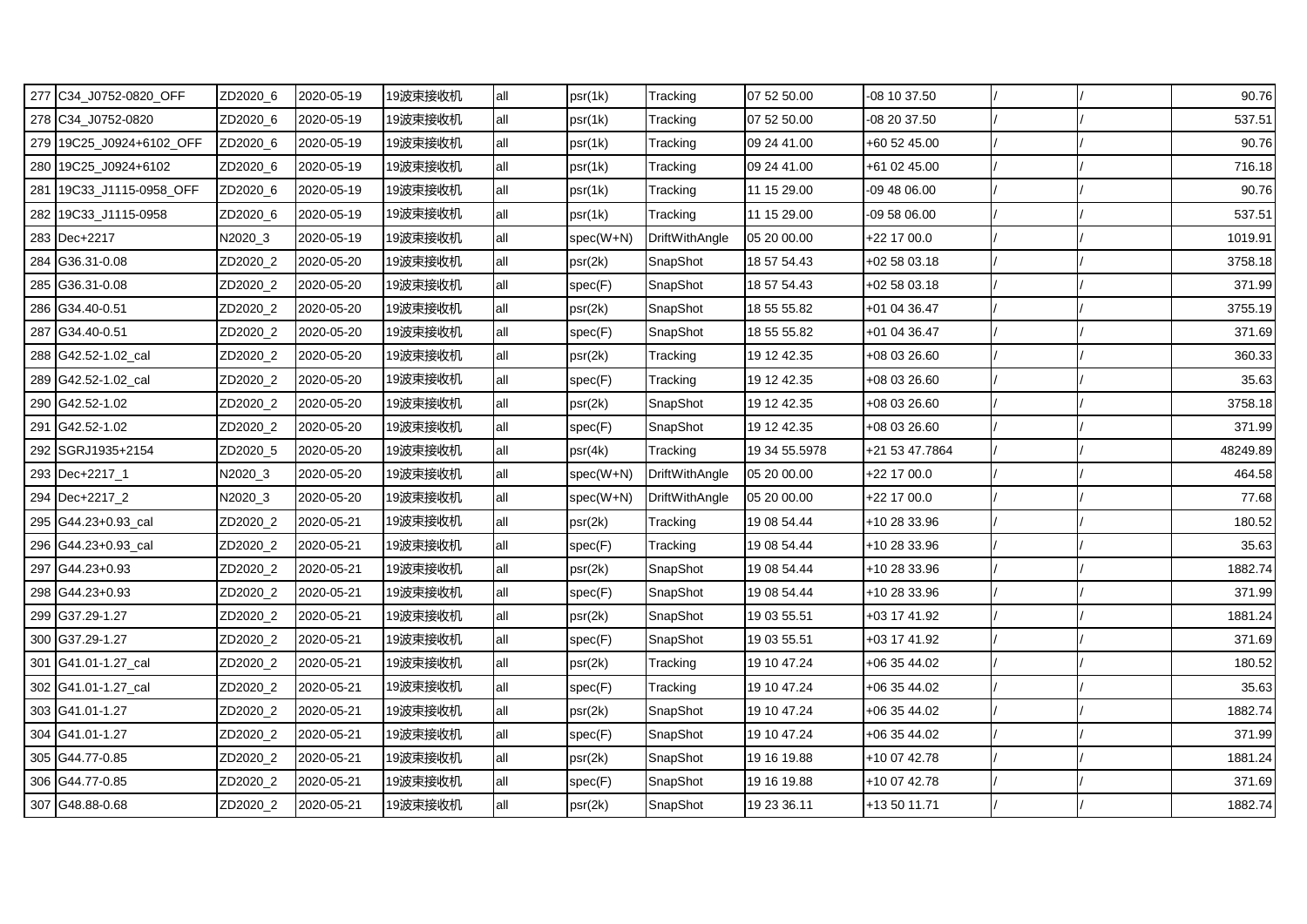| 308 G48.88-0.68          | ZD2020_2 | 2020-05-21 | 19波束接收机 | all | spec(F)   | SnapShot              | 19 23 36.11 | +13 50 11.71 |  | 371.99   |
|--------------------------|----------|------------|---------|-----|-----------|-----------------------|-------------|--------------|--|----------|
| 309 G59.30-0.59          | ZD2020_2 | 2020-05-21 | 19波束接收机 | all | psr(2k)   | SnapShot              | 19 44 37.47 | +22 59 19.13 |  | 1881.24  |
| 310 G59.30-0.59          | ZD2020_2 | 2020-05-21 | 19波束接收机 | all | spec(F)   | SnapShot              | 19 44 37.47 | +22 59 19.13 |  | 371.69   |
| 311 G59.30-0.59 cal      | ZD2020_2 | 2020-05-21 | 19波束接收机 | all | psr(2k)   | Tracking              | 19 44 37.47 | +22 59 19.13 |  | 180.52   |
| 312 G59.30-0.59_cal      | ZD2020_2 | 2020-05-21 | 19波束接收机 | all | spec(F)   | Tracking              | 19 44 37.47 | +22 59 19.13 |  | 35.63    |
| 313 G78.33+0.00          | ZD2020_2 | 2020-05-21 | 19波束接收机 | all | psr(2k)   | SnapShot              | 20 30 41.59 | +39 19 16.88 |  | 1882.74  |
| 314 G78.33+0.00          | ZD2020_2 | 2020-05-21 | 19波束接收机 | all | spec(F)   | SnapShot              | 20 30 41.59 | +39 19 16.88 |  | 371.99   |
| 315 Dec+2238             | N2020_3  | 2020-05-21 | 19波束接收机 | all | spec(W+N) | <b>DriftWithAngle</b> | 05 20 00.00 | +22 38 00.0  |  | 243.37   |
| 316 19C13_J1720-0533_OFF | ZD2020_6 | 2020-05-22 | 19波束接收机 | all | psr(1k)   | Tracking              | 17 20 55.89 | $-052340.00$ |  | 180.17   |
| 317 19C13 J1720-0533     | ZD2020_6 | 2020-05-22 | 19波束接收机 | all | psr(1k)   | Tracking              | 17 20 55.89 | $-053340.00$ |  | 17691.19 |
| 318 G48.64+0.42_cal      | ZD2020_2 | 2020-05-22 | 19波束接收机 | all | psr(2k)   | Tracking              | 19 19 07.25 | +14 08 20.27 |  | 35.63    |
| 319 G48.64+0.42_cal      | ZD2020_2 | 2020-05-22 | 19波束接收机 | all | spec(F)   | Tracking              | 19 19 07.25 | +14 08 20.27 |  | 180.52   |
| 320 G48.64+0.42          | ZD2020_2 | 2020-05-22 | 19波束接收机 | all | psr(2k)   | SnapShot              | 19 19 07.25 | +14 08 20.27 |  | 371.69   |
| 321 G48.64+0.42          | ZD2020_2 | 2020-05-22 | 19波束接收机 | all | spec(F)   | SnapShot              | 19 19 07.25 | +14 08 20.27 |  | 1881.24  |
| 322 G53.82+0.25          | ZD2020_2 | 2020-05-22 | 19波束接收机 | all | psr(2k)   | SnapShot              | 19 29 59.26 | +18 37 30.09 |  | 371.99   |
| 323 G53.82+0.25          | ZD2020_2 | 2020-05-22 | 19波束接收机 | all | spec(F)   | SnapShot              | 19 29 59.26 | +18 37 30.09 |  | 1882.74  |
| 324 G55.29+0.08          | ZD2020_2 | 2020-05-22 | 19波束接收机 | all | psr(2k)   | SnapShot              | 19 33 36.77 | +19 49 45.16 |  | 371.69   |
| 325 G55.29+0.08          | ZD2020_2 | 2020-05-22 | 19波束接收机 | all | spec(F)   | SnapShot              | 19 33 36.77 | +19 49 45.16 |  | 1881.24  |
| 326 G61.94-0.25          | ZD2020_2 | 2020-05-22 | 19波束接收机 | all | psr(2k)   | SnapShot              | 19 49 10.33 | +25 26 29.89 |  | 371.99   |
| 327 G61.94-0.25          | ZD2020_2 | 2020-05-22 | 19波束接收机 | all | spec(F)   | SnapShot              | 19 49 10.33 | +25 26 29.89 |  | 1882.74  |
| 328 G61.94-0.25_cal      | ZD2020_2 | 2020-05-22 | 19波束接收机 | all | psr(2k)   | Tracking              | 19 49 10.33 | +25 26 29.89 |  | 35.63    |
| 329 G61.94-0.25_cal      | ZD2020_2 | 2020-05-22 | 19波束接收机 | all | spec(F)   | Tracking              | 19 49 10.33 | +25 26 29.89 |  | 180.52   |
| 330 G79.06-0.08          | ZD2020_2 | 2020-05-22 | 19波束接收机 | all | psr(2k)   | SnapShot              | 20 33 18.22 | +39 51 44.41 |  | 371.69   |
| 331 G79.06-0.08          | ZD2020_2 | 2020-05-22 | 19波束接收机 | all | spec(F)   | SnapShot              | 20 33 18.22 | +39 51 44.41 |  | 1881.24  |
| 332 Dec+2238             | N2020 3  | 2020-05-22 | 19波束接收机 | all | spec(W+N) | <b>DriftWithAngle</b> | 05 20 00.00 | $+223800.0$  |  | 949.09   |
| 333 FRB190520            | ZD2020_5 | 2020-05-22 | 19波束接收机 | all | psr(4k)   | Tracking              | 16 02 01.64 | -11 17 28.50 |  | 21087.29 |
| 334 G44.63+1.10_cal      | ZD2020_2 | 2020-05-23 | 19波束接收机 | all | psr(2k)   | Tracking              | 19 09 01.74 | +10 54 05.19 |  | 360.33   |
| 335 G44.63+1.10_cal      | ZD2020_2 | 2020-05-23 | 19波束接收机 | all | spec(F)   | Tracking              | 19 09 01.74 | +10 54 05.19 |  | 35.63    |
| 336 G44.63+1.10          | ZD2020_2 | 2020-05-23 | 19波束接收机 | all | psr(2k)   | SnapShot              | 19 09 01.74 | +10 54 05.19 |  | 3758.18  |
| 337 G44.63+1.10          | ZD2020_2 | 2020-05-23 | 19波束接收机 | all | spec(F)   | SnapShot              | 19 09 01.74 | +10 54 05.19 |  | 371.99   |
| 338 G36.41+0.76          | ZD2020_2 | 2020-05-23 | 19波束接收机 | all | psr(2k)   | SnapShot              | 18 55 03.95 | +03 26 28.55 |  | 3755.19  |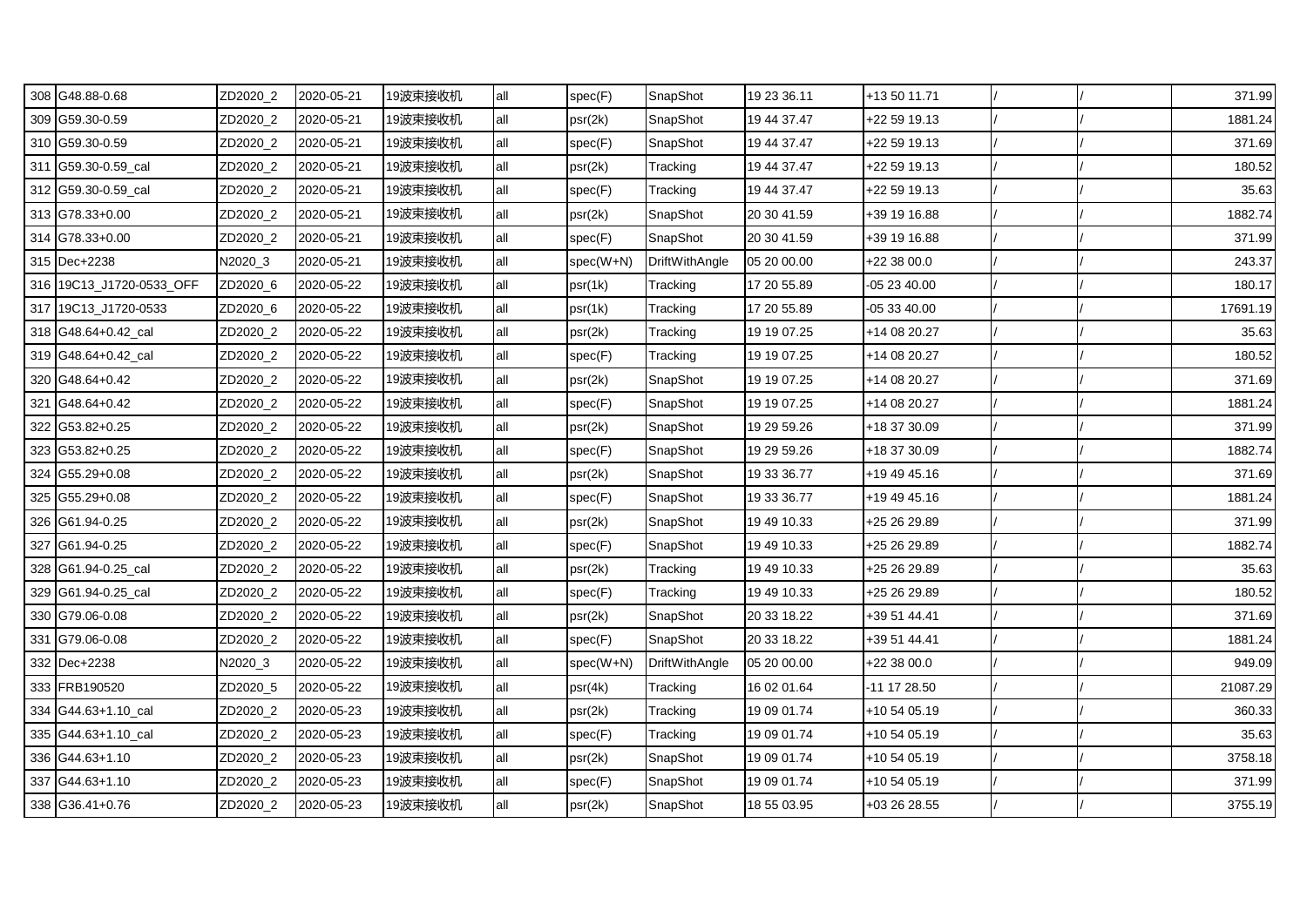| 339 G36.41+0.76          | ZD2020_2 | 2020-05-23 | 19波束接收机 | all | spec(F)   | SnapShot              | 18 55 03.95 | +03 26 28.55 |             |              | 371.69  |
|--------------------------|----------|------------|---------|-----|-----------|-----------------------|-------------|--------------|-------------|--------------|---------|
| 340 G37.34-0.85          | ZD2020_2 | 2020-05-23 | 19波束接收机 | all | psr(2k)   | SnapShot              | 19 02 30.35 | +03 31 56.88 |             |              | 3755.19 |
| 341 G37.34-0.85          | ZD2020_2 | 2020-05-23 | 19波束接收机 | all | spec(F)   | SnapShot              | 19 02 30.35 | +03 31 56.88 |             |              | 371.69  |
| 342 G41.89-0.08_cal      | ZD2020_2 | 2020-05-23 | 19波束接收机 | all | psr(2k)   | Tracking              | 19 08 10.84 | +07 55 25.71 |             |              | 360.33  |
| 343 G41.89-0.08_cal      | ZD2020_2 | 2020-05-23 | 19波束接收机 | all | spec(F)   | Tracking              | 19 08 10.84 | +07 55 25.71 |             |              | 35.63   |
| 344 G41.89-0.08          | ZD2020_2 | 2020-05-23 | 19波束接收机 | all | psr(2k)   | SnapShot              | 19 08 10.84 | +07 55 25.71 |             |              | 3758.18 |
| 345 G41.89-0.08          | ZD2020_2 | 2020-05-23 | 19波束接收机 | all | spec(F)   | SnapShot              | 19 08 10.84 | +07 55 25.71 |             |              | 371.99  |
| 346 G46.04+0.51          | ZD2020_2 | 2020-05-23 | 19波束接收机 | all | psr(2k)   | SnapShot              | 19 13 51.07 | +11 53 05.64 |             |              | 3755.19 |
| 347 G46.04+0.51          | ZD2020 2 | 2020-05-23 | 19波束接收机 | all | spec(F)   | SnapShot              | 19 13 51.07 | +11 53 05.64 |             |              | 371.69  |
| 348 G54.21+0.42          | ZD2020_2 | 2020-05-23 | 19波束接收机 | all | psr(2k)   | SnapShot              | 19 30 09.17 | +19 02 58.81 |             |              | 3758.18 |
| 349 G54.21+0.42          | ZD2020_2 | 2020-05-23 | 19波束接收机 | all | spec(F)   | SnapShot              | 19 30 09.17 | +19 02 58.81 |             |              | 371.99  |
| 350 G64.58+0.08          | ZD2020_2 | 2020-05-23 | 19波束接收机 | all | psr(2k)   | SnapShot              | 19 53 54.66 | +27 53 07.27 |             |              | 1881.24 |
| 351 G64.58+0.08          | ZD2020_2 | 2020-05-23 | 19波束接收机 | all | spec(F)   | SnapShot              | 19 53 54.66 | +27 53 07.27 |             |              | 371.69  |
| 352 G64.58+0.08_cal      | ZD2020_2 | 2020-05-23 | 19波束接收机 | all | psr(2k)   | Tracking              | 19 53 54.66 | +27 53 07.27 |             |              | 180.52  |
| 353 G64.58+0.08_cal      | ZD2020_2 | 2020-05-23 | 19波束接收机 | all | spec(F)   | Tracking              | 19 53 54.66 | +27 53 07.27 |             |              | 35.63   |
| 354 G73.14+0.17          | ZD2020_2 | 2020-05-23 | 19波束接收机 | all | psr(2k)   | SnapShot              | 20 15 04.64 | +35 09 56.76 |             |              | 1881.24 |
| 355 G73.14+0.17          | ZD2020_2 | 2020-05-23 | 19波束接收机 | all | spec(F)   | SnapShot              | 20 15 04.64 | +35 09 56.76 |             |              | 371.69  |
| 356 M31_9                | ZD2020_4 | 2020-05-23 | 19波束接收机 | all | spec(F)   | DriftWithAngle        | 23 50 44.33 | +40 11 06.74 |             |              | 2053.22 |
| 357 0029+349             | ZD2020_4 | 2020-05-23 | 19波束接收机 | all | spec(F)   | Tracking              | 00 29 14.24 | +34 56 32.2  |             |              | 177.24  |
| 358 Dec2259_1            | N2020_3  | 2020-05-23 | 19波束接收机 | all | spec(W+N) | <b>DriftWithAngle</b> | 05 20 00.00 | +22 59 00.0  |             |              | 1106.17 |
| 359 Dec2259_2            | N2020_3  | 2020-05-23 | 19波束接收机 | all | spec(W+N) | DriftWithAngle        | 05 20 00.00 | $+225900.0$  |             |              | 177.01  |
| 360 M31_10               | ZD2020_4 | 2020-05-24 | 19波束接收机 | all | spec(F)   | DriftWithAngle        | 23 50 44.33 | +39 49 26.48 |             |              | 2123.58 |
| 361 0029+349             | ZD2020_4 | 2020-05-24 | 19波束接收机 | all | spec(F)   | Tracking              | 00 29 14.24 | +34 56 32.2  |             |              | 177.24  |
| 362 0518+2431N1          | ZD2020_6 | 2020-05-24 | 19波束接收机 | all | psr(1k)   | OnOff                 | 05 18 09.90 | +24 31 22.31 | 05 18 03.90 | +24 28 46.31 | 425.92  |
| 363 0518+2431N2          | ZD2020_6 | 2020-05-24 | 19波束接收机 | all | psr(1k)   | OnOff                 | 05 18 15.90 | +24 28 46.31 | 05 18 21.90 | +24 31 22.31 | 426.67  |
| 364 C20_J0539+0012_OFF   | ZD2020_6 | 2020-05-24 | 19波束接收机 | all | psr(1k)   | Tracking              | 05 39 45.00 | +00 23 36.00 |             |              | 90.76   |
| 365 C20_J0539+0012       | ZD2020_6 | 2020-05-24 | 19波束接收机 | all | psr(1k)   | Tracking              | 05 39 45.00 | +00 13 36.00 |             |              | 358.84  |
| 366 C69_J0631+4147_OFF   | ZD2020_6 | 2020-05-24 | 19波束接收机 | all | psr(1k)   | Tracking              | 06 31 59.00 | +41 37 43.00 |             |              | 90.76   |
| 367 C69_J0631+4147       | ZD2020_6 | 2020-05-24 | 19波束接收机 | all | psr(1k)   | Tracking              | 06 31 59.00 | +41 47 43.00 |             |              | 2144.19 |
| 368 19C25_J0924+6102_OFF | ZD2020_6 | 2020-05-24 | 19波束接收机 | all | psr(1k)   | Tracking              | 09 24 41.00 | +60 52 45.00 |             |              | 90.76   |
| 369 19C25_J0924+6102     | ZD2020_6 | 2020-05-24 | 19波束接收机 | all | psr(1k)   | Tracking              | 09 24 41.00 | +61 02 45.00 |             |              | 358.84  |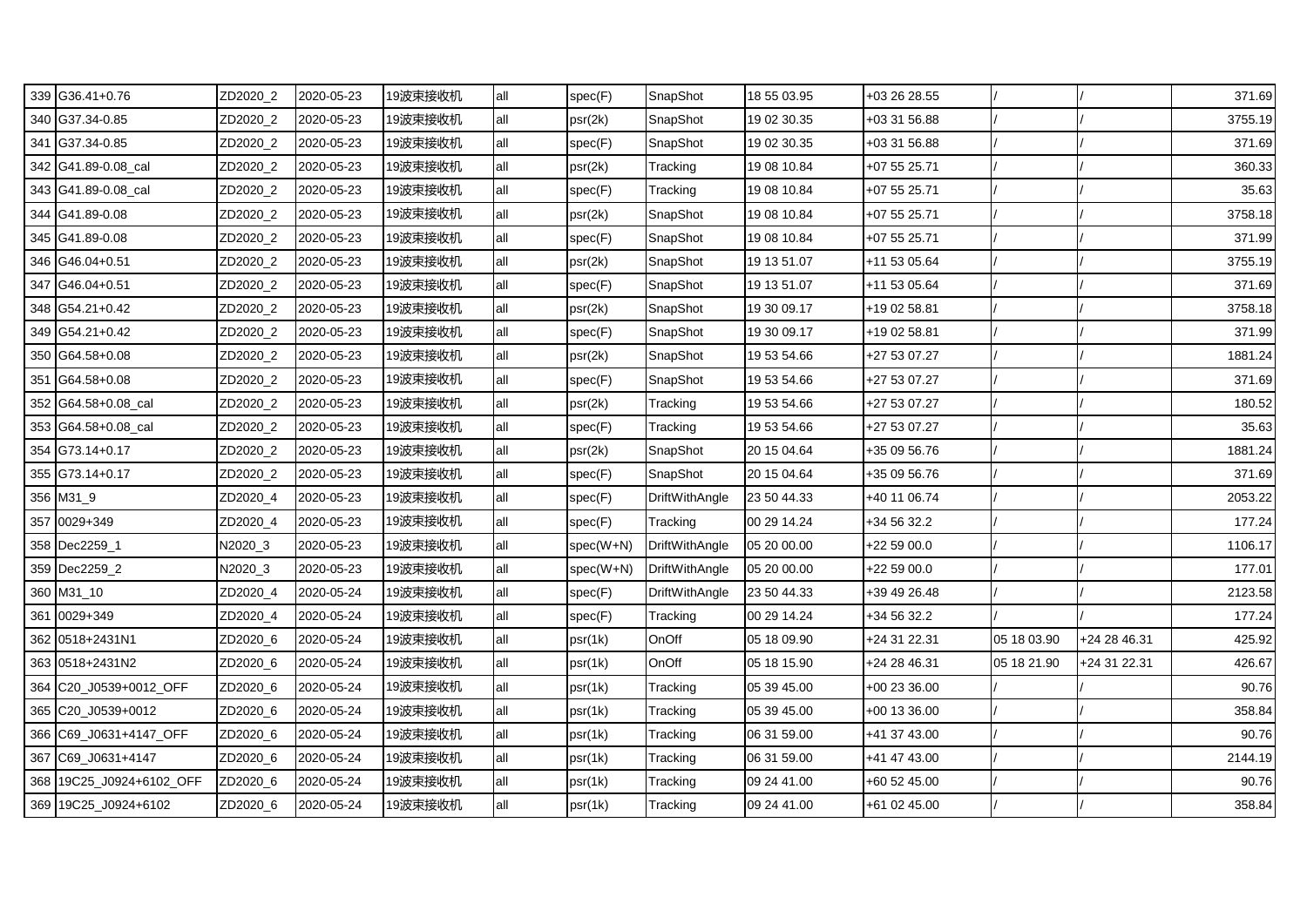| 370 C54_J1248+4050_OFF   | ZD2020 6 | 2020-05-24 | 19波束接收机 | all | psr(1k)   | Tracking              | 12 48 20.00 | +40 40 44.00 |  | 90.76   |
|--------------------------|----------|------------|---------|-----|-----------|-----------------------|-------------|--------------|--|---------|
| 371 C54 J1248+4050       | ZD2020 6 | 2020-05-24 | 19波束接收机 | all | psr(1k)   | Tracking              | 12 48 20.00 | +40 50 44.00 |  | 1073.52 |
| 372 19C33_J1115-0958_OFF | ZD2020_6 | 2020-05-24 | 19波束接收机 | all | psr(1k)   | Tracking              | 11 15 29.00 | -09 48 06.00 |  | 90.76   |
| 373 19C33_J1115-0958     | ZD2020_6 | 2020-05-24 | 19波束接收机 | all | psr(1k)   | Tracking              | 11 15 29.00 | -09 58 06.00 |  | 1966.95 |
| 374 Dec+2259             | N2020_3  | 2020-05-24 | 19波束接收机 | all | spec(W+N) | DriftWithAngle        | 05 20 00.00 | +22 59 00.0  |  | 464.8   |
| 375 19C13_J1720-0533_OFF | ZD2020_6 | 2020-05-25 | 19波束接收机 | all | psr(1k)   | Tracking              | 17 20 55.89 | 05 23 40.00  |  | 180.17  |
| 376 19C13 J1720-0533     | ZD2020_6 | 2020-05-25 | 19波束接收机 | all | psr(1k)   | Tracking              | 17 20 55.89 | 05 33 40.00  |  | 9382.36 |
| 377 G43.01+0.00 cal      | ZD2020_2 | 2020-05-25 | 19波束接收机 | all | psr(2k)   | Tracking              | 19 09 58.46 | +08 57 40.38 |  | 180.52  |
| 378 G43.01+0.00 cal      | ZD2020_2 | 2020-05-25 | 19波束接收机 | all | spec(F)   | Tracking              | 19 09 58.46 | +08 57 40.38 |  | 35.63   |
| 379 G43.01+0.00          | ZD2020_2 | 2020-05-25 | 19波束接收机 | all | psr(2k)   | SnapShot              | 19 09 58.46 | +08 57 40.38 |  | 1881.24 |
| 380 G43.01+0.00          | ZD2020_2 | 2020-05-25 | 19波束接收机 | all | spec(F)   | SnapShot              | 19 09 58.46 | +08 57 40.38 |  | 371.69  |
| 381 G38.76-1.44          | ZD2020_2 | 2020-05-25 | 19波束接收机 | all | psr(2k)   | SnapShot              | 19 07 13.66 | +04 31 14.85 |  | 1882.74 |
| 382 G38.76-1.44          | ZD2020_2 | 2020-05-25 | 19波束接收机 | all | spec(F)   | SnapShot              | 19 07 13.66 | +04 31 14.85 |  | 371.99  |
| 383 G36.51-1.61          | ZD2020 2 | 2020-05-25 | 19波束接收机 | all | psr(2k)   | SnapShot              | 19 03 41.81 | +02 26 39.20 |  | 1882.74 |
| 384 G36.51-1.61          | ZD2020 2 | 2020-05-25 | 19波束接收机 | all | spec(F)   | SnapShot              | 19 03 41.81 | +02 26 39.20 |  | 371.99  |
| 385 G47.90+0.51_cal      | ZD2020_2 | 2020-05-25 | 19波束接收机 | all | psr(2k)   | Tracking              | 19 17 23.94 | +13 31 48.08 |  | 180.52  |
| 386 G47.90+0.51_cal      | ZD2020_2 | 2020-05-25 | 19波束接收机 | all | spec(F)   | Tracking              | 19 17 23.94 | +13 31 48.08 |  | 35.63   |
| 387 G47.90+0.51          | ZD2020_2 | 2020-05-25 | 19波束接收机 | all | psr(2k)   | SnapShot              | 19 17 23.94 | +13 31 48.08 |  | 1882.74 |
| 388 G47.90+0.51          | ZD2020_2 | 2020-05-25 | 19波束接收机 | all | spec(F)   | SnapShot              | 19 17 23.94 | +13 31 48.08 |  | 371.99  |
| 389 G47.17+0.59          | ZD2020_2 | 2020-05-25 | 19波束接收机 | all | psr(2k)   | SnapShot              | 19 15 41.13 | +12 55 13.46 |  | 1882.74 |
| 390 G47.17+0.59          | ZD2020 2 | 2020-05-25 | 19波束接收机 | all | spec(F)   | SnapShot              | 19 15 41.13 | +12 55 13.46 |  | 371.99  |
| 391 G54.90-0.08          | ZD2020_2 | 2020-05-25 | 19波束接收机 | all | psr(2k)   | SnapShot              | 19 33 26.28 | +19 24 17.12 |  | 1881.24 |
| 392 G54.90-0.08          | ZD2020_2 | 2020-05-25 | 19波束接收机 | all | spec(F)   | SnapShot              | 19 33 26.28 | +19 24 17.12 |  | 371.69  |
| 393 G63.85+0.17          | ZD2020_2 | 2020-05-25 | 19波束接收机 | all | psr(2k)   | SnapShot              | 19 51 52.97 | +27 17 56.97 |  | 1881.24 |
| 394 G63.85+0.17          | ZD2020_2 | 2020-05-25 | 19波束接收机 | all | spec(F)   | SnapShot              | 19 51 52.97 | +27 17 56.97 |  | 371.69  |
| 395 G63.85+0.17_cal      | ZD2020_2 | 2020-05-25 | 19波束接收机 | all | psr(2k)   | Tracking              | 19 51 52.97 | +27 17 56.97 |  | 180.52  |
| 396 G63.85+0.17_cal      | ZD2020_2 | 2020-05-25 | 19波束接收机 | all | spec(F)   | Tracking              | 19 51 52.97 | +27 17 56.97 |  | 35.63   |
| 397 G76.08-0.17          | ZD2020 2 | 2020-05-25 | 19波束接收机 | all | psr(2k)   | SnapShot              | 20 24 42.35 | +37 23 38.44 |  | 1882.74 |
| 398 G76.08-0.17          | ZD2020_2 | 2020-05-25 | 19波束接收机 | all | spec(F)   | SnapShot              | 20 24 42.35 | +37 23 38.44 |  | 371.99  |
| 399 M31_11               | ZD2020_4 | 2020-05-25 | 19波束接收机 | all | spec(F)   | <b>DriftWithAngle</b> | 23 50 44.33 | +39 27 46.22 |  | 2123.58 |
| 400 0029+349             | ZD2020_4 | 2020-05-25 | 19波束接收机 | all | spec(F)   | Tracking              | 00 29 14.24 | +34 56 32.2  |  | 177.24  |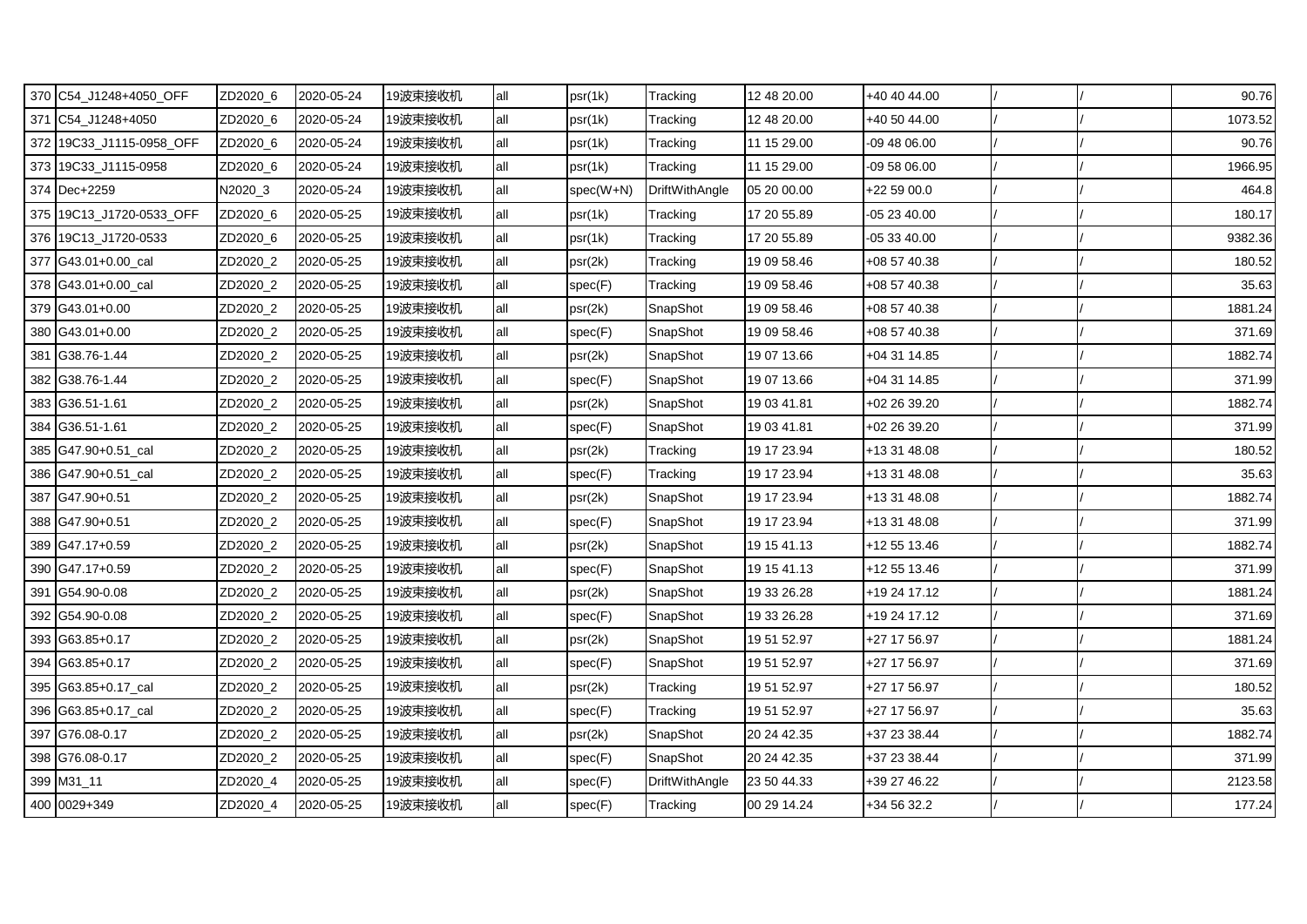| 401 Dec+2320             | N2020_3  | 2020-05-25 | 19波束接收机 | all | spec(W+N) | DriftWithAngle | 05 20 00.00 | +23 20 00.0    |  | 851.74  |
|--------------------------|----------|------------|---------|-----|-----------|----------------|-------------|----------------|--|---------|
| 402 C54_J1248+4050_OFF   | ZD2020_6 | 2020-05-26 | 19波束接收机 | all | psr(1k)   | Tracking       | 12 48 20.00 | +40 40 44.00   |  | 90.76   |
| 403 C54_J1248+4050       | ZD2020_6 | 2020-05-26 | 19波束接收机 | all | psr(1k)   | Tracking       | 12 48 20.00 | +40 50 44.00   |  | 537.51  |
| 404 19C13_J1720-0533_OFF | ZD2020_6 | 2020-05-26 | 19波束接收机 | all | psr(1k)   | Tracking       | 17 20 55.89 | $-052340.00$   |  | 90.76   |
| 405 19C13_J1720-0533     | ZD2020_6 | 2020-05-26 | 19波束接收机 | all | psr(1k)   | Tracking       | 17 20 55.89 | -05 33 40.00   |  | 537.51  |
| 406 19C10_J1900+4221_OFF | ZD2020_6 | 2020-05-26 | 19波束接收机 | all | psr(1k)   | Tracking       | 19 00 13.00 | +42 11 07.00   |  | 90.76   |
| 407 19C10 J1900+4221     | ZD2020_6 | 2020-05-26 | 19波束接收机 | all | psr(1k)   | Tracking       | 19 00 13.00 | +42 21 07.00   |  | 537.51  |
| 408 19C54_J1813-0402_OFF | ZD2020_6 | 2020-05-26 | 19波束接收机 | all | psr(1k)   | Tracking       | 18 13 33.00 | -03 52 33.00   |  | 90.76   |
| 409 19C54_J1813-0402     | ZD2020_6 | 2020-05-26 | 19波束接收机 | all | psr(1k)   | Tracking       | 18 13 33.00 | -04 02 33.00   |  | 537.51  |
| 410 19C14_J1810-0615_OFF | ZD2020_6 | 2020-05-26 | 19波束接收机 | all | psr(1k)   | Tracking       | 18 11 20.57 | $-06$ 12 42.60 |  | 90.76   |
| 411 19C14_J1810-0615     | ZD2020_6 | 2020-05-26 | 19波束接收机 | all | psr(1k)   | Tracking       | 18 11 20.57 | $-062242.60$   |  | 537.51  |
| 412 19C51 J1824-0622 OFF | ZD2020_6 | 2020-05-26 | 19波束接收机 | all | psr(1k)   | Tracking       | 18 24 12.00 | -06 12 02.00   |  | 90.76   |
| 413 19C51 J1824-0622     | ZD2020 6 | 2020-05-26 | 19波束接收机 | all | psr(1k)   | Tracking       | 18 24 12.00 | -06 22 02.00   |  | 537.51  |
| 414 G43.89+1.19_cal      | ZD2020_2 | 2020-05-26 | 19波束接收机 | all | psr(2k)   | Tracking       | 19 07 20.94 | +10 17 20.95   |  | 180.52  |
| 415 G43.89+1.19 cal      | ZD2020_2 | 2020-05-26 | 19波束接收机 | all | spec(F)   | Tracking       | 19 07 20.94 | +10 17 20.95   |  | 35.63   |
| 416 G43.89+1.19          | ZD2020_2 | 2020-05-26 | 19波束接收机 | all | psr(2k)   | SnapShot       | 19 07 20.94 | +10 17 20.95   |  | 1881.24 |
| 417 G43.89+1.19          | ZD2020_2 | 2020-05-26 | 19波束接收机 | all | spec(F)   | SnapShot       | 19 07 20.94 | +10 17 20.95   |  | 371.69  |
| 418 G36.11+1.44          | ZD2020 2 | 2020-05-26 | 19波束接收机 | all | psr(2k)   | SnapShot       | 18 52 06.73 | +03 29 20.30   |  | 1881.24 |
| 419 G36.11+1.44          | ZD2020_2 | 2020-05-26 | 19波束接收机 | all | spec(F)   | SnapShot       | 18 52 06.73 | +03 29 20.30   |  | 371.69  |
| 420 G33.86-1.95          | ZD2020_2 | 2020-05-26 | 19波束接收机 | all | psr(2k)   | SnapShot       | 19 00 04.53 | -00 03 32.69   |  | 1881.24 |
| 421 G33.86-1.95          | ZD2020_2 | 2020-05-26 | 19波束接收机 | all | spec(F)   | SnapShot       | 19 00 04.53 | -00 03 32.69   |  | 371.69  |
| 422 G43.99-1.19_cal      | ZD2020_2 | 2020-05-26 | 19波束接收机 | all | psr(2k)   | Tracking       | 19 16 04.17 | +09 16 41.59   |  | 180.52  |
| 423 G43.99-1.19 cal      | ZD2020 2 | 2020-05-26 | 19波束接收机 | all | spec(F)   | Tracking       | 19 16 04.17 | +09 16 41.59   |  | 35.63   |
| 424 G43.99-1.19          | ZD2020_2 | 2020-05-26 | 19波束接收机 | all | psr(2k)   | SnapShot       | 19 16 04.17 | +09 16 41.59   |  | 1882.74 |
| 425 G43.99-1.19          | ZD2020_2 | 2020-05-26 | 19波束接收机 | all | spec(F)   | SnapShot       | 19 16 04.17 | +09 16 41.59   |  | 371.99  |
| 426 G47.76-0.76          | ZD2020 2 | 2020-05-26 | 19波束接收机 | all | psr(2k)   | SnapShot       | 19 21 43.68 | +12 48 16.56   |  | 1881.24 |
| 427 G47.76-0.76          | ZD2020_2 | 2020-05-26 | 19波束接收机 | all | spec(F)   | SnapShot       | 19 21 43.68 | +12 48 16.56   |  | 371.69  |
| 428 G54.12-0.42          | ZD2020_2 | 2020-05-26 | 19波束接收机 | all | psr(2k)   | SnapShot       | 19 33 05.47 | +18 33 20.96   |  | 1882.74 |
| 429 G54.12-0.42          | ZD2020_2 | 2020-05-26 | 19波束接收机 | all | spec(F)   | SnapShot       | 19 33 05.47 | +18 33 20.96   |  | 371.99  |
| 430 G63.12+0.25          | ZD2020_2 | 2020-05-26 | 19波束接收机 | all | psr(2k)   | SnapShot       | 19 49 52.55 | +26 42 40.23   |  | 1882.74 |
| 431 G63.12+0.25          | ZD2020_2 | 2020-05-26 | 19波束接收机 | all | spec(F)   | SnapShot       | 19 49 52.55 | +26 42 40.23   |  | 371.99  |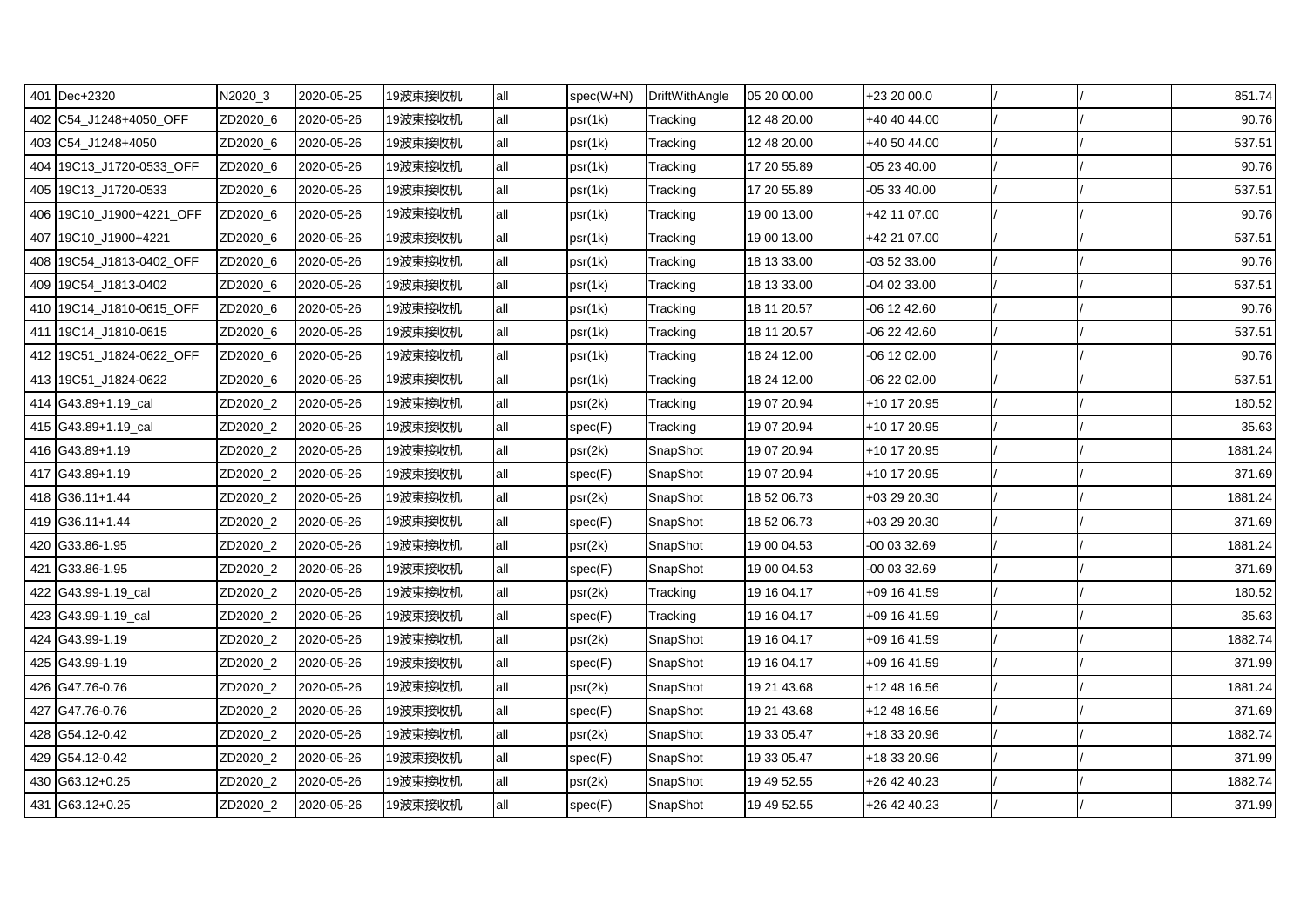| 432 G63.12+0.25_cal   | ZD2020_2 | 2020-05-26 | 19波束接收机 | all | psr(2k)   | Tracking              | 19 49 52.55 | $+26$ 42 40.23 |  | 180.52  |
|-----------------------|----------|------------|---------|-----|-----------|-----------------------|-------------|----------------|--|---------|
| 433 G63.12+0.25_cal   | ZD2020_2 | 2020-05-26 | 19波束接收机 | all | spec(F)   | Tracking              | 19 49 52.55 | +26 42 40.23   |  | 35.63   |
| 434 G79.45+0.08       | ZD2020_2 | 2020-05-26 | 19波束接收机 | all | psr(2k)   | SnapShot              | 20 33 48.67 | +40 16 39.30   |  | 1882.74 |
| 435 G79.45+0.08       | ZD2020_2 | 2020-05-26 | 19波束接收机 | all | spec(F)   | SnapShot              | 20 33 48.67 | +40 16 39.30   |  | 371.99  |
| 436 M31_12            | ZD2020_4 | 2020-05-26 | 19波束接收机 | all | spec(F)   | DriftWithAngle        | 23 50 44.33 | +39 06 05.97   |  | 2123.58 |
| 437 0029+349          | ZD2020_4 | 2020-05-26 | 19波束接收机 | all | spec(F)   | Tracking              | 00 29 14.24 | +34 56 32.2    |  | 177.24  |
| 438 Dec+2320          | N2020_3  | 2020-05-26 | 19波束接收机 | all | spec(W+N) | DriftWithAngle        | 05 20 00.00 | +23 20 00.0    |  | 502.22  |
| 439 G49.03+0.59 cal   | ZD2020_2 | 2020-05-27 | 19波束接收机 | all | psr(2k)   | Tracking              | 19 19 15.57 | +14 33 50.65   |  | 180.52  |
| 440 G49.03+0.59_cal   | ZD2020_2 | 2020-05-27 | 19波束接收机 | all | spec(F)   | Tracking              | 19 19 15.57 | +14 33 50.65   |  | 35.63   |
| 441 G49.03+0.59       | ZD2020_2 | 2020-05-27 | 19波束接收机 | all | psr(2k)   | SnapShot              | 19 19 15.57 | +14 33 50.65   |  | 1881.24 |
| 442 G49.03+0.59       | ZD2020_2 | 2020-05-27 | 19波束接收机 | all | spec(F)   | SnapShot              | 19 19 15.57 | +14 33 50.65   |  | 371.69  |
| 443 G41.74-1.36       | ZD2020_2 | 2020-05-27 | 19波束接收机 | all | psr(2k)   | SnapShot              | 19 12 27.37 | +07 12 24.83   |  | 1881.24 |
| 444 G41.74-1.36       | ZD2020_2 | 2020-05-27 | 19波束接收机 | all | spec(F)   | SnapShot              | 19 12 27.37 | +07 12 24.83   |  | 371.69  |
| 445 G33.47-2.12       | ZD2020 2 | 2020-05-27 | 19波束接收机 | all | psr(2k)   | SnapShot              | 18 59 57.91 | -00 29 03.87   |  | 1881.24 |
| 446 G33.47-2.12       | ZD2020 2 | 2020-05-27 | 19波束接收机 | all | spec(F)   | SnapShot              | 18 59 57.91 | -00 29 03.87   |  | 371.69  |
| 447 G40.61-1.44_cal   | ZD2020_2 | 2020-05-27 | 19波束接收机 | all | psr(2k)   | Tracking              | 19 10 39.93 | +06 10 13.05   |  | 180.52  |
| 448 G40.61-1.44_cal   | ZD2020_2 | 2020-05-27 | 19波束接收机 | all | spec(F)   | Tracking              | 19 10 39.93 | +06 10 13.05   |  | 35.63   |
| 449 G40.61-1.44       | ZD2020_2 | 2020-05-27 | 19波束接收机 | all | psr(2k)   | SnapShot              | 19 10 39.93 | +06 10 13.05   |  | 1881.24 |
| 450 G40.61-1.44       | ZD2020_2 | 2020-05-27 | 19波束接收机 | all | spec(F)   | SnapShot              | 19 10 39.93 | +06 10 13.05   |  | 371.69  |
| 451 G46.63-0.85       | ZD2020_2 | 2020-05-27 | 19波束接收机 | all | psr(2k)   | SnapShot              | 19 19 52.23 | +11 46 18.10   |  | 1882.74 |
| 452 G46.63-0.85       | ZD2020 2 | 2020-05-27 | 19波束接收机 | all | spec(F)   | SnapShot              | 19 19 52.23 | +11 46 18.10   |  | 371.99  |
| 453 G55.24-0.34       | ZD2020_2 | 2020-05-27 | 19波束接收机 | all | psr(2k)   | SnapShot              | 19 35 05.15 | +19 34 51.30   |  | 1881.24 |
| 454 G55.24-0.34       | ZD2020_2 | 2020-05-27 | 19波束接收机 | all | spec(F)   | SnapShot              | 19 35 05.15 | +19 34 51.30   |  | 371.69  |
| 455 G64.93-0.17       | ZD2020_2 | 2020-05-27 | 19波束接收机 | all | psr(2k)   | SnapShot              | 19 55 41.87 | +28 02 49.91   |  | 1881.24 |
| 456 G64.93-0.17       | ZD2020_2 | 2020-05-27 | 19波束接收机 | all | spec(F)   | SnapShot              | 19 55 41.87 | +28 02 49.91   |  | 371.69  |
| 457 G64.93-0.17 cal   | ZD2020_2 | 2020-05-27 | 19波束接收机 | all | psr(2k)   | Tracking              | 19 55 41.87 | +28 02 49.91   |  | 180.52  |
| 458 G64.93-0.17_cal   | ZD2020_2 | 2020-05-27 | 19波束接收机 | all | spec(F)   | Tracking              | 19 55 41.87 | +28 02 49.91   |  | 35.63   |
| 459 G76.86+0.17       | ZD2020_2 | 2020-05-27 | 19波束接收机 | all | psr(2k)   | SnapShot              | 20 25 35.51 | +38 13 43.54   |  | 1882.74 |
| 460 G76.86+0.17       | ZD2020_2 | 2020-05-27 | 19波束接收机 | all | spec(F)   | SnapShot              | 20 25 35.51 | +38 13 43.54   |  | 371.99  |
| 461 M31_Halo_Drift_13 | ZD2020_4 | 2020-05-27 | 19波束接收机 | all | spec(F)   | <b>DriftWithAngle</b> | 23 50 44.33 | +38 44 25.72   |  | 2123.58 |
| 462 0029+349          | ZD2020_4 | 2020-05-27 | 19波束接收机 | all | spec(F)   | Tracking              | 00 29 14.24 | +34 56 32.2    |  | 177.24  |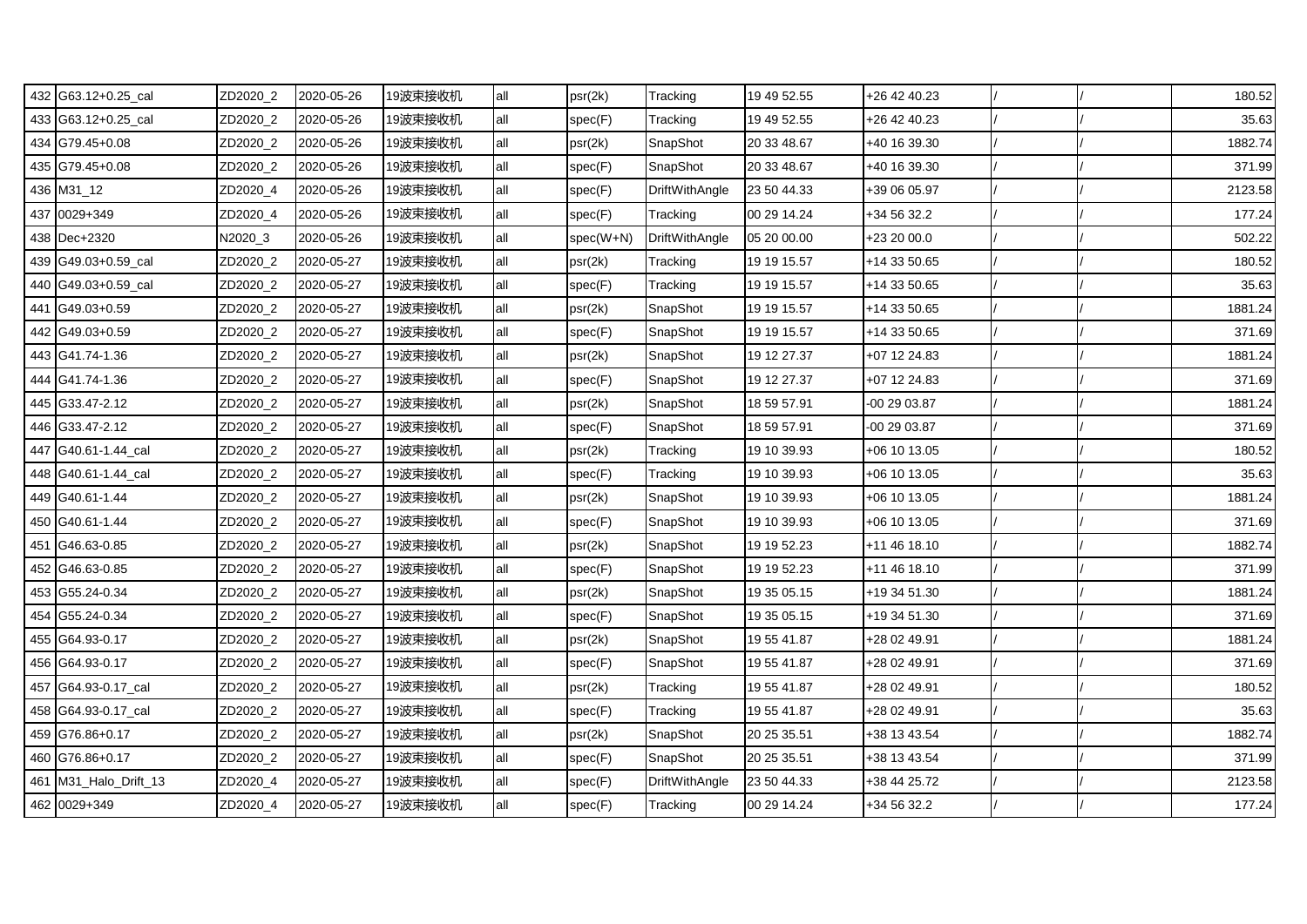| 463 Dec+2341        | N2020_3  | 2020-05-27 | 19波束接收机 | all | $spec(W+N)$ | DriftWithAngle | 05 20 00.00 | $+234100.0$  |  | 752.19  |
|---------------------|----------|------------|---------|-----|-------------|----------------|-------------|--------------|--|---------|
| 464 G49.08+1.02_cal | ZD2020_2 | 2020-05-28 | 19波束接收机 | all | psr(2k)     | Tracking       | 19 17 48.35 | +14 48 19.63 |  | 360.33  |
| 465 G49.08+1.02_cal | ZD2020_2 | 2020-05-28 | 19波束接收机 | all | spec(F)     | Tracking       | 19 17 48.35 | +14 48 19.63 |  | 35.63   |
| 466 G49.08+1.02     | ZD2020_2 | 2020-05-28 | 19波束接收机 | all | psr(2k)     | SnapShot       | 19 17 48.35 | +14 48 19.63 |  | 3755.19 |
| 467 G49.08+1.02     | ZD2020_2 | 2020-05-28 | 19波束接收机 | all | spec(F)     | SnapShot       | 19 17 48.35 | +14 48 19.63 |  | 371.69  |
| 468 G37.14+0.68     | ZD2020_2 | 2020-05-28 | 19波束接收机 | all | psr(2k)     | SnapShot       | 18 56 42.58 | +04 03 19.86 |  | 3758.18 |
| 469 G37.14+0.68     | ZD2020_2 | 2020-05-28 | 19波束接收机 | all | spec(F)     | SnapShot       | 18 56 42.58 | +04 03 19.86 |  | 371.99  |
| 470 G35.82-1.10     | ZD2020_2 | 2020-05-28 | 19波束接收机 | all | psr(2k)     | SnapShot       | 19 00 38.01 | +02 04 04.54 |  | 3755.19 |
| 471 G35.82-1.10     | ZD2020_2 | 2020-05-28 | 19波束接收机 | all | spec(F)     | SnapShot       | 19 00 38.01 | +02 04 04.54 |  | 371.69  |
| 472 G43.26-1.10 cal | ZD2020_2 | 2020-05-28 | 19波束接收机 | all | psr(2k)     | Tracking       | 19 14 23.08 | +08 40 05.14 |  | 360.33  |
| 473 G43.26-1.10_cal | ZD2020_2 | 2020-05-28 | 19波束接收机 | all | spec(F)     | Tracking       | 19 14 23.08 | +08 40 05.14 |  | 35.63   |
| 474 G43.26-1.10     | ZD2020_2 | 2020-05-28 | 19波束接收机 | all | psr(2k)     | SnapShot       | 19 14 23.08 | +08 40 05.14 |  | 3755.19 |
| 475 G43.26-1.10     | ZD2020 2 | 2020-05-28 | 19波束接收机 | all | spec(F)     | SnapShot       | 19 14 23.08 | +08 40 05.14 |  | 371.69  |
| 476 G50.69-1.10     | ZD2020_2 | 2020-05-28 | 19波束接收机 | all | psr(2k)     | SnapShot       | 19 28 41.73 | +15 13 39.46 |  | 3758.18 |
| 477 G50.69-1.10     | ZD2020_2 | 2020-05-28 | 19波束接收机 | all | spec(F)     | SnapShot       | 19 28 41.73 | +15 13 39.46 |  | 371.99  |
| 478 G55.34+0.51     | ZD2020_2 | 2020-05-28 | 19波束接收机 | all | psr(2k)     | SnapShot       | 19 32 08.10 | +20 04 36.29 |  | 3755.19 |
| 479 G55.34+0.51     | ZD2020_2 | 2020-05-28 | 19波束接收机 | all | spec(F)     | SnapShot       | 19 32 08.10 | +20 04 36.29 |  | 371.69  |
| 480 G64.63+0.51     | ZD2020 2 | 2020-05-28 | 19波束接收机 | all | psr(2k)     | SnapShot       | 19 52 22.69 | +28 08 41.87 |  | 3755.19 |
| 481 G64.63+0.51     | ZD2020_2 | 2020-05-28 | 19波束接收机 | all | spec(F)     | SnapShot       | 19 52 22.69 | +28 08 41.87 |  | 371.69  |
| 482 G64.63+0.51_cal | ZD2020_2 | 2020-05-28 | 19波束接收机 | all | psr(2k)     | Tracking       | 19 52 22.69 | +28 08 41.87 |  | 360.33  |
| 483 G64.63+0.51_cal | ZD2020_2 | 2020-05-28 | 19波束接收机 | all | spec(F)     | Tracking       | 19 52 22.69 | +28 08 41.87 |  | 35.63   |
| 484 G78.72+0.17     | ZD2020_2 | 2020-05-28 | 19波束接收机 | all | psr(2k)     | SnapShot       | 20 31 10.86 | +39 44 14.27 |  | 1881.24 |
| 485 G78.72+0.17     | ZD2020 2 | 2020-05-28 | 19波束接收机 | all | spec(F)     | SnapShot       | 20 31 10.86 | +39 44 14.27 |  | 371.69  |
| 486 Dec+2341        | N2020_3  | 2020-05-28 | 19波束接收机 | all | $spec(W+N)$ | DriftWithAngle | 05 20 00.00 | +23 41 00.0  |  | 199.13  |
| 487 G43.55+1.44_cal | ZD2020_2 | 2020-05-29 | 19波束接收机 | all | psr(2k)     | Tracking       | 19 05 47.54 | +10 06 06.53 |  | 360.33  |
| 488 G43.55+1.44_cal | ZD2020_2 | 2020-05-29 | 19波束接收机 | all | spec(F)     | Tracking       | 19 05 47.54 | +10 06 06.53 |  | 35.63   |
| 489 G43.55+1.44     | ZD2020_2 | 2020-05-29 | 19波束接收机 | all | psr(2k)     | SnapShot       | 19 05 47.54 | +10 06 06.53 |  | 3755.19 |
| 490 G43.55+1.44     | ZD2020_2 | 2020-05-29 | 19波束接收机 | all | spec(F)     | SnapShot       | 19 05 47.54 | +10 06 06.53 |  | 371.69  |
| 491 G35.33+1.10     | ZD2020_2 | 2020-05-29 | 19波束接收机 | all | psr(2k)     | SnapShot       | 18 51 53.57 | +02 38 16.86 |  | 3755.19 |
| 492 G35.33+1.10     | ZD2020_2 | 2020-05-29 | 19波束接收机 | all | spec(F)     | SnapShot       | 18 51 53.57 | +02 38 16.86 |  | 371.69  |
| 493 G38.07-0.93     | ZD2020_2 | 2020-05-29 | 19波束接收机 | all | psr(2k)     | SnapShot       | 19 04 09.31 | +04 08 44.88 |  | 3758.18 |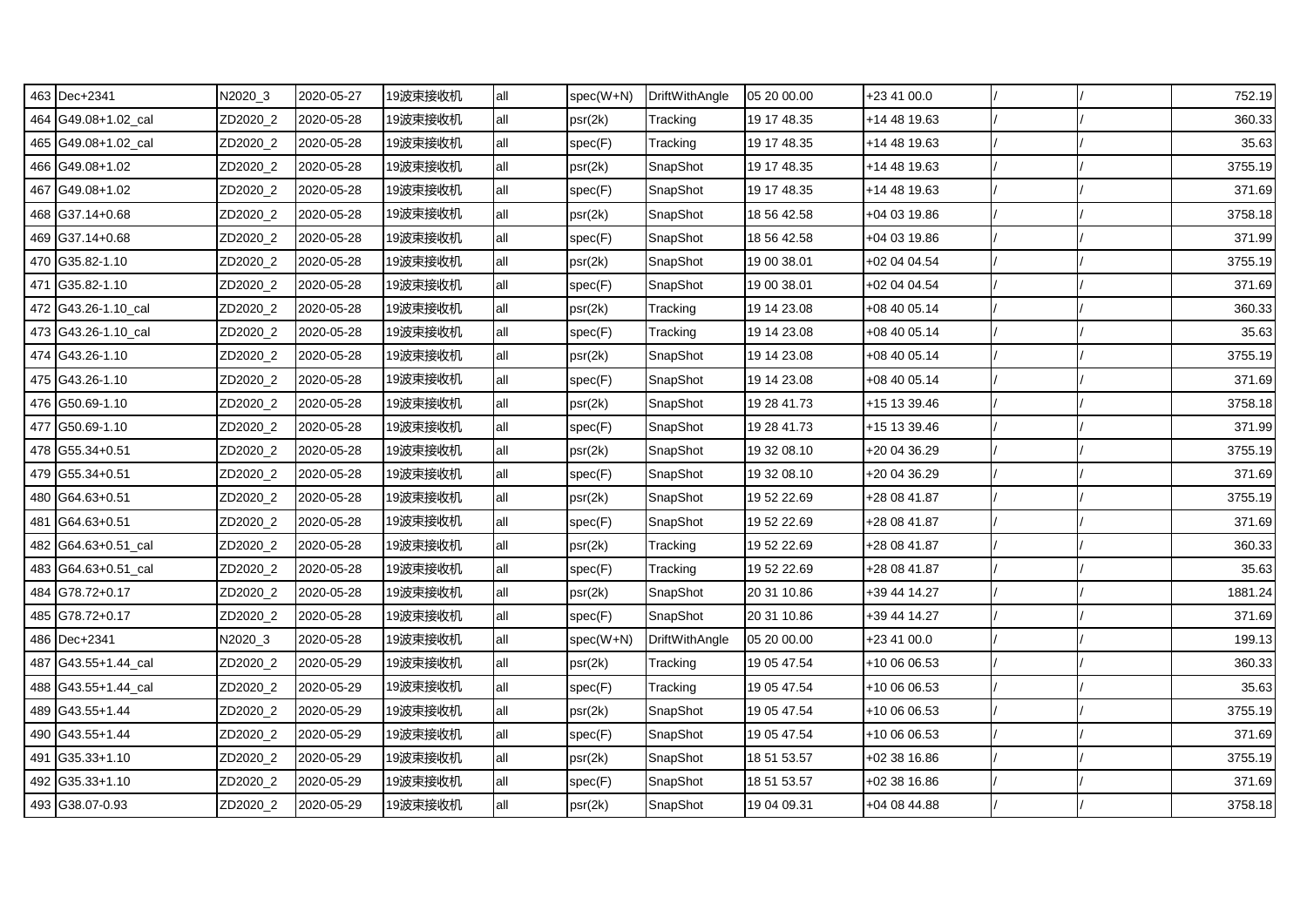| 494 G38.07-0.93          | ZD2020_2 | 2020-05-29 | 19波束接收机 | all | spec(F)   | SnapShot       | 19 04 09.31 | +04 08 44.88 |  | 371.99  |
|--------------------------|----------|------------|---------|-----|-----------|----------------|-------------|--------------|--|---------|
| 495 G42.87-1.27_cal      | ZD2020_2 | 2020-05-29 | 19波束接收机 | all | psr(2k)   | Tracking       | 19 14 15.43 | +08 14 34.41 |  | 360.33  |
| 496 G42.87-1.27_cal      | ZD2020_2 | 2020-05-29 | 19波束接收机 | all | spec(F)   | Tracking       | 19 14 15.43 | +08 14 34.41 |  | 35.63   |
| 497 G42.87-1.27          | ZD2020_2 | 2020-05-29 | 19波束接收机 | all | psr(2k)   | SnapShot       | 19 14 15.43 | +08 14 34.41 |  | 765.3   |
| 498 G42.87-1.27          | ZD2020_2 | 2020-05-29 | 19波束接收机 | all | spec(F)   | SnapShot       | 19 14 15.43 | +08 14 34.41 |  | 73.92   |
| 499 G54.02-1.27          | ZD2020_2 | 2020-05-29 | 19波束接收机 | all | psr(2k)   | SnapShot       | 19 36 00.75 | +18 03 33.00 |  | 3758.18 |
| 500 G54.02-1.27          | ZD2020_2 | 2020-05-29 | 19波束接收机 | all | spec(F)   | SnapShot       | 19 36 00.75 | +18 03 33.00 |  | 371.99  |
| 501 G64.19-0.08          | ZD2020_2 | 2020-05-29 | 19波束接收机 | all | psr(2k)   | SnapShot       | 19 53 39.42 | +27 27 45.47 |  | 3755.19 |
| 502 G64.19-0.08          | ZD2020_2 | 2020-05-29 | 19波束接收机 | all | spec(F)   | SnapShot       | 19 53 39.42 | +27 27 45.47 |  | 371.69  |
| 503 G64.19-0.08_cal      | ZD2020_2 | 2020-05-29 | 19波束接收机 | all | psr(2k)   | Tracking       | 19 53 39.42 | +27 27 45.47 |  | 360.33  |
| 504 G64.19-0.08_cal      | ZD2020_2 | 2020-05-29 | 19波束接收机 | all | spec(F)   | Tracking       | 19 53 39.42 | +27 27 45.47 |  | 35.63   |
| 505 G76.81-0.25          | ZD2020_2 | 2020-05-29 | 19波束接收机 | all | psr(2k)   | SnapShot       | 20 27 12.09 | +37 56 35.67 |  | 1881.24 |
| 506 G76.81-0.25          | ZD2020_2 | 2020-05-29 | 19波束接收机 | all | spec(F)   | SnapShot       | 20 27 12.09 | +37 56 35.67 |  | 371.69  |
| 507 Dec+2402             | N2020_3  | 2020-05-29 | 19波束接收机 | all | spec(W+N) | DriftWithAngle | 05 20 00.00 | +24 02 40.0  |  | 451.66  |
| 508 19C13_J1720-0533_OFF | ZD2020_6 | 2020-05-30 | 19波束接收机 | all | psr(1k)   | Tracking       | 17 20 55.89 | 05 23 40.00  |  | 200.52  |
| 509 19C13_J1720-0533     | ZD2020_6 | 2020-05-30 | 19波束接收机 | all | psr(1k)   | Tracking       | 17 20 55.89 | -05 33 40.00 |  | 9382.36 |
| 510 G47.56+0.76 cal      | ZD2020_2 | 2020-05-30 | 19波束接收机 | all | psr(2k)   | Tracking       | 19 15 49.06 | +13 20 44.20 |  | 180.52  |
| 511 G47.56+0.76 cal      | ZD2020 2 | 2020-05-30 | 19波束接收机 | all | spec(F)   | Tracking       | 19 15 49.06 | +13 20 44.20 |  | 35.63   |
| 512 G47.56+0.76          | ZD2020_2 | 2020-05-30 | 19波束接收机 | all | psr(2k)   | SnapShot       | 19 15 49.06 | +13 20 44.20 |  | 1881.24 |
| 513 G47.56+0.76          | ZD2020_2 | 2020-05-30 | 19波束接收机 | all | spec(F)   | SnapShot       | 19 15 49.06 | +13 20 44.20 |  | 371.69  |
| 514 G46.83+0.85          | ZD2020_2 | 2020-05-30 | 19波束接收机 | all | psr(2k)   | SnapShot       | 19 14 06.56 | +12 44 07.46 |  | 1882.74 |
| 515 G46.83+0.85          | ZD2020_2 | 2020-05-30 | 19波束接收机 | all | spec(F)   | SnapShot       | 19 14 06.56 | +12 44 07.46 |  | 371.99  |
| 516 G46.09+0.93          | ZD2020_2 | 2020-05-30 | 19波束接收机 | all | psr(2k)   | SnapShot       | 19 12 24.53 | +12 07 28.60 |  | 1881.24 |
| 517 G46.09+0.93          | ZD2020_2 | 2020-05-30 | 19波束接收机 | all | spec(F)   | SnapShot       | 19 12 24.53 | +12 07 28.60 |  | 371.69  |
| 518 G45.36+1.02_cal      | ZD2020_2 | 2020-05-30 | 19波束接收机 | all | psr(2k)   | Tracking       | 19 10 42.93 | +11 30 47.79 |  | 180.52  |
| 519 G45.36+1.02_cal      | ZD2020_2 | 2020-05-30 | 19波束接收机 | all | spec(F)   | Tracking       | 19 10 42.93 | +11 30 47.79 |  | 35.63   |
| 520 G45.36+1.02          | ZD2020_2 | 2020-05-30 | 19波束接收机 | all | psr(2k)   | SnapShot       | 19 10 42.93 | +11 30 47.79 |  | 1881.24 |
| 521 G45.36+1.02          | ZD2020_2 | 2020-05-30 | 19波束接收机 | all | spec(F)   | SnapShot       | 19 10 42.93 | +11 30 47.79 |  | 371.69  |
| 522 G48.69+0.85          | ZD2020_2 | 2020-05-30 | 19波束接收机 | all | psr(2k)   | SnapShot       | 19 17 40.20 | +14 22 49.17 |  | 1882.74 |
| 523 G48.69+0.85          | ZD2020_2 | 2020-05-30 | 19波束接收机 | all | spec(F)   | SnapShot       | 19 17 40.20 | +14 22 49.17 |  | 371.99  |
| 524 G50.89+0.59          | ZD2020_2 | 2020-05-30 | 19波束接收机 | all | psr(2k)   | SnapShot       | 19 22 53.10 | +16 12 16.51 |  | 1882.74 |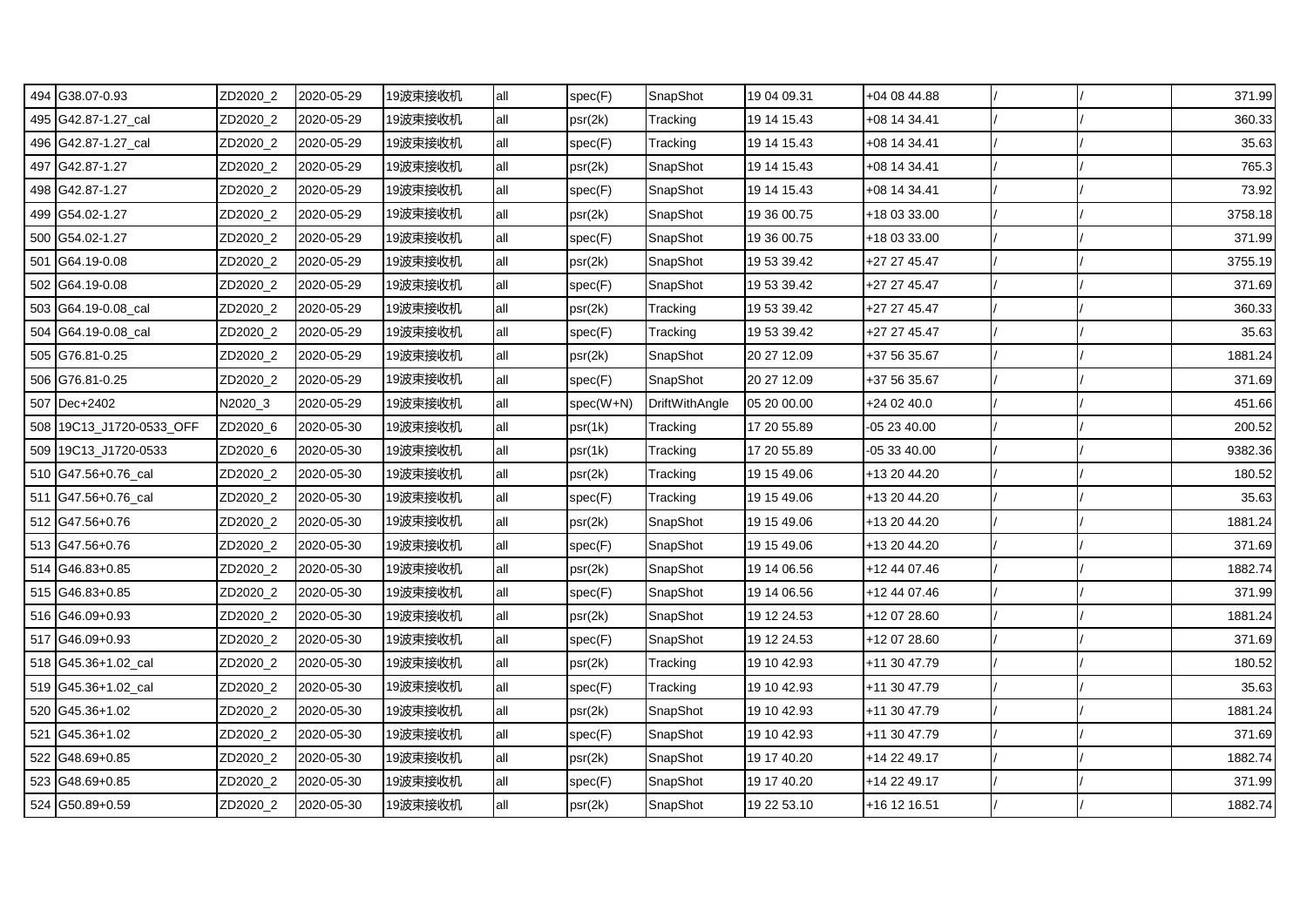| 525 G50.89+0.59        | ZD2020_2 | 2020-05-30 | 19波束接收机 | all | spec(F)   | SnapShot              | 19 22 53.10 | +16 12 16.51 |             |              | 371.99  |
|------------------------|----------|------------|---------|-----|-----------|-----------------------|-------------|--------------|-------------|--------------|---------|
| 526 G59.79+0.42        | ZD2020_2 | 2020-05-30 | 19波束接收机 | all | psr(2k)   | SnapShot              | 19 41 50.45 | +23 55 08.11 |             |              | 1881.24 |
| 527 G59.79+0.42        | ZD2020_2 | 2020-05-30 | 19波束接收机 | all | spec(F)   | SnapShot              | 19 41 50.45 | +23 55 08.11 |             |              | 371.69  |
| 528 G59.79+0.42_cal    | ZD2020_2 | 2020-05-30 | 19波束接收机 | all | psr(2k)   | Tracking              | 19 41 50.45 | +23 55 08.11 |             |              | 180.52  |
| 529 G59.79+0.42_cal    | ZD2020_2 | 2020-05-30 | 19波束接收机 | all | spec(F)   | Tracking              | 19 41 50.45 | +23 55 08.11 |             |              | 35.63   |
| 530 G70.50-0.17        | ZD2020_2 | 2020-05-30 | 19波束接收机 | all | psr(2k)   | SnapShot              | 20 09 26.15 | +32 46 23.28 |             |              | 1881.24 |
| 531 G70.50-0.17        | ZD2020 2 | 2020-05-30 | 19波束接收机 | all | spec(F)   | SnapShot              | 20 09 26.15 | +32 46 23.28 |             |              | 371.69  |
| 532 0518+2431N1        | ZD2020_6 | 2020-05-30 | 19波束接收机 | all | psr(1k)   | OnOff                 | 05 18 09.90 | +24 31 22.31 | 05 18 03.90 | +24 28 46.31 | 851.68  |
| 533 0518+2431N2        | ZD2020_6 | 2020-05-30 | 19波束接收机 | all | psr(1k)   | Tracking              | 05 18 15.90 | +24 28 46.31 | 05 18 21.90 | +24 31 22.31 | 850.18  |
| 534 C20_J0539+0012_OFF | ZD2020_6 | 2020-05-30 | 19波束接收机 | all | psr(1k)   | Tracking              | 05 39 45.00 | +00 23 36.00 |             |              | 90.76   |
| 535 C20_J0539+0012     | ZD2020_6 | 2020-05-30 | 19波束接收机 | all | psr(1k)   | Tracking              | 05 39 45.00 | +00 13 36.00 |             |              | 537.51  |
| 536 C69_J0631+4147_OFF | ZD2020_6 | 2020-05-30 | 19波束接收机 | all | psr(1k)   | Tracking              | 06 31 59.00 | +41 37 43.00 |             |              | 90.76   |
| 537 C69 J0631+4147     | ZD2020 6 | 2020-05-30 | 19波束接收机 | all | psr(1k)   | Tracking              | 06 31 59.00 | +41 47 43.00 |             |              | 537.51  |
| 538 C34_J0752-0820_OFF | ZD2020_6 | 2020-05-30 | 19波束接收机 | all | psr(1k)   | Tracking              | 07 52 50.00 | -08 10 37.50 |             |              | 90.76   |
| 539 C34_J0752-0820     | ZD2020_6 | 2020-05-30 | 19波束接收机 | all | psr(1k)   | Tracking              | 07 52 50.00 | 08 20 37.50  |             |              | 537.51  |
| 540 Dec+2402           | N2020_3  | 2020-05-30 | 19波束接收机 | all | spec(W+N) | <b>DriftWithAngle</b> | 05 20 00.00 | +24 02 40.0  |             |              | 154.89  |
| 541 G47.95+0.93 cal    | ZD2020_2 | 2020-05-31 | 19波束接收机 | all | psr(2k)   | Tracking              | 19 15 57    | +13 46 14.88 |             |              | 180.52  |
| 542 G47.95+0.93 cal    | ZD2020_2 | 2020-05-31 | 19波束接收机 | all | spec(F)   | Tracking              | 19 15 57    | +13 46 14.88 |             |              | 35.63   |
| 543 G47.95+0.93        | ZD2020_2 | 2020-05-31 | 19波束接收机 | all | psr(2k)   | SnapShot              | 19 15 57    | +13 46 14.88 |             |              | 1881.24 |
| 544 G47.95+0.93        | ZD2020_2 | 2020-05-31 | 19波束接收机 | all | spec(F)   | SnapShot              | 19 15 57    | +13 46 14.88 |             |              | 371.69  |
| 545 G49.42+0.76        | ZD2020 2 | 2020-05-31 | 19波束接收机 | all | psr(2k)   | SnapShot              | 19 19 24    | +14 59 20.98 |             |              | 1881.24 |
| 546 G49.42+0.76        | ZD2020_2 | 2020-05-31 | 19波束接收机 | all | spec(F)   | SnapShot              | 19 19 24    | +14 59 20.98 |             |              | 371.69  |
| 547 G49.81+0.93        | ZD2020_2 | 2020-05-31 | 19波束接收机 | all | psr(2k)   | SnapShot              | 19 19 32    | +15 24 51.26 |             |              | 1882.74 |
| 548 G49.81+0.93        | ZD2020_2 | 2020-05-31 | 19波束接收机 | all | spec(F)   | SnapShot              | 19 19 32    | +15 24 51.26 |             |              | 371.99  |
| 549 G50.15+0.68 cal    | ZD2020_2 | 2020-05-31 | 19波束接收机 | all | psr(2k)   | Tracking              | 19 21 08    | +15 35 50.16 |             |              | 180.52  |
| 550 G50.15+0.68 cal    | ZD2020_2 | 2020-05-31 | 19波束接收机 | all | spec(F)   | Tracking              | 19 21 08    | +15 35 50.16 |             |              | 35.63   |
| 551 G50.15+0.68        | ZD2020_2 | 2020-05-31 | 19波束接收机 | all | psr(2k)   | SnapShot              | 19 21 08    | +15 35 50.16 |             |              | 1881.24 |
| 552 G50.15+0.68        | ZD2020_2 | 2020-05-31 | 19波束接收机 | all | spec(F)   | SnapShot              | 19 21 08    | +15 35 50.16 |             |              | 371.69  |
| 553 G52.75+0.59        | ZD2020_2 | 2020-05-31 | 19波束接收机 | all | psr(2k)   | SnapShot              | 19 26 34    | +17 50 29.37 |             |              | 653.97  |
| 554 G52.75+0.59        | ZD2020_2 | 2020-05-31 | 19波束接收机 | all | spec(F)   | SnapShot              | 19 26 34    | +17 50 29.37 |             |              | 131.22  |
| 555 G53.48+0.51        | ZD2020_2 | 2020-05-31 | 19波束接收机 | all | psr(2k)   | SnapShot              | 19 28 21    | +18 26 45.88 |             |              | 1881.24 |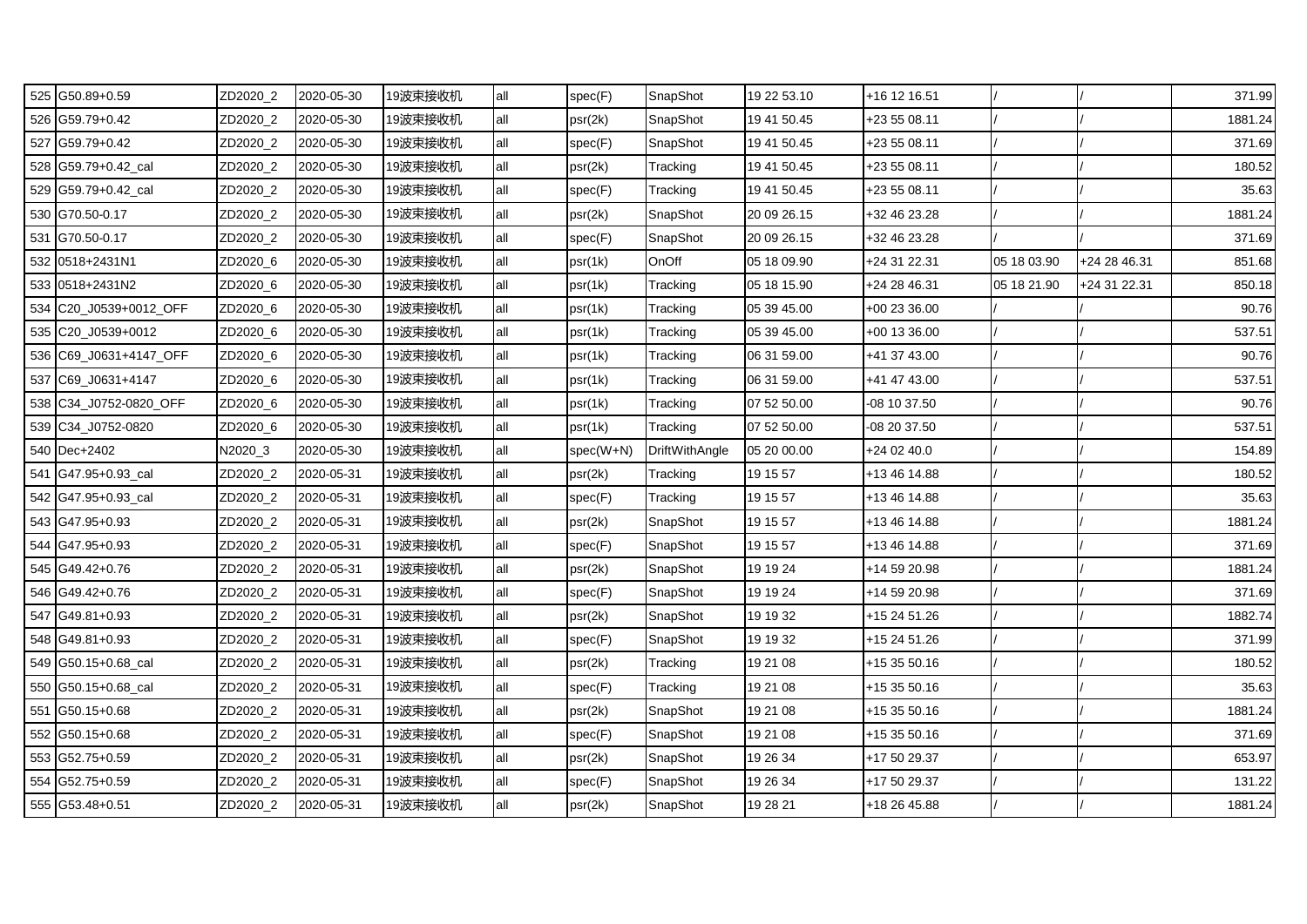| 556 G53.48+0.51          | ZD2020_2 | 2020-05-31 | 19波束接收机 | all   | spec(F)   | SnapShot              | 19 28 21 | +18 26 45.88 |  | 371.69  |
|--------------------------|----------|------------|---------|-------|-----------|-----------------------|----------|--------------|--|---------|
| 557 G61.65+0.42          | ZD2020_2 | 2020-05-31 | 19波束接收机 | all   | psr(2k)   | Tracking              | 19 45 55 | +25 31 48.46 |  | 180.52  |
| 558 G61.65+0.42          | ZD2020_2 | 2020-05-31 | 19波束接收机 | all   | spec(F)   | Tracking              | 19 45 55 | +25 31 48.46 |  | 35.63   |
| 559 G61.65+0.42_cal      | ZD2020_2 | 2020-05-31 | 19波束接收机 | all   | psr(2k)   | Tracking              | 19 45 55 | +25 31 48.46 |  | 2125.58 |
| 560 G61.65+0.42_cal      | ZD2020_2 | 2020-05-31 | 19波束接收机 | all   | spec(F)   | Tracking              | 19 45 55 | +25 31 48.46 |  | 417.41  |
| 561 G80.19+0.00          | ZD2020_2 | 2020-05-31 | 19波束接收机 | all   | psr(2k)   | SnapShot              | 20 36 29 | +40 48 50.74 |  | 1881.24 |
| 562 G80.19+0.00          | ZD2020_2 | 2020-05-31 | 19波束接收机 | all   | spec(F)   | SnapShot              | 20 36 29 | +40 48 50.74 |  | 371.69  |
| 563 M31_Halo_Drift_14    | ZD2020_4 | 2020-05-31 | 19波束接收机 | all   | spec(F)   | DriftWithAngle        | 23 50 44 | +38 22 45.46 |  | 2123.58 |
| 564 0029+349             | ZD2020_4 | 2020-05-31 | 19波束接收机 | all   | spec(F)   | Tracking              | 00 29 14 | +34 56 32.2  |  | 177.24  |
| 565 Dec+242420           | N2020_3  | 2020-05-31 | 19波束接收机 | all   | spec(F)   | <b>DriftWithAngle</b> | 05 20 00 | +24 24 20.0  |  | 398.22  |
| 566 FRB121102            | ZD2020_5 | 2020-06-01 | 19波束接收机 | beam1 | psr(4k)   | Tracking              | 05 31 59 | +33 08 52.5  |  | 1739.94 |
| 567 Dec+242420           | N2020_3  | 2020-06-01 | 19波束接收机 | all   | spec(W+N) | DriftWithAngle        | 05 20 00 | +24 24 20.0  |  | 677.22  |
| 568 G15_drift_10         | ZD2020_4 | 2020-06-01 | 19波束接收机 | all   | spec(W+N) | <b>DriftWithAngle</b> | 14 06 00 | -01 36 42.55 |  | 99.58   |
| 569 1505-034             | ZD2020_4 | 2020-06-01 | 19波束接收机 | all   | spec(W+N) | Tracking              | 15 05 06 | +03 26 30.81 |  | 22.16   |
| 570 19C13_J1720-0533_OFF | ZD2020_6 | 2020-06-02 | 19波束接收机 | all   | psr(1k)   | Tracking              | 17 20 56 | -05 23 40.00 |  | 90.76   |
| 571 19C13 J1720-0533     | ZD2020_6 | 2020-06-02 | 19波束接收机 | all   | psr(1k)   | Tracking              | 17 20 56 | -05 33 40.00 |  | 537.51  |
| 572 19C10_J1900+4221_OFF | ZD2020_6 | 2020-06-02 | 19波束接收机 | all   | psr(1k)   | Tracking              | 19 00 13 | +42 11 07.00 |  | 90.76   |
| 573 19C10 J1900+4221     | ZD2020_6 | 2020-06-02 | 19波束接收机 | all   | psr(1k)   | Tracking              | 19 00 13 | +42 21 07.00 |  | 537.51  |
| 574 19C54_J1813-0402_OFF | ZD2020_6 | 2020-06-02 | 19波束接收机 | all   | psr(1k)   | Tracking              | 18 13 33 | -03 52 33.00 |  | 90.76   |
| 575 19C54 J1813-0402     | ZD2020_6 | 2020-06-02 | 19波束接收机 | all   | psr(1k)   | Tracking              | 18 13 33 | -04 02 33.00 |  | 537.51  |
| 576 19C14_J1810-0615_OFF | ZD2020_6 | 2020-06-02 | 19波束接收机 | all   | psr(1k)   | Tracking              | 18 11 21 | -06 12 42.60 |  | 90.76   |
| 577 19C14_J1810-0615     | ZD2020_6 | 2020-06-02 | 19波束接收机 | all   | psr(1k)   | Tracking              | 18 11 21 | -06 22 42.60 |  | 537.51  |
| 578 19C51 J1824-0622 OFF | ZD2020_6 | 2020-06-02 | 19波束接收机 | all   | psr(1k)   | Tracking              | 18 24 12 | -06 12 02.00 |  | 90.76   |
| 579 19C51_J1824-0622     | ZD2020_6 | 2020-06-02 | 19波束接收机 | all   | psr(1k)   | Tracking              | 18 24 12 | -06 22 02.00 |  | 537.51  |
| 580 19C58_J1837-0219_OFF | ZD2020_6 | 2020-06-02 | 19波束接收机 | all   | psr(1k)   | Tracking              | 18 37 37 | -02 09 37.00 |  | 90.76   |
| 581 19C58_J1837-0219     | ZD2020_6 | 2020-06-02 | 19波束接收机 | all   | psr(1k)   | Tracking              | 18 37 37 | -02 19 37.00 |  | 537.51  |
| 582 19C4_J1929+0129_OFF  | ZD2020_6 | 2020-06-02 | 19波束接收机 | all   | psr(1k)   | Tracking              | 19 29 41 | +01 23 02.20 |  | 90.76   |
| 583 19C4 J1929+0129      | ZD2020_6 | 2020-06-02 | 19波束接收机 | all   | psr(1k)   | Tracking              | 19 29 41 | +01 33 02.20 |  | 537.51  |
| 584 19C71_J1852-0948_OFF | ZD2020_6 | 2020-06-02 | 19波束接收机 | all   | psr(1k)   | Tracking              | 18 52 01 | -09 38 23.00 |  | 90.76   |
| 585 19C71_J1852-0948     | ZD2020_6 | 2020-06-02 | 19波束接收机 | all   | psr(1k)   | Tracking              | 18 52 01 | 09 48 23.00  |  | 537.51  |
| 586 19C38_J1912-0953_OFF | ZD2020_6 | 2020-06-02 | 19波束接收机 | all   | psr(1k)   | Tracking              | 19 12 07 | -09 43 34.00 |  | 90.76   |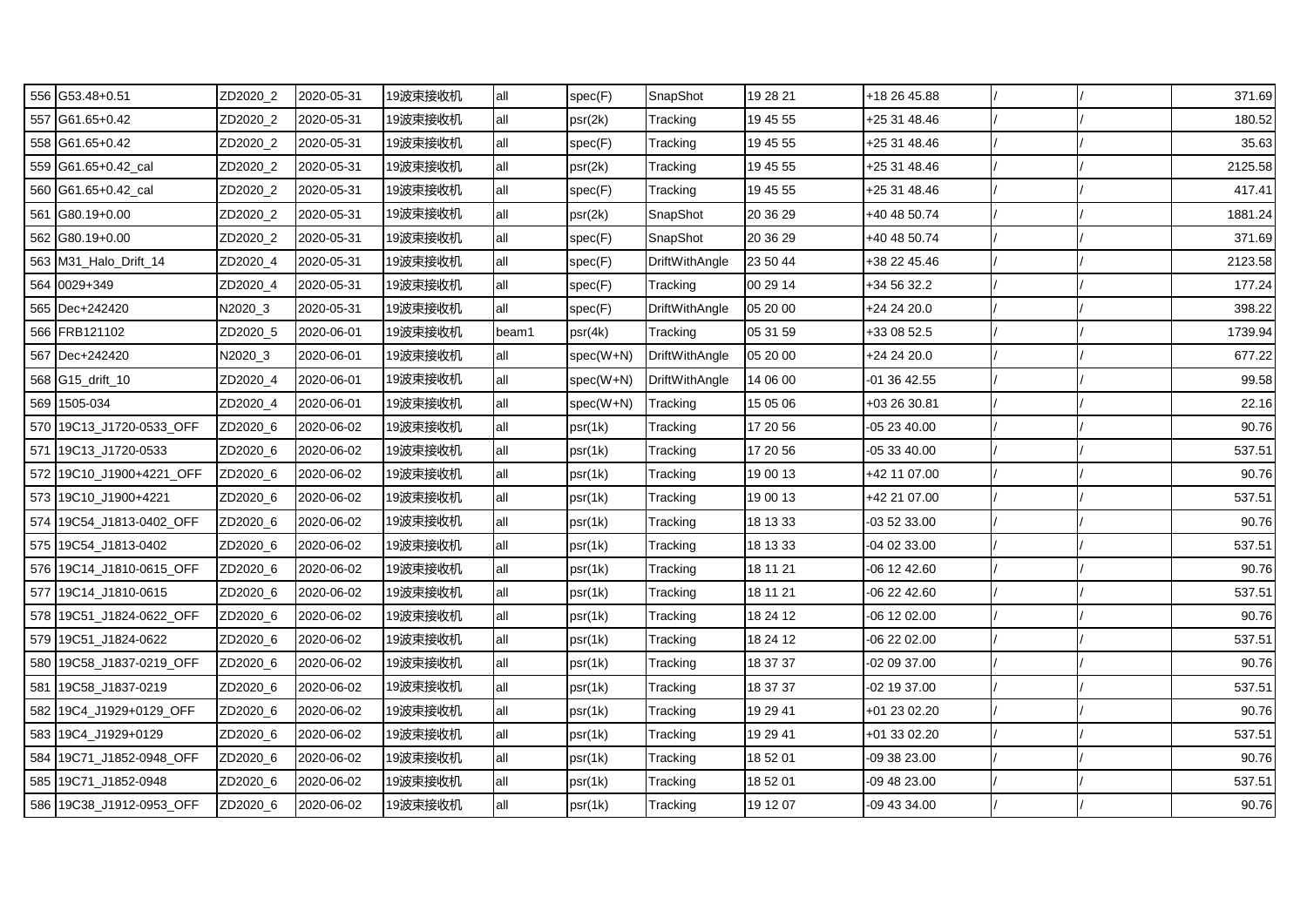| 587 19C38 J1912-0953     | ZD2020_6 | 2020-06-02 | 19波束接收机 | all   | psr(1k)     | Tracking              | 19 12 07 | -09 53 34.00 |          |              | 358.84  |
|--------------------------|----------|------------|---------|-------|-------------|-----------------------|----------|--------------|----------|--------------|---------|
| 588 19C63_J2027+0255_OFF | ZD2020 6 | 2020-06-02 | 19波束接收机 | all   | psr(1k)     | Tracking              | 20 27 32 | +03 05 17.00 |          |              | 90.76   |
| 589 19C63_J2027+0255     | ZD2020_6 | 2020-06-02 | 19波束接收机 | all   | psr(1k)     | Tracking              | 20 27 32 | +02 55 17.00 |          |              | 358.84  |
| 590 19C16_J1853-0620_OFF | ZD2020_6 | 2020-06-02 | 19波束接收机 | all   | psr(1k)     | Tracking              | 18 53 19 | -06 10 00.00 |          |              | 90.76   |
| 591 19C16_J1853-0620     | ZD2020_6 | 2020-06-02 | 19波束接收机 | all   | psr(1k)     | Tracking              | 18 53 19 | -06 20 00.00 |          |              | 358.84  |
| 592 C22_J2025+2133_OFF   | ZD2020_6 | 2020-06-02 | 19波束接收机 | all   | psr(1k)     | Tracking              | 20 25 40 | +21 43 39.00 |          |              | 90.76   |
| 593 C22_J2025+2133       | ZD2020_6 | 2020-06-02 | 19波束接收机 | all   | psr(1k)     | Tracking              | 20 25 40 | +21 33 39.00 |          |              | 537.51  |
| 594 C27 J2057+2133 OFF   | ZD2020 6 | 2020-06-02 | 19波束接收机 | all   | psr(1k)     | Tracking              | 20 57 40 | +21 43 03.00 |          |              | 90.76   |
| 595 C27 J2057+2133       | ZD2020_6 | 2020-06-02 | 19波束接收机 | all   | psr(1k)     | Tracking              | 20 57 40 | +21 33 03.00 |          |              | 537.51  |
| 596 19C22_J2204+09_OFF   | ZD2020_6 | 2020-06-02 | 19波束接收机 | all   | psr(1k)     | Tracking              | 22 04 33 | +09 55 07.00 |          |              | 90.76   |
| 597 19C22_J2204+09       | ZD2020_6 | 2020-06-02 | 19波束接收机 | all   | psr(1k)     | Tracking              | 22 04 33 | +09 45 07.00 |          |              | 537.51  |
| 598 19C28_J2032-1253_OFF | ZD2020_6 | 2020-06-02 | 19波束接收机 | all   | psr(1k)     | Tracking              | 20 32 27 | -12 43 43.00 |          |              | 90.76   |
| 599 19C28_J2032-1253     | ZD2020_6 | 2020-06-02 | 19波束接收机 | all   | psr(1k)     | Tracking              | 20 32 27 | -12 53 43.00 |          |              | 537.51  |
| 600 19C64 J2016+0756 OFF | ZD2020_6 | 2020-06-02 | 19波束接收机 | all   | psr(1k)     | Tracking              | 20 16 03 | +08 06 42.00 |          |              | 90.76   |
| 601 19C64 J2016+0756     | ZD2020_6 | 2020-06-02 | 19波束接收机 | all   | psr(1k)     | Tracking              | 20 16 03 | +07 56 42.00 |          |              | 358.84  |
| 602 19C17_J2016+0700_OFF | ZD2020_6 | 2020-06-02 | 19波束接收机 | all   | psr(1k)     | Tracking              | 20 01 52 | +07 11 44.40 |          |              | 90.76   |
| 603 19C17_J2016+0700     | ZD2020_6 | 2020-06-02 | 19波束接收机 | all   | psr(1k)     | Tracking              | 20 01 52 | +07 01 44.40 |          |              | 358.84  |
| 604 FRB190608            | ZD2020_5 | 2020-06-02 | 19波束接收机 | beam1 | psr(4k)     | Tracking              | 22 16 05 | -07 53 53.6  |          |              | 583.21  |
| 605 Dec+2446             | N2020_3  | 2020-06-02 | 19波束接收机 | all   | $spec(W+N)$ | <b>DriftWithAngle</b> | 05 20 00 | +24 46 00.0  |          |              | 595.12  |
| 606 0518+2431N1          | ZD2020_6 | 2020-06-02 | 19波束接收机 | all   | psr(1k)     | OnOff                 | 05 18 10 | +24 31 22.31 | 05 18 04 | +24 28 46.31 | 850.18  |
| 607 0518+2431N2          | ZD2020 6 | 2020-06-02 | 19波束接收机 | all   | psr(1k)     | OnOff                 | 05 18 16 | +24 28 46.31 | 05 18 22 | +24 31 22.31 | 851.68  |
| 608 C20 J0539+0012 OFF   | ZD2020_6 | 2020-06-02 | 19波束接收机 | all   | psr(1k)     | Tracking              | 05 39 45 | +00 23 36.00 |          |              | 90.76   |
| 609 C20_J0539+0012       | ZD2020_6 | 2020-06-02 | 19波束接收机 | all   | psr(1k)     | Tracking              | 05 39 45 | +00 13 36.00 |          |              | 537.51  |
| 610 C69_J0631+4147_OFF   | ZD2020_6 | 2020-06-02 | 19波束接收机 | all   | psr(1k)     | Tracking              | 06 31 59 | +41 37 43.00 |          |              | 90.76   |
| 611 C69_J0631+4147       | ZD2020_6 | 2020-06-02 | 19波束接收机 | all   | psr(1k)     | Tracking              | 06 31 59 | +41 47 43.00 |          |              | 2503.03 |
| 612 FRB180301            | ZD2020_6 | 2020-06-02 | 19波束接收机 | all   | psr(1k)     | Tracking              | 06 12 55 | +04 38 43.6  |          |              | 1166.28 |
| 613 19C25_J0924+6102_OFF | ZD2020_6 | 2020-06-02 | 19波束接收机 | all   | psr(1k)     | Tracking              | 09 24 41 | +60 52 45.00 |          |              | 90.76   |
| 614 19C25 J0924+6102     | ZD2020_6 | 2020-06-02 | 19波束接收机 | all   | psr(1k)     | Tracking              | 09 24 41 | +61 02 45.00 |          |              | 984.19  |
| 615 C54_J1248+4050_OFF   | ZD2020_6 | 2020-06-02 | 19波束接收机 | all   | psr(1k)     | Tracking              | 12 48 20 | +40 40 44.00 |          |              | 90.76   |
| 616 C54_J1248+4050       | ZD2020_6 | 2020-06-02 | 19波束接收机 | all   | psr(1k)     | Tracking              | 12 48 20 | +40 50 44.00 |          |              | 537.51  |
| 617 19C33_J1115-0958_OFF | ZD2020_6 | 2020-06-02 | 19波束接收机 | all   | psr(1k)     | Tracking              | 11 15 29 | -09 48 06.00 |          |              | 90.76   |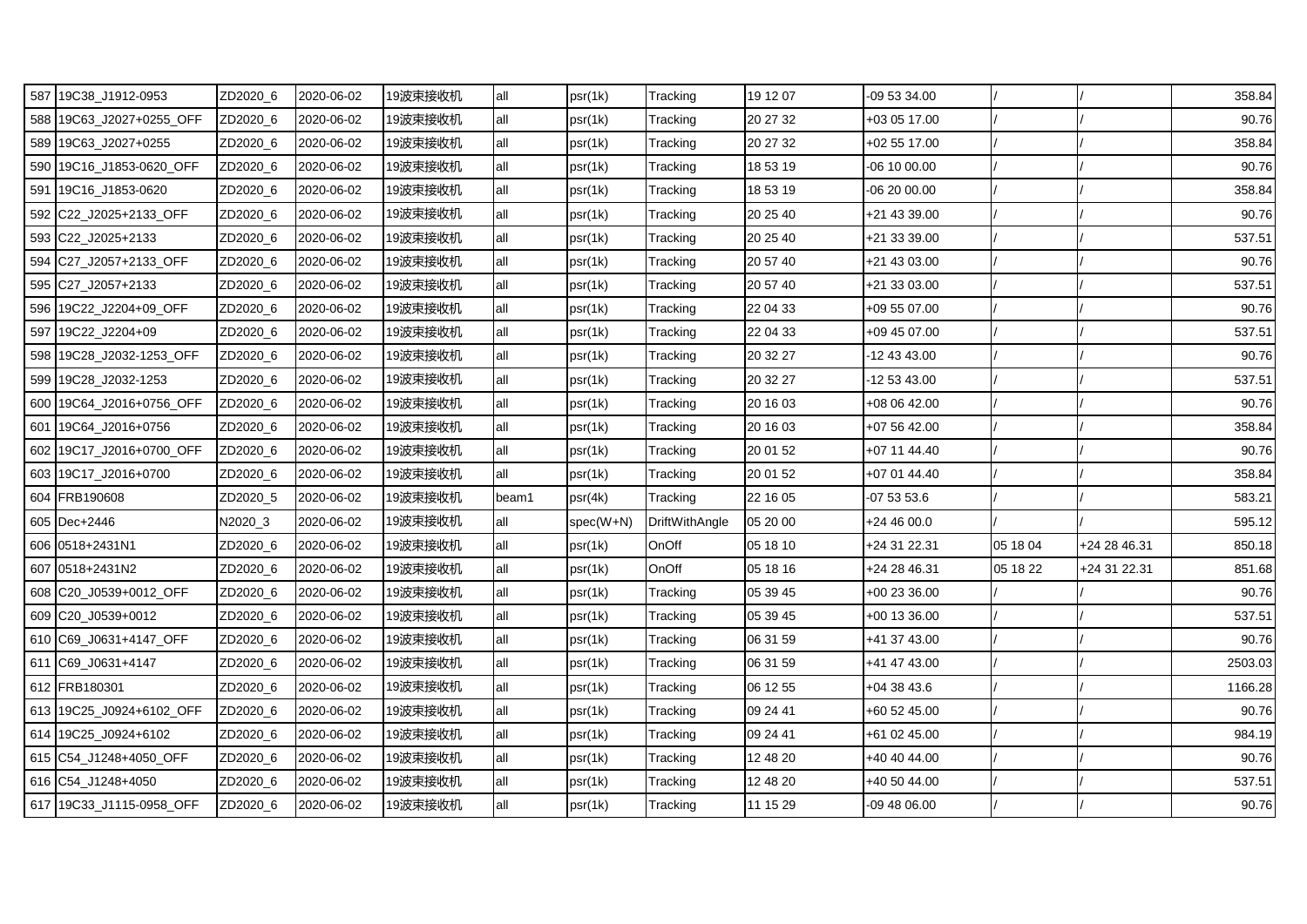| 618 19C33_J1115-0958                                 | ZD2020_6              | 2020-06-02 | 19波束接收机 | all | psr(1k)     | Tracking              | 11 15 29    | -09 58 06.00 |  | 984.19   |
|------------------------------------------------------|-----------------------|------------|---------|-----|-------------|-----------------------|-------------|--------------|--|----------|
| 619 G15_drift_9                                      | ZD2020_4              | 2020-06-02 | 19波束接收机 | all | spec(W+N)   | DriftWithAngle        | 14 06 00    | -01 15 02.29 |  | 81.03    |
| 620 Dec+2737                                         | ZD2020_1_2 2020-06-03 |            | 19波束接收机 | all | spec(W+N)   | DriftWithAngle        | 05 20 00.00 | +27 37 30.9  |  | 15583    |
| 621 Dec+2737(1bit&1bit1k&2bit) ZD2020_1_1 2020-06-03 |                       |            | 19波束接收机 | all | psr(4k)     | <b>DriftWithAngle</b> | 05 20 00.00 | +27 37 30.9  |  | 26297.67 |
| 622 G56.07+0.42_cal                                  | ZD2020_2              | 2020-06-05 | 19波束接收机 | all | psr(2k)     | Tracking              | 19 33 57.90 | +20 40 41.09 |  | 180.52   |
| 623 G56.07+0.42 cal                                  | ZD2020_2              | 2020-06-05 | 19波束接收机 | all | spec(F)     | Tracking              | 19 33 57.90 | +20 40 41.09 |  | 35.63    |
| 624 G56.07+0.42                                      | ZD2020 2              | 2020-06-05 | 19波束接收机 | all | psr(2k)     | SnapShot              | 19 33 57.90 | +20 40 41.09 |  | 1881.24  |
| 625 G56.07+0.42                                      | ZD2020_2              | 2020-06-05 | 19波束接收机 | all | spec(F)     | SnapShot              | 19 33 57.90 | +20 40 41.09 |  | 371.69   |
| 626 G37.24+1.53                                      | ZD2020_2              | 2020-06-05 | 19波束接收机 | all | psr(2k)     | SnapShot              | 18 53 51.82 | +04 31 43.84 |  | 1881.24  |
| 627 G37.24+1.53                                      | ZD2020_2              | 2020-06-05 | 19波束接收机 | all | spec(F)     | SnapShot              | 18 53 51.82 | +04 31 43.84 |  | 371.69   |
| 628 G34.99-1.86                                      | ZD2020_2              | 2020-06-05 | 19波束接收机 | all | psr(2k)     | SnapShot              | 19 01 49.65 | +00 58 48.16 |  | 1881.24  |
| 629 G34.99-1.86                                      | ZD2020_2              | 2020-06-05 | 19波束接收机 | all | spec(F)     | SnapShot              | 19 01 49.65 | +00 58 48.16 |  | 371.69   |
| 630 G49.62-0.76 cal                                  | ZD2020 2              | 2020-06-05 | 19波束接收机 | all | psr(2k)     | Tracking              | 19 25 20.55 | +14 26 33.83 |  | 180.52   |
| 631 G49.62-0.76 cal                                  | ZD2020_2              | 2020-06-05 | 19波束接收机 | all | spec(F)     | Tracking              | 19 25 20.55 | +14 26 33.83 |  | 35.63    |
| 632 G49.62-0.76                                      | ZD2020_2              | 2020-06-05 | 19波束接收机 | all | psr(2k)     | SnapShot              | 19 25 20.55 | +14 26 33.83 |  | 1409.27  |
| 633 G49.62-0.76                                      | ZD2020_2              | 2020-06-05 | 19波束接收机 | all | spec(F)     | SnapShot              | 19 25 20.55 | +14 26 33.83 |  | 280.55   |
| 634 M31_11                                           | ZD2020_4              | 2020-06-05 | 19波束接收机 | all | spec(F)     | DriftWithAngle        | 23 50 44.33 | +39 27 46.22 |  | 2123.58  |
| 635 0029+349                                         | ZD2020 4              | 2020-06-05 | 19波束接收机 | all | spec(F)     | Tracking              | 00 29 14.24 | +34 56 32.2  |  | 177.24   |
| 636 Dec+2507                                         | N2020_3               | 2020-06-05 | 19波束接收机 | all | spec(W+N)   | DriftWithAngle        | 05 20 00.00 | +25 07 40.0  |  | 1216.77  |
| 637 G15_drift_6                                      | ZD2020_4              | 2020-06-05 | 19波束接收机 | all | $spec(W+N)$ | <b>DriftWithAngle</b> | 14 06 00.00 | 00 10 01.53  |  | 99.58    |
| 638 1505-034                                         | ZD2020 4              | 2020-06-05 | 19波束接收机 | all | spec(W+N)   | Tracking              | 15 05 06.48 | +03 26 30.81 |  | 22.16    |
| 639 M31_12                                           | ZD2020_4              | 2020-06-06 | 19波束接收机 | all | spec(F)     | <b>DriftWithAngle</b> | 23 50 44.33 | +39 06 05.97 |  | 2123.58  |
| 640 0029+349                                         | ZD2020 4              | 2020-06-06 | 19波束接收机 | all | spec(F)     | Tracking              | 00 29 14.24 | +34 56 32.2  |  | 177.24   |
| 641 G15_drift_5                                      | ZD2020_4              | 2020-06-06 | 19波束接收机 | all | $spec(W+N)$ | DriftWithAngle        | 14 06 00.00 | +00 11 38.73 |  | 99.58    |
| 642 1505-034                                         | ZD2020_4              | 2020-06-06 | 19波束接收机 | all | $spec(W+N)$ | Tracking              | 15 05 06.48 | +03 26 30.81 |  | 22.16    |
| 643 J1901+0712_cal                                   | ZD2020_2              | 2020-06-07 | 19波束接收机 | all | psr(2k)     | Tracking              | 19 01 29.80 | +07 12 27.74 |  | 360.33   |
| 644 J1901+0712_cal                                   | ZD2020_2              | 2020-06-07 | 19波束接收机 | all | spec(F)     | Tracking              | 19 01 29.80 | +07 12 27.74 |  | 35.63    |
| 645 J1901+0712                                       | ZD2020_2              | 2020-06-07 | 19波束接收机 | all | psr(2k)     | Tracking              | 19 01 29.80 | +07 12 27.74 |  | 2683.17  |
| 646 J1901+0712                                       | ZD2020_2              | 2020-06-07 | 19波束接收机 | all | spec(F)     | Tracking              | 19 01 29.80 | +07 12 27.74 |  | 265.71   |
| 647 J1901+0315                                       | ZD2020_2              | 2020-06-07 | 19波束接收机 | all | psr(2k)     | Tracking              | 19 01 33.70 | +03 15 35.00 |  | 2683.17  |
| 648 J1901+0315                                       | ZD2020_2              | 2020-06-07 | 19波束接收机 | all | spec(F)     | Tracking              | 19 01 33.70 | +03 15 35.00 |  | 265.71   |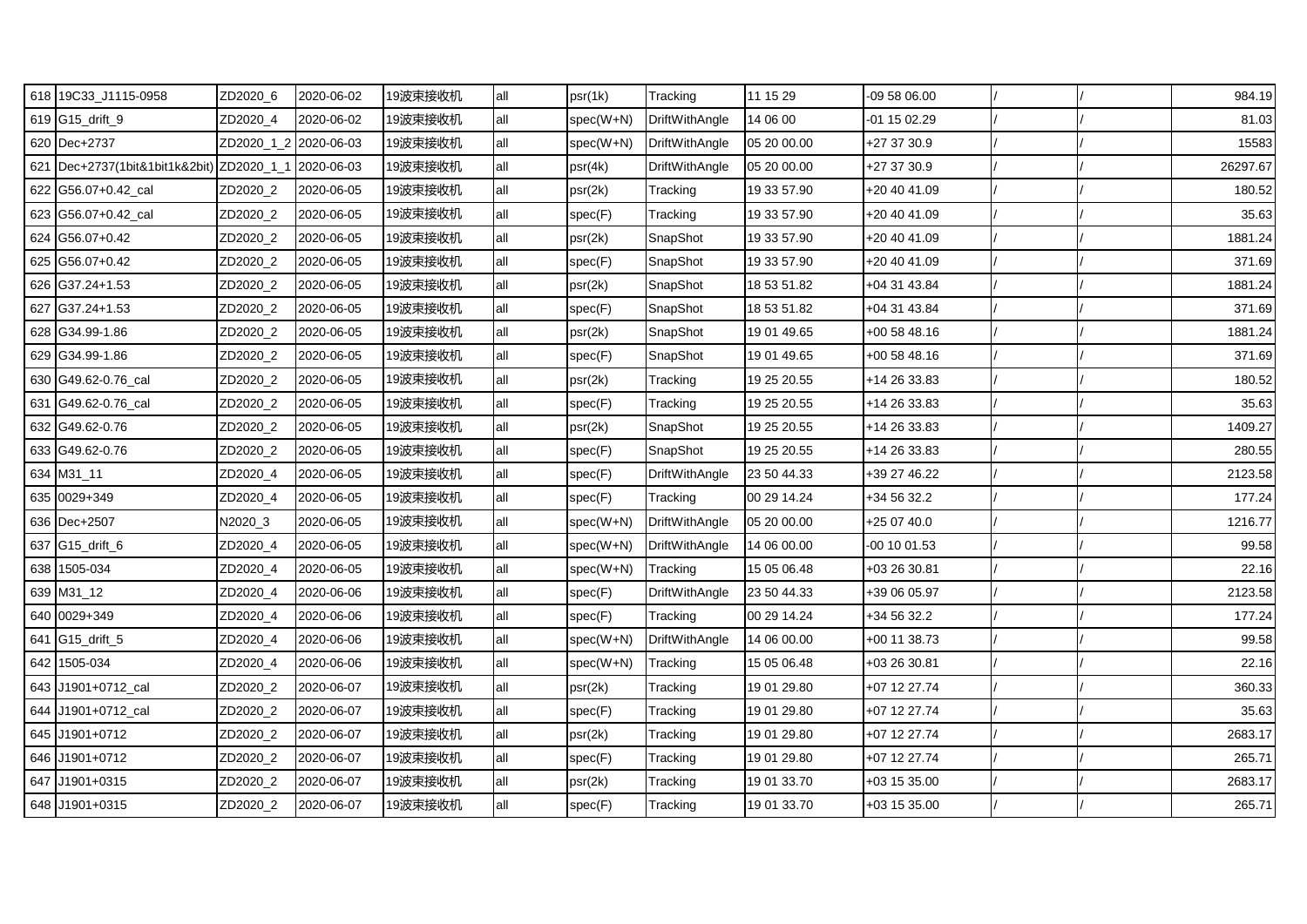| 649 J1859+0238_cal  | ZD2020_2 | 2020-06-07 | 19波束接收机 | all   | psr(2k)     | Tracking              | 18 59 20.60 | +02 38 45.00 |  | 360.33  |
|---------------------|----------|------------|---------|-------|-------------|-----------------------|-------------|--------------|--|---------|
| 650 J1859+0238 cal  | ZD2020_2 | 2020-06-07 | 19波束接收机 | all   | spec(F)     | Tracking              | 18 59 20.60 | +02 38 45.00 |  | 35.63   |
| 651 J1859+0238      | ZD2020_2 | 2020-06-07 | 19波束接收机 | all   | psr(2k)     | Tracking              | 18 59 20.60 | +02 38 45.00 |  | 2683.17 |
| 652 J1859+0238      | ZD2020_2 | 2020-06-07 | 19波束接收机 | all   | spec(F)     | Tracking              | 18 59 20.60 | +02 38 45.00 |  | 265.71  |
| 653 J1858+0240      | ZD2020_2 | 2020-06-07 | 19波束接收机 | all   | psr(2k)     | Tracking              | 18 58 27.30 | +02 40 38.00 |  | 2683.17 |
| 654 J1858+0240      | ZD2020_2 | 2020-06-07 | 19波束接收机 | all   | spec(F)     | Tracking              | 18 58 27.30 | +02 40 38.00 |  | 265.71  |
| 655 J1905+0655_cal  | ZD2020_2 | 2020-06-07 | 19波束接收机 | all   | psr(2k)     | Tracking              | 19 05 48.03 | +06 55 59.16 |  | 360.33  |
| 656 J1905+0655 cal  | ZD2020_2 | 2020-06-07 | 19波束接收机 | all   | spec(F)     | Tracking              | 19 05 48.03 | +06 55 59.16 |  | 35.63   |
| 657 J1905+0655      | ZD2020 2 | 2020-06-07 | 19波束接收机 | all   | psr(2k)     | Tracking              | 19 05 48.03 | +06 55 59.16 |  | 2683.17 |
| 658 J1905+0655      | ZD2020_2 | 2020-06-07 | 19波束接收机 | all   | spec(F)     | Tracking              | 19 05 48.03 | +06 55 59.16 |  | 265.71  |
| 659 J1912+0932      | ZD2020_2 | 2020-06-07 | 19波束接收机 | all   | psr(2k)     | Tracking              | 19 12 45.00 | +09 32 30.00 |  | 2683.17 |
| 660 J1912+0932      | ZD2020_2 | 2020-06-07 | 19波束接收机 | all   | spec(F)     | Tracking              | 19 12 45.00 | +09 32 30.00 |  | 265.71  |
| 661 J1954+2919 cal  | ZD2020_2 | 2020-06-07 | 19波束接收机 | all   | psr(2k)     | Tracking              | 19 54 15.04 | +29 19 28.53 |  | 360.33  |
| 662 J1954+2919_cal  | ZD2020_2 | 2020-06-07 | 19波束接收机 | all   | spec(F)     | Tracking              | 19 54 15.04 | +29 19 28.53 |  | 35.63   |
| 663 J1954+2919      | ZD2020_2 | 2020-06-07 | 19波束接收机 | all   | psr(2k)     | Tracking              | 19 54 15.04 | +29 19 28.53 |  | 2683.17 |
| 664 J1954+2919      | ZD2020_2 | 2020-06-07 | 19波束接收机 | all   | spec(F)     | Tracking              | 19 54 15.04 | +29 19 28.53 |  | 265.71  |
| 665 J1955+2914      | ZD2020_2 | 2020-06-07 | 19波束接收机 | all   | psr(2k)     | Tracking              | 19 55 10.72 | +29 14 07.94 |  | 2683.17 |
| 666 J1955+2914      | ZD2020_2 | 2020-06-07 | 19波束接收机 | all   | spec(F)     | Tracking              | 19 55 10.72 | +29 14 07.94 |  | 265.71  |
| 667 J2052+4421_cal  | ZD2020_2 | 2020-06-07 | 19波束接收机 | all   | psr(2k)     | Tracking              | 20 52 53.90 | +44 21 02.00 |  | 360.33  |
| 668 J2052+4421_cal  | ZD2020_2 | 2020-06-07 | 19波束接收机 | all   | spec(F)     | Tracking              | 20 52 53.90 | +44 21 02.00 |  | 35.63   |
| 669 J2052+4421      | ZD2020_2 | 2020-06-07 | 19波束接收机 | all   | psr(2k)     | Tracking              | 20 52 53.90 | +44 21 02.00 |  | 2683.17 |
| 670 J2052+4421      | ZD2020_2 | 2020-06-07 | 19波束接收机 | all   | spec(F)     | Tracking              | 20 52 53.90 | +44 21 02.00 |  | 265.71  |
| 671 G87.09+1.78     | ZD2020_2 | 2020-06-07 | 19波束接收机 | all   | psr(2k)     | SnapShot              | 20 52 34.18 | +47 19 34.91 |  | 3758.18 |
| 672 G87.09+1.78     | ZD2020_2 | 2020-06-07 | 19波束接收机 | all   | spec(F)     | SnapShot              | 20 52 34.18 | +47 19 34.91 |  | 371.99  |
| 673 G92.76-3.81_cal | ZD2020_2 | 2020-06-07 | 19波束接收机 | all   | psr(2k)     | Tracking              | 21 39 41.05 | +47 30 34.48 |  | 360.33  |
| 674 G92.76-3.81_cal | ZD2020_2 | 2020-06-07 | 19波束接收机 | all   | spec(F)     | Tracking              | 21 39 41.05 | +47 30 34.48 |  | 35.63   |
| 675 G92.76-3.81     | ZD2020_2 | 2020-06-07 | 19波束接收机 | all   | psr(2k)     | SnapShot              | 21 39 41.05 | +47 30 34.48 |  | 3755.19 |
| 676 G92.76-3.81     | ZD2020_2 | 2020-06-07 | 19波束接收机 | all   | spec(F)     | SnapShot              | 21 39 41.05 | +47 30 34.48 |  | 371.69  |
| 677 FRB121102       | ZD2020_5 | 2020-06-07 | 19波束接收机 | beam1 | psr(4k)     | Tracking              | 05 31 58.70 | +33 08 52.5  |  | 3385.85 |
| 678 Dec+2529        | N2020_3  | 2020-06-07 | 19波束接收机 | all   | $spec(W+N)$ | <b>DriftWithAngle</b> | 05 20 00.00 | +25 29 20.0  |  | 663.71  |
| 679 G15_drift_4     | ZD2020_4 | 2020-06-07 | 19波束接收机 | all   | spec(F)     | DriftWithAngle        | 14 06 00.00 | +00 33 18.98 |  | 796.53  |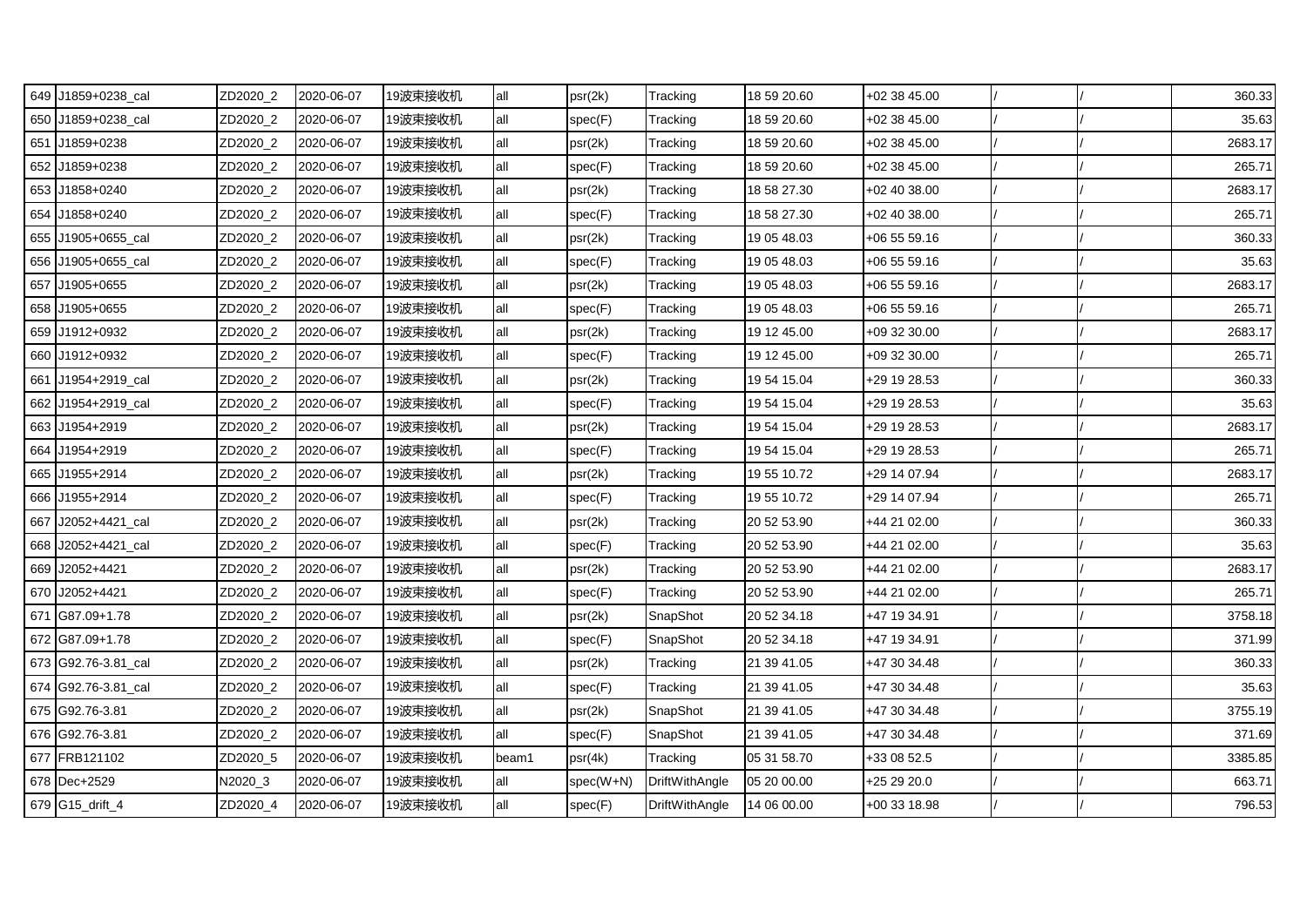| 680 19C22_J2204+09       | ZD2020_6 | 2020-07-29 | 19波束接收机 | all   | psr(1k) | Tracking | 22 04 33.00   | +09 45 07.0   |  | 339.95   |
|--------------------------|----------|------------|---------|-------|---------|----------|---------------|---------------|--|----------|
| 681 19C22_J2204+09_OFF   | ZD2020_6 | 2020-07-29 | 19波束接收机 | all   | psr(1k) | Tracking | 22 04 33.00   | +09 55 07.0   |  | 85.98    |
| 682 19C28 J2032-1253     | ZD2020_6 | 2020-07-29 | 19波束接收机 | all   | psr(1k) | Tracking | 20 32 27.00   | -12 53 43.0   |  | 339.95   |
| 683 19C28_J2032-1253_OFF | ZD2020_6 | 2020-07-29 | 19波束接收机 | all   | psr(1k) | Tracking | 20 32 27.00   | -12 43 43.0   |  | 85.98    |
| 684 FRB181123            | ZD2020_5 | 2020-07-29 | 19波束接收机 | all   | psr(4k) | Tracking | 05 06 06.76   | +18 09 35.7   |  | 4928.35  |
| 685 FRB121102            | ZD2020_5 | 2020-07-29 | 19波束接收机 | beam1 | psr(4k) | Tracking | 05 31 58.70   | +33 08 52.50  |  | 1166.44  |
| 686 C20_J0539+0012       | ZD2020_6 | 2020-07-29 | 19波束接收机 | all   | psr(1k) | Tracking | 05 39 45.00   | $+00$ 13 36.0 |  | 339.95   |
| 687 C20_J0539+0012_OFF   | ZD2020_6 | 2020-07-29 | 19波束接收机 | all   | psr(1k) | Tracking | 05 39 45.00   | +00 23 36.0   |  | 85.98    |
| 688 C69_J0631+4147       | ZD2020_6 | 2020-07-29 | 19波束接收机 | all   | psr(1k) | Tracking | 06 31 59.00   | +41 47 43.0   |  | 339.95   |
| 689 C69_J0631+4147_OFF   | ZD2020_6 | 2020-07-29 | 19波束接收机 | all   | psr(4k) | Tracking | 06 31 59.00   | +41 37 43.0   |  | 85.98    |
| 690 19C17_J2016+0700     | ZD2020_6 | 2020-07-30 | 19波束接收机 | all   | psr(1k) | Tracking | 20 01 52.00   | +07 01 44.4   |  | 358.84   |
| 691 19C17_J2016+0700_OFF | ZD2020_6 | 2020-07-30 | 19波束接收机 | all   | psr(1k) | Tracking | 20 01 52.00   | +07 11 44.4   |  | 90.76    |
| 692 19C64 J2016+0756     | ZD2020_6 | 2020-07-30 | 19波束接收机 | all   | psr(1k) | Tracking | 20 16 03.00   | +07 56 42.0   |  | 358.84   |
| 693 19C64_J2016+0756_OFF | ZD2020_6 | 2020-07-30 | 19波束接收机 | all   | psr(1k) | Tracking | 20 16 03.00   | +08 06 42.0   |  | 90.76    |
| 694 C27_J2057+2133       | ZD2020_6 | 2020-07-30 | 19波束接收机 | all   | psr(1k) | Tracking | 20 57 40.00   | +21 33 03.0   |  | 358.84   |
| 695 C27_J2057+2133_OFF   | ZD2020_6 | 2020-07-30 | 19波束接收机 | all   | psr(1k) | Tracking | 20 57 40.00   | +21 43 03.0   |  | 90.76    |
| 696 C22_J2025+2133       | ZD2020_6 | 2020-07-30 | 19波束接收机 | all   | psr(1k) | Tracking | 20 25 40.00   | +21 33 39.0   |  | 358.84   |
| 697 C22 J2025+2133 OFF   | ZD2020 6 | 2020-07-30 | 19波束接收机 | all   | psr(1k) | Tracking | 20 25 40.00   | +21 43 39.0   |  | 90.76    |
| 698 19C63_J2027+0255     | ZD2020_6 | 2020-07-30 | 19波束接收机 | all   | psr(1k) | Tracking | 20 27 32.00   | $+025517.0$   |  | 358.84   |
| 699 19C63_J2027+0255_OFF | ZD2020_6 | 2020-07-30 | 19波束接收机 | all   | psr(1k) | Tracking | 20 27 32.00   | +03 05 17.0   |  | 90.76    |
| 700 19C33_J1115-0958     | ZD2020_6 | 2020-07-30 | 19波束接收机 | all   | psr(1k) | Tracking | 11 15 29.00   | -09 58 06.0   |  | 358.84   |
| 701 19C33_J1115-0958_OFF | ZD2020_6 | 2020-07-30 | 19波束接收机 | all   | psr(1k) | Tracking | 11 15 29.00   | $-094806.0$   |  | 90.76    |
| 702 C54 J1248+4050       | ZD2020_6 | 2020-07-30 | 19波束接收机 | all   | psr(1k) | Tracking | 12 48 20.00   | +40 50 44.0   |  | 358.84   |
| 703 C54_J1248+4050_OFF   | ZD2020_6 | 2020-07-30 | 19波束接收机 | all   | psr(1k) | Tracking | 12 48 20.00   | +40 40 44.0   |  | 90.76    |
| 704 19C25_J0924+6102     | ZD2020_6 | 2020-07-30 | 19波束接收机 | all   | psr(1k) | Tracking | 09 24 41.00   | +61 02 45.0   |  | 358.84   |
| 705 19C25_J0924+6102_OFF | ZD2020_6 | 2020-07-30 | 19波束接收机 | all   | psr(1k) | Tracking | 09 24 41.00   | +60 52 45.0   |  | 90.76    |
| 706 FRB190520            | ZD2020_5 | 2020-07-30 | 19波束接收机 | beam1 | psr(4k) | Tracking | 16 02 04.2658 | -11 17 17.768 |  | 2028.58  |
| 707 19C58 J1837-0219     | ZD2020_6 | 2020-07-30 | 19波束接收机 | all   | psr(1k) | Tracking | 18 37 37.00   | -02 19 37.0   |  | 358.84   |
| 708 19C58_J1837-0219_OFF | ZD2020_6 | 2020-07-30 | 19波束接收机 | all   | psr(1k) | Tracking | 18 37 37.00   | -02 09 37.0   |  | 90.76    |
| 709 FRB190417            | ZD2020_5 | 2020-07-30 | 19波束接收机 | all   | psr(4k) | Tracking | 19 39 00.00   | +59 24 00.00  |  | 22876.97 |
| 710 19C38_J1912-0953     | ZD2020_6 | 2020-07-31 | 19波束接收机 | all   | psr(1k) | Tracking | 19 12 07.00   | -09 53 34.0   |  | 358.84   |